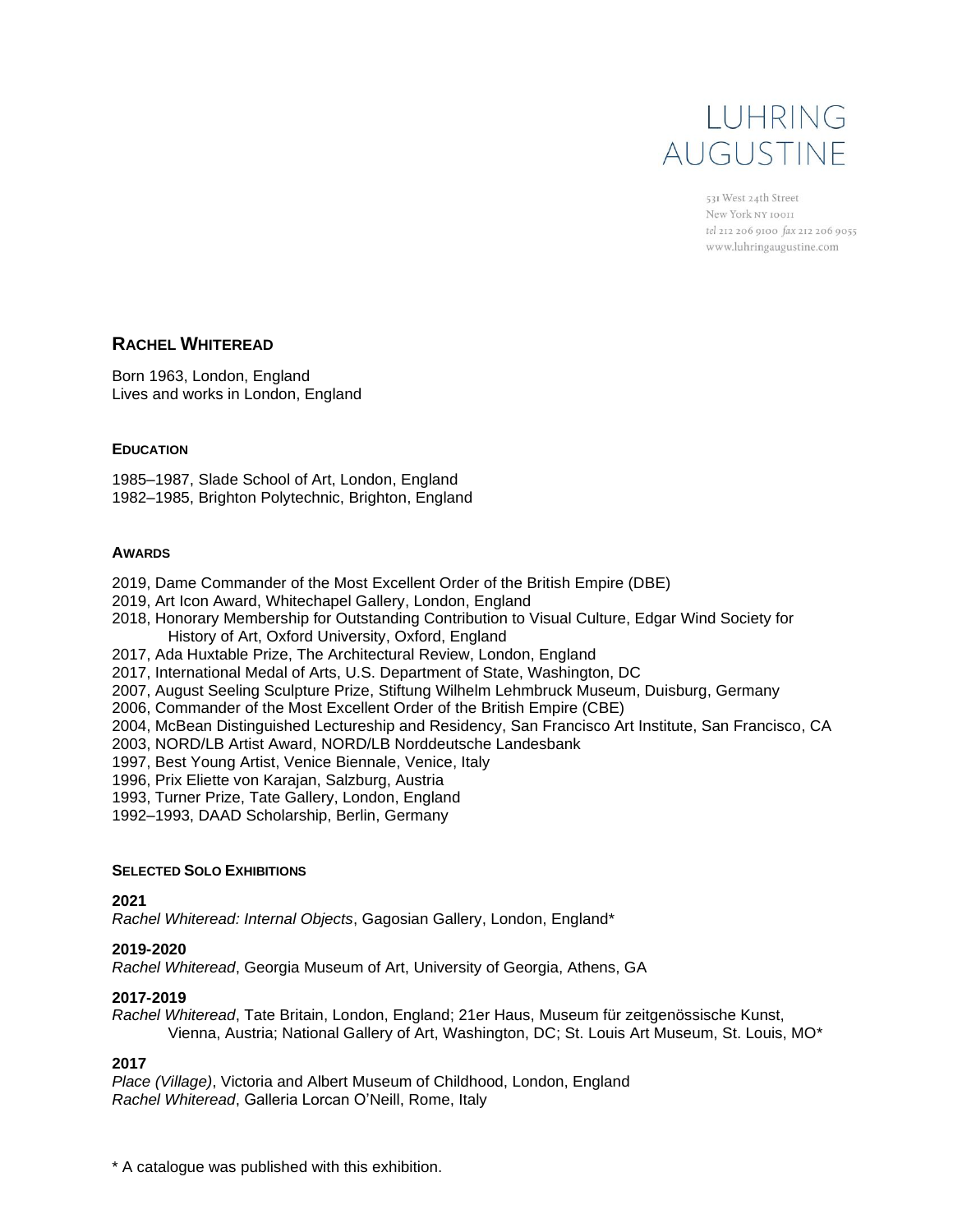*Rachel Whiteread: Looking In,* Luhring Augustine, New York, NY *Rachel Whiteread: Looking Out,* Luhring Augustine Bushwick, Brooklyn, NY

### **2014**

*Rachel Whiteread*, Gagosian Gallery, Geneva, Switzerland *Rachel Whiteread: Study for Room*, Museo d'Arte Moderna di Bologna, Bologna, Italy\*

### **2013**

*Rachel Whiteread: Detached*, Gagosian Gallery, London, England\*

### **2011**

*Rachel Whiteread: Long Eyes*, Luhring Augustine, New York, NY\* *Rachel Whiteread: Looking On*, Galleria Lorcan O'Neill Roma, Rome, Italy

### **2010**

*Rachel Whiteread: Drawings*, Armand Hammer Museum of Art and Culture Center, Los Angeles, CA; Nasher Sculpture Center, Dallas, TX; Tate Britain, London, England\* *Rachel Whiteread*, Gagosian Gallery, London, England

*Rachel Whiteread*, Galerie Nelson-Freeman, Paris, France

#### **2009**

*Rachel Whiteread*, Portland Art Museum, Portland, OR

### **2008**

*Rachel Whiteread*, Gagosian Gallery, Beverly Hills, CA\* *Rachel Whiteread*, Museum of Fine Arts, Boston, MA

### **2007**

*Rachel Whiteread* August Seeling Prize Exhibition, Stiftung Wilhelm Lehmbruck Museum, Duisburg, Germany

*Rachel Whiteread*, Centro de Arte Contemporáneo de Málaga, Málaga, Spain *Rachel Whiteread*, Galleria Lorcan O'Neill Roma, Rome, Italy *Rachel Whiteread*, Museo d'Arte Contemporanea Donnaregina, Naples, Italy\*

### **2006**

*Rachel Whiteread: Bibliography*, Luhring Augustine, New York, NY

### **2005**

*The Unilever Series: Rachel Whiteread: EMBANKMENT*, Tate Modern, London, England\* *Rachel Whiteread: Plastiken und Zeichnungen (Sculptures and Drawings)*, Staatliches Museum Schwerin, Schwerin, Germany\* *Rachel Whiteread: Sculpture*, Gagosian Gallery, London, England \*

*Walls, Doors, Floors and Stairs*, Kunsthaus Bregenz, Bregenz, Austria\*

### **2004**

*Rachel Whiteread: Etchings*, Yorkshire Sculpture Park, West Bretton, England *Rachel Whiteread in Brazil*, Museu de Arte Moderna, Rio de Janeiro, Brazil; Museu de Arte Moderna de São Paulo, São Paulo, Brazil\*

#### **2003**

*Rachel Whiteread*, Gallery Koyanagi, Tokyo, Japan *Rachel Whiteread*, Luhring Augustine, New York, NY *Room 101*, Victoria and Albert Museum, London, England

### **2002**

*Rachel Whiteread*, Haunch of Venison, London, England\*

### **2001**

*Monument*, Fourth Plinth Project, Trafalgar Square, London, England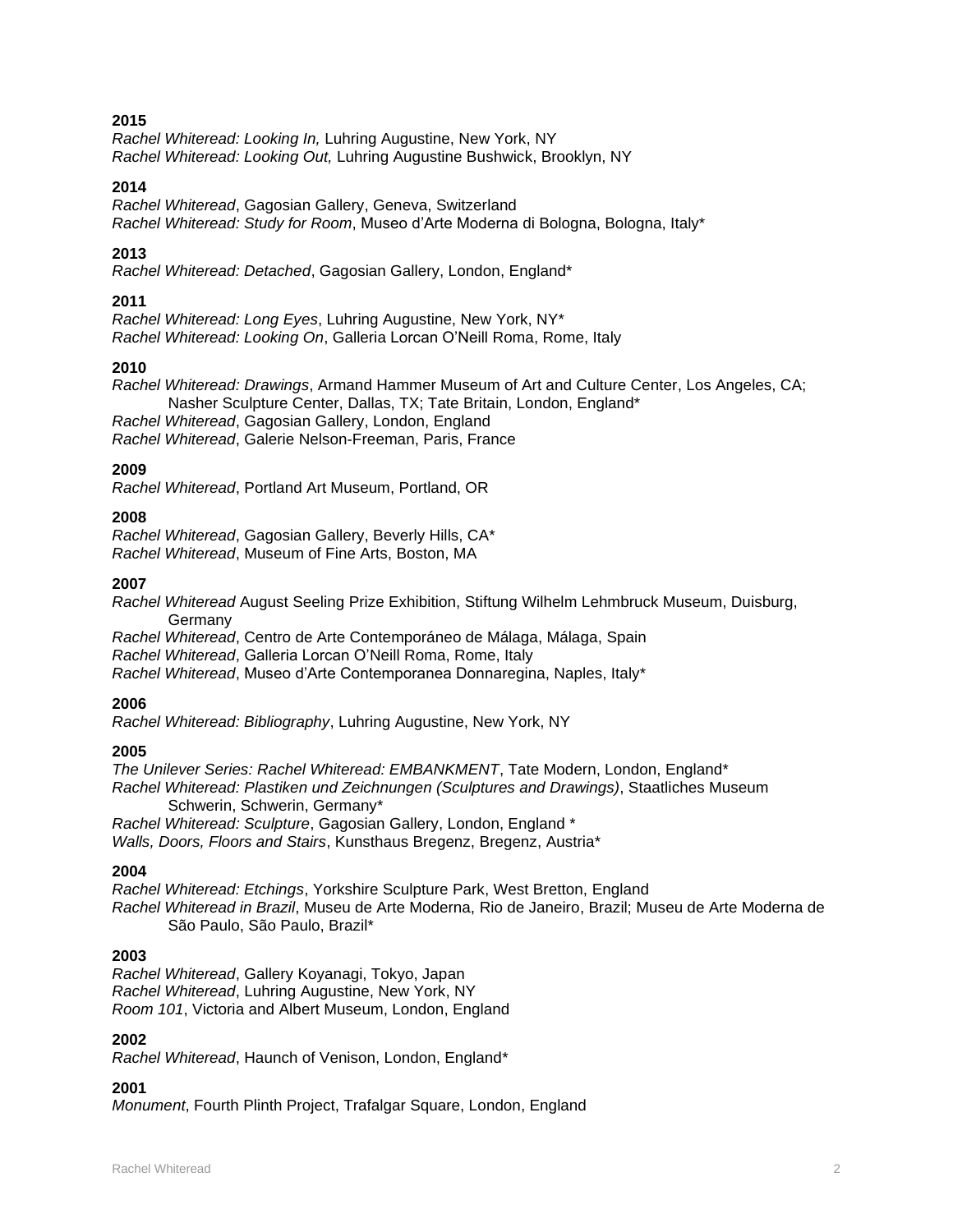*Rachel Whiteread*, Serpentine Gallery, London, England; Scottish National Gallery of Modern Art, Edinburgh, Scotland\*

*Rachel Whiteread: Transient Spaces*, Deutsche Guggenheim, Berlin, Germany; Solomon R. Guggenheim Museum, New York, NY\*

### **2000**

*Daybed*, A/D, New York, NY *Watertower Drawings*, Luhring Augustine, New York, NY

### **1999**

*Rachel Whiteread,* Luhring Augustine, New York, NY

### **1998**

*Rachel Whiteread: With Music for Torching a Story by A. M. Homes*, Anthony d'Offay Gallery, London, England\*

*Water Tower Project*, Public Art Fund, West Broadway and Grand Street, New York, NY

### **1997**

British Pavilion, 47th Venice Biennale, Venice, Italy\*

### **1996-1997**

*Rachel Whiteread: Shedding Light*, Tate Liverpool, Liverpool, England; Museo Nacional Centro de Arte Reina Sofía, Madrid, Spain\*

### **1996**

*Rachel Whiteread: Demolished*, Karsten Schubert, London, England

*Rachel Whiteread: Sculptures*, Luhring Augustine, New York, NY

*Rachel Whiteread: Skulpturen/Sculptures 1988–1996,* Prix Eliette von Karajan '96*,* Max-Gandolph-Bibliothek, Salzburg, Austria; Herbert von Karajan Centrum, Vienna, Austria\*

### **1995**

*Rachel Whiteread: Sculptures*, British School at Rome, Rome, Italy\* *Rachel Whiteread: Untitled (Floor)*, Karsten Schubert, London, England

### **1994-1995**

*Rachel Whiteread: Skulpturen/Sculptures*, Kunsthalle Basel, Basel, Switzerland; Institute of Contemporary Art, Philadelphia, PA; Institute for Contemporary Art/Boston, Boston, MA\*

### **1994**

*Rachel Whiteread: Drawings*, Luhring Augustine, New York, NY *Rachel Whiteread: Works on Paper*, Aurel Scheibler, Cologne, Germany

### **1993**

*The Essex Girl Lecture*, Bruno Brunnet Fine Arts, Berlin, Germany; Galerie Claire Burrus, Paris, France *House*, project organized by ARTangel Trust, London, England *Rachel Whiteread*, Museum of Contemporary Art Chicago, Chicago, IL\* *Rachel Whiteread: Gouachen,* daadgalerie, Berlin, Germany\* *Rachel Whiteread: Plaster Sculptures*, Luhring Augustine, New York, NY\*

### **1992**

*Rachel Whiteread,* Karsten Schubert, London, England *Rachel Whiteread: Escultures*, Sala Montcada de la Fundación "La Caixa," Barcelona, Spain\* *Rachel Whiteread: Recent Sculpture*, Luhring Augustine, New York, NY *Rachel Whiteread: Sculpturen 1990–1992*, Van Abbemuseum, Eindhoven, The Netherlands\*

### **1991**

*Rachel Whiteread*, Arnolfini, Bristol, England *Rachel Whiteread: Sculptures*, Karsten Schubert, London, England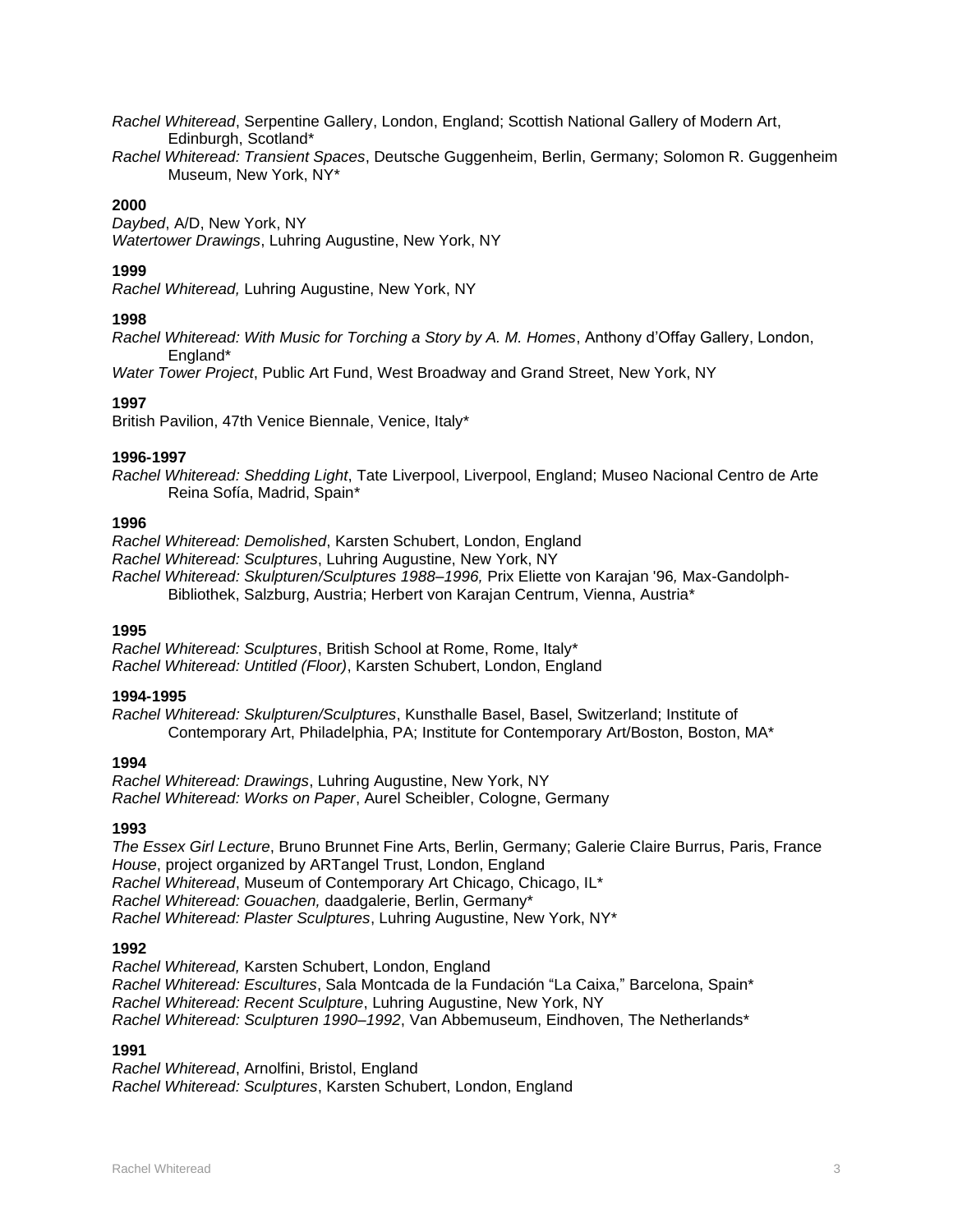*Ghost*, Chisenhale Gallery, London, England

### **1988**

*Rachel Whiteread,* Carlisle Gallery, London, England

### **SELECTED GROUP EXHIBITIONS**

### **2022**

*Fifty Years of British Sculpture,* New Art Centre, Salisbury, England *High Desert Test Sites 2022: The Searchers*, Joshua Tree, CA [outdoor installation] *Mind, Art, Experience: 10 Years of Chess & Culture in Saint Louis*, World Chess Hall of Fame, Saint Louis, MO *Reframed: The Woman in the Window*, Dulwich Picture Gallery, London, England *Shifting the Silence*, San Francisco Museum of Modern Art, San Francisco, CA

### **2021-2023**

*The Art of Food: From the Collections of Jordan D. Schnitzer and His Family Foundation*, University of Arizona Museum of Art, Tucson, AZ; Jordan Schnitzer Museum of Art at Portland State University, Portland, OR; Dennos Museum Center, Traverse City, MI\*

*Breaking the Mould: Sculpture by Women since 1945*, Yorkshire Sculpture Park, Wakefield, England; New Art Gallery Walsall, Walsall, England; Levinsky Gallery, The Arts Institute, University of Plymouth, Plymouth, England; Djanogly Art Gallery, Lakeside Arts, University of Nottingham, Nottingham, England; Ferens Art Gallery, Kingston upon Hull, England\*

### **2021**

Albion Fields Sculpture Garden, Albion Barn, Oxford, England *The Collection of Beth Rudin DeWoody*, The Bunker Artspace, West Palm Beach, FL *Diversity United*, Flughafen Tempelhof, Hangar 2+3, Berlin, Germany *The Pleasure Pavilion: A Series of Installations*, Luhring Augustine Bushwick, Brooklyn, NY

### **2020**

*Blanc sur Blanc*, Gagosian, Paris, France *Photography's Last Century: The Ann Tenenbaum and Thomas H. Lee Collection*, Metropolitan Museum of Art, New York, NY

### **2019-2022**

*Waking Dream*, Ruby City, San Antonio, TX

#### **2019-2021**

*Pushing Paper: Contemporary Drawing from 1970 to Now*, British Museum, London, England; Oriental Museum, Durham, England; Pier Arts Centre, Orkney, Scotland; Glynn Vivian Art Gallery, Swansea, Wales; Cooper Gallery, Barnsley, England

#### **2019-2020**

*Contemporary Art: Five Propositions,* Museum of Fine Arts, Boston, Boston, MA *Home Is a Foreign Place*, Met Breuer, New York, NY *How We Live: Selections from the Marc and Livia Straus Family Collection*, Hudson Valley MOCA, Peekskill, NY\*

*Objects of Wonder: From Pedestal to Interaction*, ARoS Aarhus Art Museum, Aarhus, Denmark *Resonating Spaces*, Fondation Beyeler, Basel, Switzerland\*

### **2019**

*60 Years*, Tate Britain, London, England

*Dialectical Materialism: Aspects of British Sculpture Since the 1960s*, Karsten Schubert, London, England *An Exhibition for Notre Dame*, Gagosian, Paris, France

*The Lie of the Land*, MK Gallery, Milton Keynes, England

*Living With Buildings*, Wellcome Collection, London, England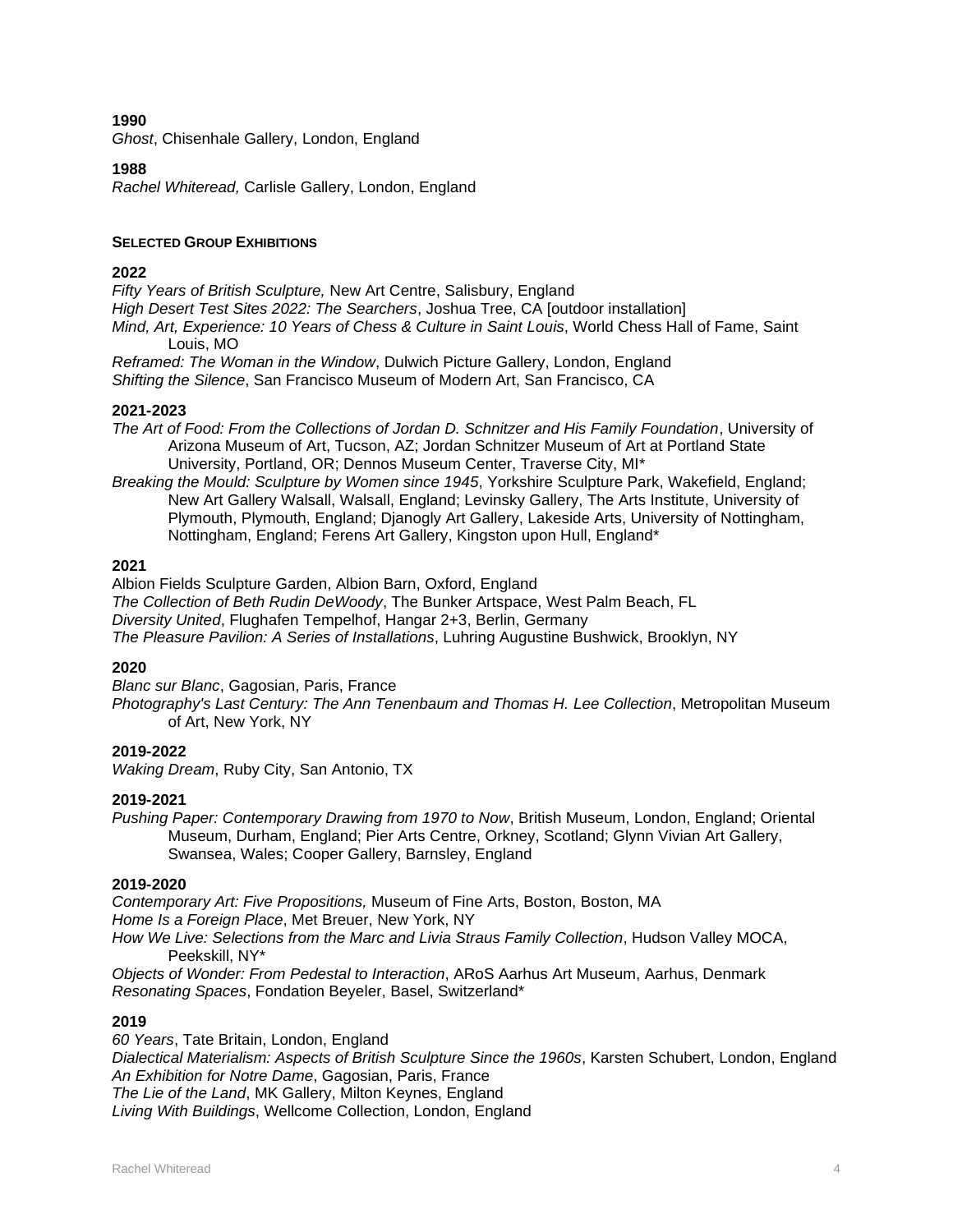*On Board the Ships at Sea Are We*, FLAG Art Foundation, New York, NY

*The World Exists to Be Put on a Postcard: Artists' Postcards from 1960 to Now*, British Museum, London, England\*

### **2018-2019**

- *Elephant in the Room—Sculptures of the Marx Collection and the Collection of the Nationalgalerie*, Hamburger Bahnhof–Museum für Gegenwart, Berlin, Germany
- *EuroVisions: Contemporary Art from the Goldberg Collection*, Canberra Museum and Gallery, Canberra, Australia

### **2018**

*The Classical Now*, The Arcade at Bush House and Inigo Rooms, Somerset House East Wing, King's College, London, England

*Dime-Store Alchemy*, FLAG Art Foundation, New York, NY

*The House Imaginary*, San Jose Museum of Art, San Jose, CA

*Il Disegno dello scultore*, Museo del Novecento, Milan, Italy

*Ken's Show: Exploring the Unseen*, Tate Liverpool, Liverpool, England

*Motive/ Motif: Artists Commemorate the Suffragettes*, London College of Fashion, London, England *There Not There*, Courtauld Institute of Art, London, England

*A Time Capsule Revisited: A New Installation of Works Made by Women for Parkett 1984-2017*, Parkett Exhibition Space, Zurich, Switzerland

### **2017-2018**

*Artist Spaces*, Weserburg | Museum für moderne Kunst, Bremen, Germany *Process and Practice: 40 Years of Experimentation,* Fabric Workshop and Museum, Philadelphia, PA *Women House*, 11 Conti, Paris, France; National Museum of Women in the Arts, Washington, D.C.\*

### **2017**

*À pied d'oeuvre(s)*, Monnaie de Paris, Paris, France *The Beginning of Everything: Drawings from the Janie C. Lee, Louisa Stude Sarofim, and David Whitney Collections*, Menil Collection, Houston, TX *Concrete Inspirations*, Arup, London, England\* *DOUBLES, DOBROS, PLIEGUES, PARES, TWINS, MITADES*, The Warehouse, Dallas, TX\* *Gravity & Grace*, Aspen Art Museum, Aspen, CO *Gray Matters*, Wexner Center for the Arts, Columbus, OH\* *Visual Notes for an Upside-Down World*, PPOW, New York, NY

*We Are Not Alone*, Athr Gallery, Jeddah, Saudi Arabia

### **2016-2017**

*Primary Structures and Speculative Forms*, Art Gallery of New South Wales, Sydney, Australia

### **2016**

*Alt-Architecture*, "la Caixa" Foundation, Barcelona, Spain\* *Aspects of Minimalism*, Guild Hall Museum, East Hampton, NY *Found*, Foundling Museum, London, England *MashUp: The Birth of Modern Culture,* Vancouver Art Gallery, Vancouver, Canada\* *Masterworks from the Hirshhorn Collection*, Hirshhorn Museum and Sculpture Garden, Washington, DC *A Material Legacy: Nancy A. Nasher and David J. Haemisegger Collection of Contemporary Art,* Durham, NC: Nasher Museum of Art, Duke University; Princeton, NJ: Princeton University Art Museum\* *Paper in Profile: Mixografia and Taller de Gráfica Mexicana*, Georgia Museum of Art, University of

Georgia, Athens, GA

*Plane,Site*, Gagosian Gallery, San Francisco, CA

*Sculpture on the Move 1946-2016*, Kunstmuseum Basel, Basel, Switzerland\*

*Transparency*, Yorkshire Sculpture Park, Wakefield, England

### **2015-2016**

*As Casas na Coleção do CAM: Houses in the CAM Collection,* Fundação Calouste Gulbenkian—Centro de Arte Moderna, Lisbon, Portugal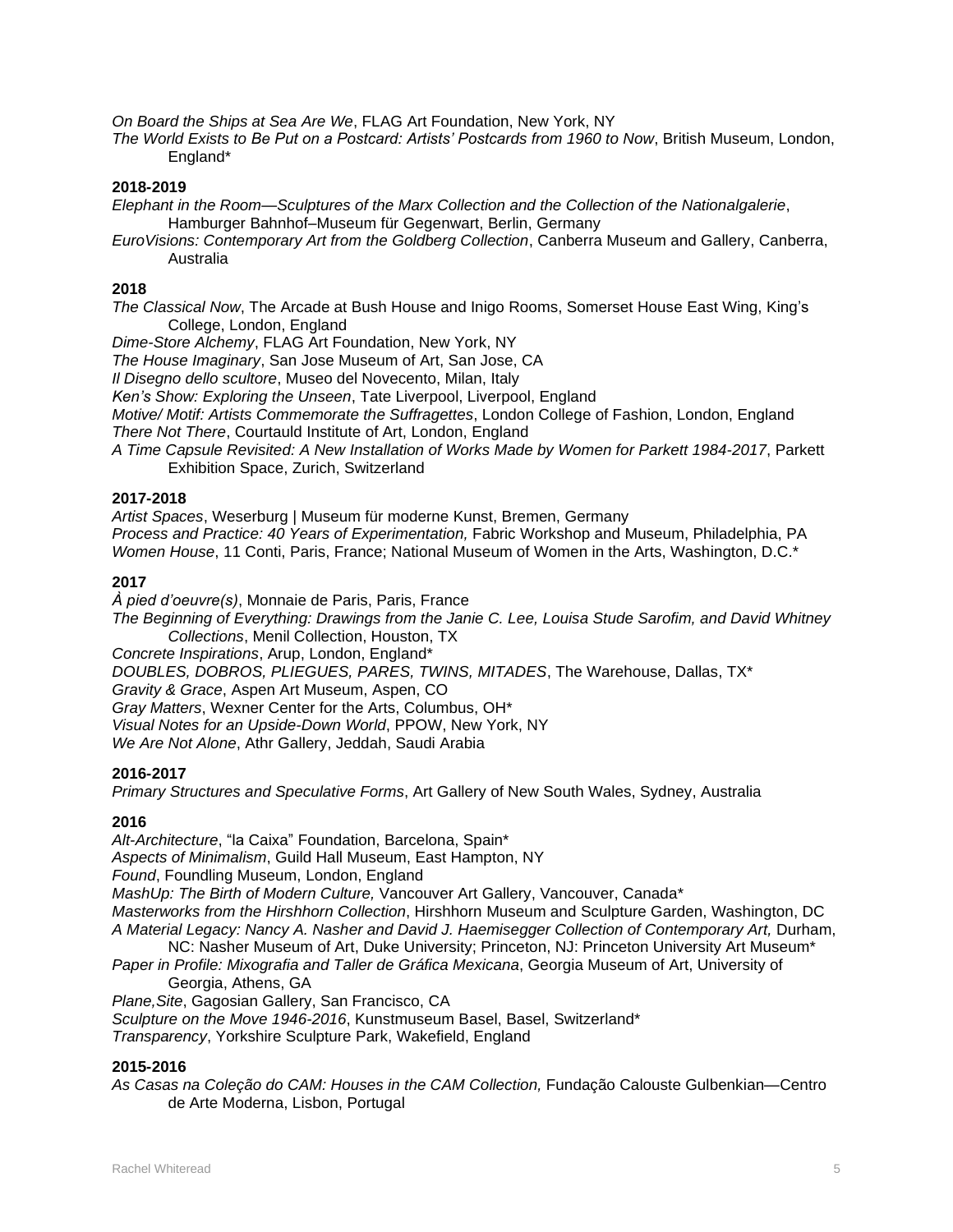*Endless House: Intersections of Art and Architecture,* Museum of Modern Art, New York, NY *Ladies' Knight: A Female Perspective on Chess*, World Chess Hall of Fame, Saint Louis, MO\* *The World is Made of Stories: Works from the Astrup Fearnley Collection,* Astrup Fearnley Museet, Oslo, **Norway** 

## **2015**

*Carte Blanche to Luhring Augustine,* Galerie Patrick Seguin, Paris, France *Chromophobia*, Gagosian Gallery, Geneva, Switzerland *Geometries On and Off the Grid: Art from 1950 to the Present*, The Warehouse, Dallas, TX\* *Horror Vacui*, Gagosian Gallery, Athens, Greece *No Place Like Home: Selections From the Sue and John Wieland Collection of Contemporary Art*, Brigham Young University Museum of Art, Provo, UT *On Paper: Spin*, *Crinkle*, *Pluck*, Baltimore Museum of Art, Baltimore, MD *Pliage/Fold*, Gagosian Gallery, Paris, France *The Presence of Absence*, Berloni Gallery, London, England *Sleepless: The Bed in History and Contemporary Art*, 21er Haus, Vienna, Austria\* *White*, Museum of Contemporary Art Jacksonville, Jacksonville, FL *With Space in Mind: Sculptors' Prints,* Alan Cristea Gallery, London, England

*Zabludowicz Collection: 20 Years*, Zabludowicz Collection, London, England\*

### **2014–2015**

*Post-pop: East Meets West*, Saatchi Gallery, London, England\*

### **2014**

*Love Story: The Anne and Wolfgang Titze Collection*, Winterpalais, Vienna, Austria; 21er Haus, Vienna, Austria\*

*Art Lovers*, Grimaldi Forum, Monaco\*

*Body and Void: Echoes of Henry Moore in Contemporary Art*, Henry Moore Foundation, Perry Green, England\*

*Branched: Trees in Contemporary Art*, Museum Sinclair-Haus, Bad Homburg, Germany

*The House*, Faggionato, London, England

*Please Enter*, Franklin Parrasch Gallery, New York, NY\*

*Pliage/Fold*, Gagosian Gallery, Paris, France

*Ruin Lust*, Tate Britain, London, England\*

*Something Old*, *Something New*, *Something Borrowed*, *Something Blue*, Fondazione Sandretto Re Rebaudengo, Turin, Italy

### **2013**

*Atlas, Mucha, Kahrs, Whiteread,* Luhring Augustine, New York, NY; Luhring Augustine Bushwick, Brooklyn, NY

*The Distaff Side*, The Granary, Sharon, CT\*

*Drawing Line into Form: Works on Paper by Sculptors from the collection of BNY Mellon*, Tacoma Art Museum, Tacoma, WA

*From Death to Death and Other Small Tales: Masterpieces from The Scottish National Gallery of Modern Art and the D. Daskalopoulos Collection*, Scottish National Gallery of Modern Art, Edinburgh, Scotland\*

*Homebodies*, Museum of Contemporary Art Chicago, Chicago, IL

### **2012**

*Contemporary British Sculpture*, Van de Weghe Fine Art, New York, NY *DECADE: Contemporary Collecting 2002–2012*, Albright-Knox Art Gallery, Buffalo, NY\* *The Family in British Art*, Millennium Gallery, Sheffield, England *Family Matters*, Laing Art Gallery, Newcastle, England *The Feverish Library*, Friedrich Petzel Gallery, New York, NY *The Floor Show: Gravity and Materials*, Gagosian Gallery, Beverly Hills, CA *In Living Color*, FLAG Art Foundation, New York, NY *Matters of Fact*, Center for Curatorial Studies—Hessel Museum of Art, Annandale-on-Hudson, NY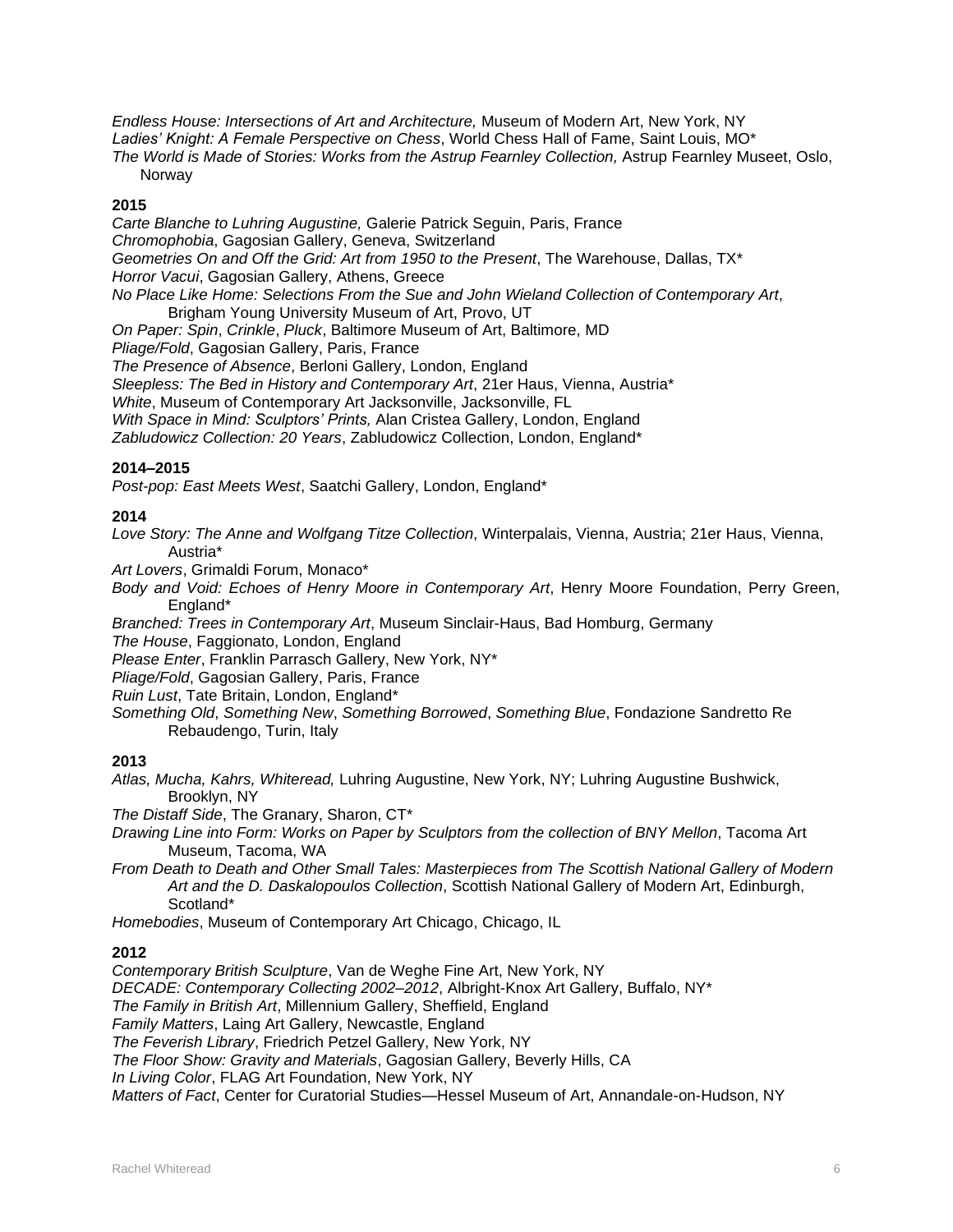*Micro-Mania*, Gagosian Gallery, Paris, France *The Near and the Elsewhere*, PM Gallery, London, England

### **2011**

*Dwelling*, Marianne Boesky Gallery, New York, NY

*The House without the Door*, David Zwirner, New York, NY

*Made in the UK: Contemporary Art from the Richard Brown Baker Collection,* Museum of Art, Rhode Island School of Design, Providence, RI\*

*Nod Nod Wink Wink: Conceptual Art in New Mexico and Its Influences*, Harwood Museum of Art, Taos, NM

### **2010**

*Abstraction and the Human Figure in CAM's British Art Collection*, Fundação Calouste Gulbenkian— Centro de Arte Moderna, Lisbon, Portugal

*Crash: Homage to JG Ballard,* Gagosian Gallery, London, England\*

*Mind and Matter: Alternative Abstractions*, *1940s to Now*, Museum of Modern Art, New York, NY *The Surreal House*, Barbican Art Gallery, London, England

*They Knew What They Wanted*, Altman Siegel, San Francisco, CA; John Berggruen Gallery, San Francisco, CA; Fraenkel Gallery, San Francisco, CA; and Ratio 3, San Francisco, CA

*Twenty Five*, Luhring Augustine, New York, NY\*

### **2009–2011**

*Mapping the Studio: Artists from the François Pinault Collection*, Punta della Dogana, Venice, Italy; Palazzo Grassi, Venice, Italy

### **2009**

*32 Pieces: The Art of Chess*, Listasafn Reykjavíkur, Reykjavík, Iceland\*

*Automatic Cities: The Architectural Imaginary in Contemporary Art*, Museum of Contemporary Art San Diego, CA\*

*British Subjects: Identity and Self-Fashioning*, *1966–2008*, Neuberger Museum of Art, Purchase, NY\* *elles@centrepompidou: Artistes femmes dans la collection du Musée National D'Art Moderne*, *Centre de* 

*Création Industrielle*, Musée National d'Art Moderne, Centre Georges Pompidou, Paris, France\* *Jonathan Viner's Furniture Show,* Fortescue Avenue/Jonathan Viner, London, England

### **2008**

*END GAME—British Contemporary Art from the Chaney Family Collection*, Museum of Fine Arts Houston, Houston, TX\*

*Limited Editions: Boetti, Beuys, Burgin, Dine, Fulton, Havekost, Hirst, Hume, Marden, Paolini, Quinn, Sandback, Schifano, Tremlett, Tuttle, Whiteread*, Galleria Alessandra Bonomo, Rome, Italy

*The Lining of Forgetting: Internal and External Memory in Art*, Weatherspoon Art Museum, University of North Carolina, Greensboro, NC; Austin Museum of Art, Austin, TX\*

*Psycho Buildings: Artists Take On Architecture*, Hayward Gallery, London, England\*

*Sparks! The William T. Kemper Collecting Initiative*, Nelson-Atkins Museum of Art, Kansas City, MO\*

### **2007**

*2 x 4*, Luhring Augustine, New York, NY

*Action/Post-Pop*, Galeria Mário Sequeira, Braga, Portugal\*

*The Goss-Michael Collection: The New Foundation*, Goss-Michael Collection, Dallas, TX

*Guggenheim Collection: 1940s to Now*, National Gallery of Victoria, Melbourne, Australia\*

*La città che sale: We Try to Build the Future*, Museo d'Arte Contemporanea Sannio, Benevento, Italy\*

*New Dimensions*, John Berggruen Gallery, San Francisco, CA

*The Office*, Tanya Bonakdar Gallery, New York, NY

*Ready-Made*, Yvon Lambert, New York, NY

*Responding to Kahn: A Sculptural Conversation*, Yale University Art Gallery, New Haven, CT\*

### **2006**

*The Art of Chess*, Gary Tatintsian Gallery, Moscow, Russia\*

*Eccentric Modern*, Foundation To-Life, Inc., Exhibition Space, Mount Kisco, NY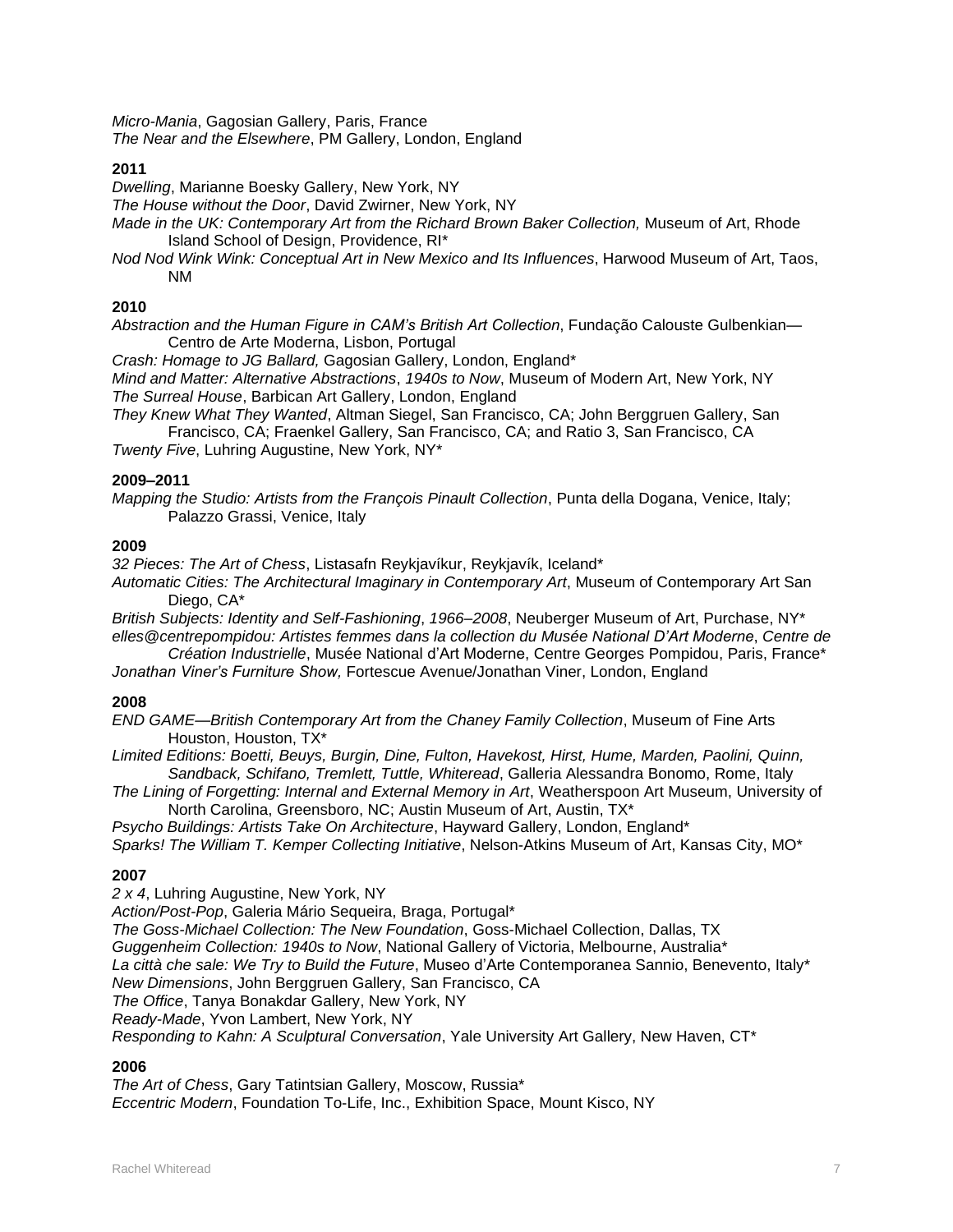*Espacio interior = Inner Space*, Consejería de Cultura y Deportes, Madrid, Spain\* *The Great Collections: The Guggenheim*, Bundeskunsthalle, Bonn, Germany *More than the World: Works from the Astrup Fearnley Collection*, Astrup Fearnley Museet, Oslo, Norway *Out of Line: Drawings from the Collection of Sherry and Joel Mallin*, Herbert F. Johnson Museum of Art, Cornell University, Ithaca, NY

*Pure*, Sean Kelly Gallery, New York, NY

### **2005**

*The Art of Chess*, Luhring Augustine, New York, NY\* *Bidibidobidiboo*, Fondazione Sandretto Re Rebaudengo, Turin, Italy *The Experience of Art*, Italian Pavilion, 51st Venice Biennale, Venice, Italy *Part Object Part Sculpture*, Wexner Center for the Arts, Columbus, OH\* *Scultura leggera / Light Sculpture*, 503 mulino, Vicenza, Italy\* *Works on Paper*, Gagosian Gallery, Beverly Hills, CA

### **2004**

*Design ≠ Art: Functional Objects from Donald Judd to Rachel Whiteread*, Cooper–Hewitt, National Design Museum, New York\*

*Singular Forms (Something Repeated): Art from 1951 to the Present*, Solomon R. Guggenheim Museum, New York, NY\*

*The Snow Show*, Kemi, Finland; Rovaniemi, Finland\*

*Supernova: Art of the 1990s from the Logan Collection*, San Francisco Museum of Modern Art, San Francisco, CA\*

### **2003**

*Days Like These*, Tate Triennial Exhibition of Contemporary British Art 2003, Tate Britain, London, England\*

*Pletskud: Værker fra Astrup Fearnely Samlingen*, ARKEN Museum for Moderne Kunst, Ishøj, Denmark\* *Readings*, Tina Kim Gallery, New York, NY

*Sculpture in the Close*, Jesus College, University of Cambridge, Cambridge, England

*Serious Play / Metaphorical Gestures*, Austrian Cultural Forum, New York, NY

*Undomesticated Interiors*, Smith College Museum of Art, Northampton, MA\*

*Uneasy Space—Interactions with Twelve Artists*, SITE Santa Fe, Santa Fe, New Mexico

### **2002**

*Beautiful Productions: Parkett Collaborations and Editions since 1984*, Irish Museum of Modern Art, Dublin, Ireland

*Blast to Freeze: British Art in the 20th Century*, Kunstmuseum Wolfsburg, Wolfsburg, Germany; Les Abattoirs, Toulouse, France

*Conversation? Recent Acquisitions of the Van Abbemuseum*, "The Factory," Athens School of Fine Arts, Piraeus, Greece

*Jeff Wall, Rachel Whiteread*, Kukje Gallery, Seoul, South Korea

*The Photogenic: Photography through Its Metaphors in Contemporary Art*, Institute of Contemporary Art, Philadelphia, PA

*A Physical World: An Exhibition of Painting and Sculpture*, Gagosian Gallery, New York, NY

*Realitetsfantasier*: *Post-Modern Art from the Astrup Fearnley Collection*, Astrup Fearnley Museet, Oslo, **Norway** 

*Sphere: Loans from the Invisible Museum*, Sir John Soane's Museum, London, England *Thinking Big: Concepts for 21st Century British Sculpture*, Peggy Guggenheim Collection, Venice, Italy *To Be Looked At: Painting and Sculpture from the Collection*, MoMA QNS, New York, NY\*

### **2001–2002**

*Home*, Douglas Hyde Gallery, Dublin, Ireland\*

*New to the Modern: Recent Acquisitions from the Department of Drawings*, Museum of Modern Art, New York, NY

### **2001**

*Beautiful Productions: Art to Play, Art to Wear, Art to Own*, Whitechapel Gallery, London, England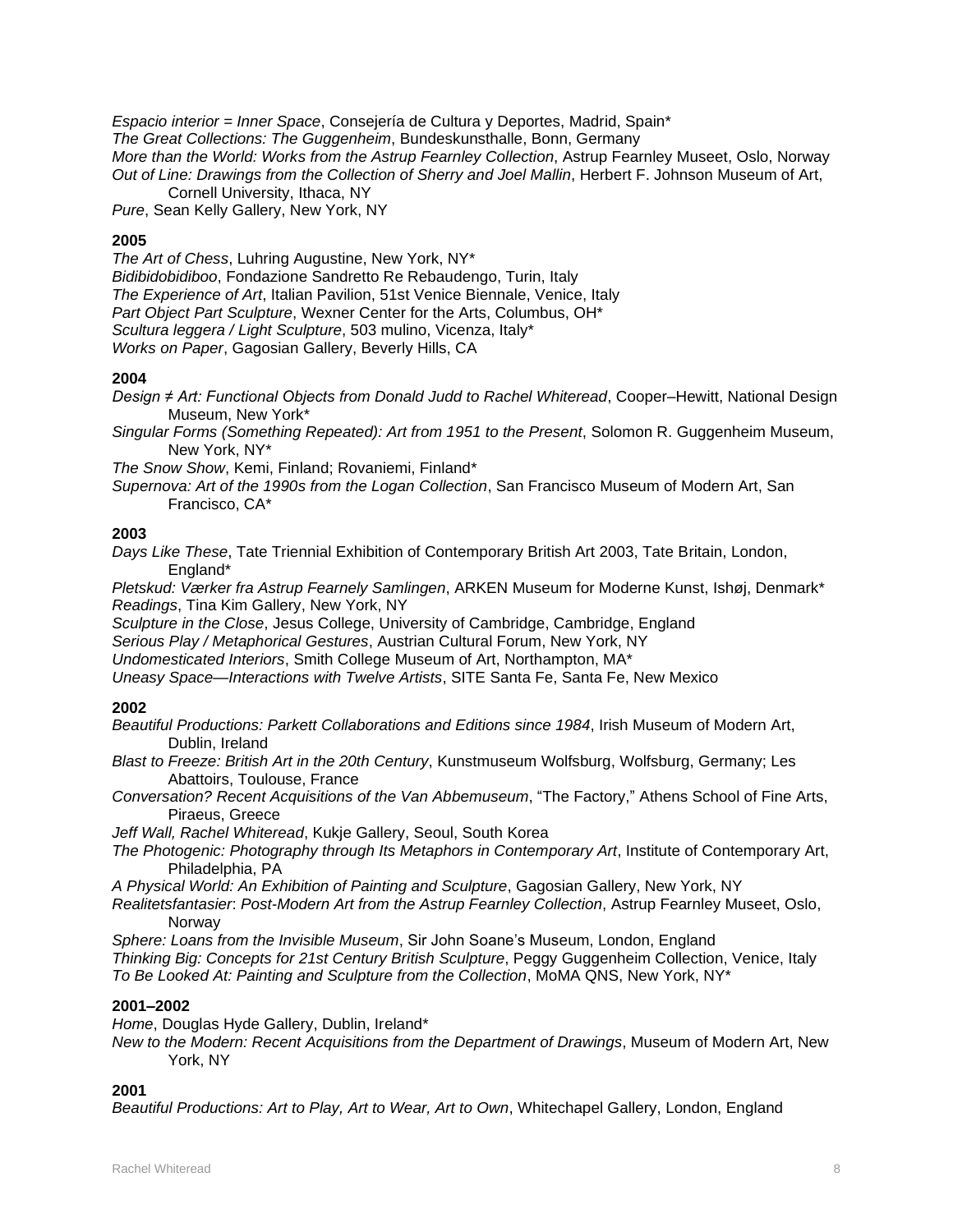*Field Day: Sculpture from Britain,* Taipei Fine Arts Museum, Taipei, Taiwan (in collaboration with British Council)\*

*Century City*, Tate Modern, London, England

*Collaborations with Parkett: 1984 to Now*, Museum of Modern Art, New York, NY

*Double Vision*, Galerie für Zeitgenössische Kunst Leipzig, Leipzig, Germany

*The Language of Things*, Kettles Yard, Cambridge, England

*Lost & Found 2*, Kulturhuset, Stockholm, Sweden

*Monet's Legacy*, Hamburger Kunsthalle, Hamburg, Germany

*Public Offerings*, Museum of Contemporary Art, Los Angeles, CA\*

*Rodin bis Baselitz: Der Torso in der Skulptur der Moderne*, Staatsgalerie Stuttgart, Stuttgart, Germany\*

### **2000**

*Amnesia: Die Gegenwart des Vergessens*, Neus Museum Weserburg, Bremen, Germany\*

*Ant Noises*, Saatchi Gallery, London, England

*Between Cinema and a Hard Place*, Tate Modern, London, England

*Group Show,* Galeria Mário Sequeira, Braga, Portugal

*HausSchau—Das Haus in der Kunst*, Deichtorhallen Hamburg, Hamburg, Germany\*

*L'ombra della ragione: L'idea del sacro nell'identità Europea*, Galleria d'Arte Moderna, Bologna, Italy

*Le temps, vite*, Musée National d'Art Moderne, Centre Georges Pompidou, Paris, France

*Longing and Memory*, Los Angeles County Museum of Art, Los Angeles, CA

*Open Ends: 11 Exhibitions of Contemporary Art from 1960 to Now*, Museum of Modern Art, New York, NY\*

*Potent: Present: Selections from the Vicki and Kent Logan Collection*, California College of the Arts, San Francisco, CA

*Sincerely Yours*, Astrup Fearnley Museet, Oslo, Norway

*Untitled (Sculpture)*, Luhring Augustine, New York, NY

*Vanitas: Meditations on Life and Death in Contemporary Art*, Virginia Museum of Fine Arts, Richmond, VA\*

*Works on Paper*, Timothy Taylor Gallery, London, England

### **1999**

*20 Years/20 Artists*, Aspen Art Museum, Aspen, CO

- *Emotion: Young British and American Art from the Goetz Collection*, Deichtorhallen Hamburg, Hamburg, Germany\*
- *House of Sculpture*, Modern Art Museum of Fort Worth, Fort Worth, TX; Museo de Arte Contemporáneo de Monterrey, Monterrey, Mexico\*
- *Infra-Slim Spaces—The Physical and Spiritual in the Art of Today*, Birmingham Museum of Art, Birmingham, AL

*Inner Eye: Contemporary Art from the Marc and Livia Strauss Collection*, Samuel P. Harn Museum of Art, Gainesville, FL

*Le musée à l'heure anglaise: Sculptures de la collection du British Council 1965–1998*, Musée des Beaux-Arts de Valenciennes, Valenciennes, France

*Now It's My Turn to Scream: Works by Contemporary British Artists from the Logan Collection*, Haines Gallery, San Francisco, CA\*

*Please Touch*, SCP, London, England; Lighthouse, Glasgow, Scotland

*Self-portrait*: *Loans from the nvisible Museum*, Mercer Union, Toronto, Canada

*Sensation: Young British Artists From the Saatchi Collection*, Brooklyn Museum of Art, New York, NY\*

*Threshold: Invoking the Domestic in Contemporary Art*, John Michael Kohler Arts Center, Sheboygan, WI; Contemporary Art Center of Virginia, Virginia Beach, VA\*

*Works on Paper*, Timothy Taylor Gallery, London, England

### **1998**

*Claustrophobia*, Ikon Gallery, Birmingham, England; Middlesbrough Art Gallery, Middlesbrough, England; Mappin Art Gallery, Sheffield, England; Dundee Contemporary Art Center, Dundee, Scotland; Cartwright Hall, Bradford, England

*Die Parkett-Künstlereditionen im Museum Ludwig*, Museum Ludwig, Cologne, Germany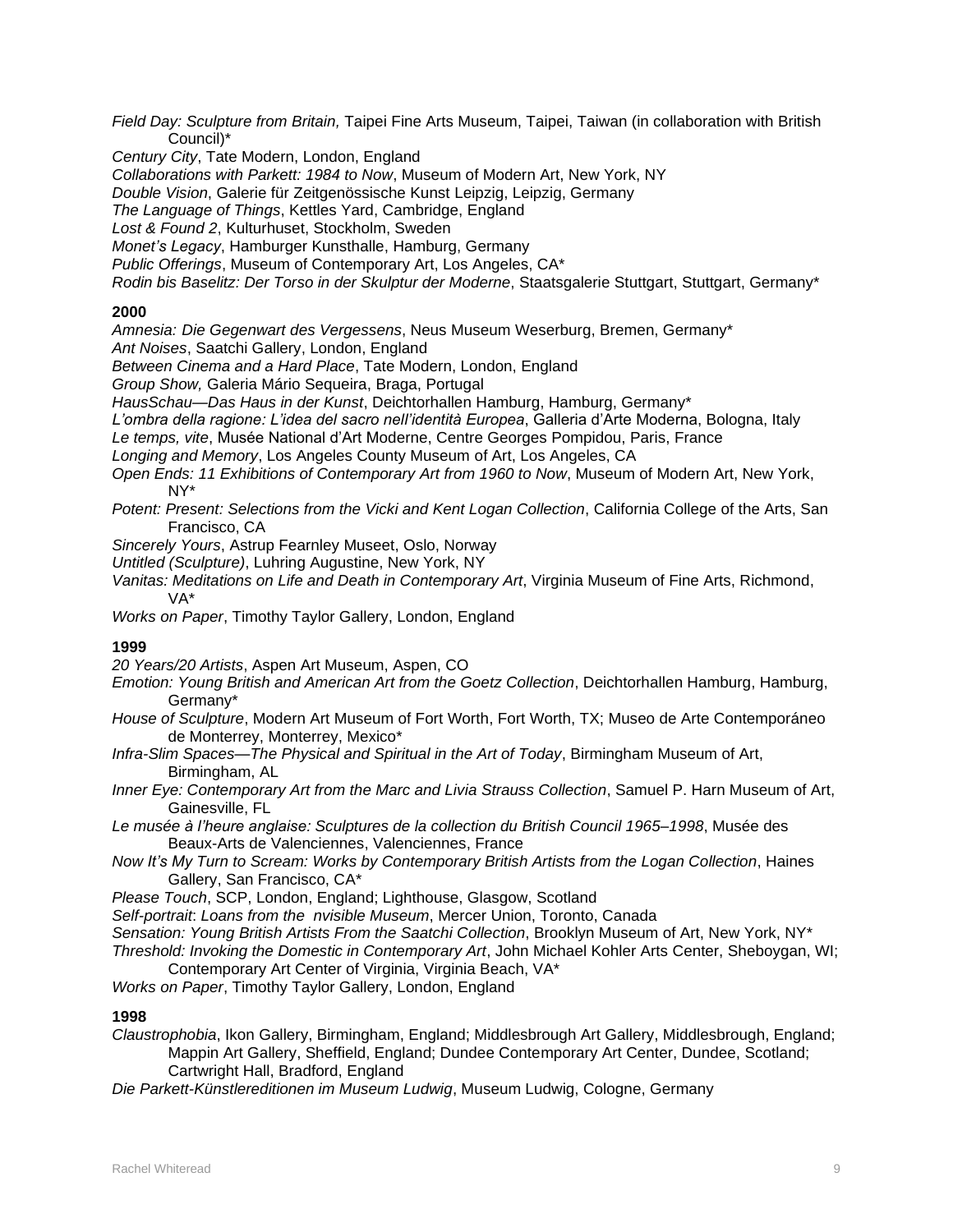*Displacements: Miroslaw Balka, Doris Salcedo, Rachel Whiteread*, Art Gallery of Ontario, Toronto, Canada

*Dust Breeding—Photographs*, *Sculpture and Film*, Fraenkel Gallery, San Francisco, CA\*

*Fifty Years of British Sculpture*, NatWest Group, London, England

*Opening Exhibition*, Luhring Augustine, New York, NY

*Milestones in British Sculpture*, Skulptur in Schlosspark Ambras, Innsbruck, Austria

*REAL/LIFE: New British Art*, Tochigi Prefectural Museum of Fine Arts, Utsunomiya, Japan; Fukuoka Asian Art Museum, Fukuoka, Japan; Hiroshima City Museum of Contemporary Art, Hiroshima, Japan; Museum of Contemporary Art, Tokyo, Tokyo, Japan; Ashiya City Museum of Art and History, Ashiya, Japan\*

*Sensation: Young British Artists From the Saatchi Collection*, Hamburger Bahnhof—Museum für Gegenwart—Berlin, Berlin, Germany\*

*Thinking Aloud*, Kettle's Yard, Cambridge, England; Cornerhouse, Manchester, England; Camden Arts Centre, London, England

*Towards Sculpture*, Fundação Calouste Gulbenkian—Centro de Arte Moderna, Lisbon, Portugal *Wounds*, Moderna Museet, Stockholm, Sweden

*ZONE 98*, Palazzo Re Rebaudengo per l'Arte Contemporanea, Turin, Italy

### **1997**

*Art from the UK*, Sammlung Goetz, Munich, Germany\*

*The Hirshhorn Collects: Recent Acquisitions 1992–1996*, Hirshhorn Museum and Sculpture Garden, Washington, DC\*

*Longing and Memory*, Los Angeles County Museum of Art, Los Angeles, CA\*

*Material Culture: The Object in British Art of the 1980s and 90s*, Hayward Gallery, London, England\* *Rubber*, Robert Miller Gallery, New York, NY

*Sensation: Young British Artists From the Saatchi Collection*, Royal Academy of Arts, London, England\* *Simple Form*, Henry Art Gallery, Seattle, WA

Skulptur: Projekte in Münster 1997, Münster, Germany\*

### **1996**

*Ace! Arts Council Collection New Purchases*, Hatton Gallery, Sunderland, England *Arte Inglese: A New Generation*, Galleria Marabini, Bologna, Italy

*Bild-Skulpturen Skulpturen-Bild: Neuere Aspekte Plastischer Kunst in der Sammlung Jung*, Suermondt-Ludwig-Museum, Aachen, Germany

*Brilliant: New Art from London*, Contemporary Arts Museum Houston, Houston, TX

*Defining the 90's*, Museum of Contemporary Art North Miami, Miami, FL

*Distemper: Dissonant Themes in the Art of the 1990s*, Hirshhorn Museum and Sculpture Garden, Washington, DC\*

*Exposure*, Luhring Augustine, New York, NY

*Handmade Readymades*, Bertha and Karl Leubsdorf Art Gallery at Hunter College, New York, NY

*Judenplatz 1996: Mahnmal und Gedenkstätte für die jüdischen Opfer des Naziregimes in Österreich 1938-1945,* Kunsthalle Wien, Vienna, Austria

*L'informe: Modernism against the Grain*, Musée National d'Art Moderne, Centre Georges Pompidou, Paris, France

*Mahnmal und Gedenkstatte für die Jüdischen Opfer des Naziregimes in Österreich 1938–1945*, Kunsthalle Wien, Vienna, Austria

*Un siècle de sculpture anglais*, Galerie Nationale du Jeu de Paume, Paris, France

*Works on Paper from the Weltkunst Collection of British Art of the 80s and 90s*, Irish Museum of Modern Art, Dublin, Ireland

### **1995**

4th International Istanbul Biennale, İstanbul Kültür Sanat Vakfı, Istanbul, Turkey\*

*ARS '95*, Nykytaiteen Museo Kiasma, Helsinki, Finland

*Brilliant: New Art from London*, Walker Art Center, Minneapolis, MN\*

*British Abstract Art, Part 2: Sculpture*, Flowers East Gallery, London, England

*British Art of the 80s and 90s: The Weltkunst Collection*, Irish Museum of Modern Art, Dublin, Ireland\*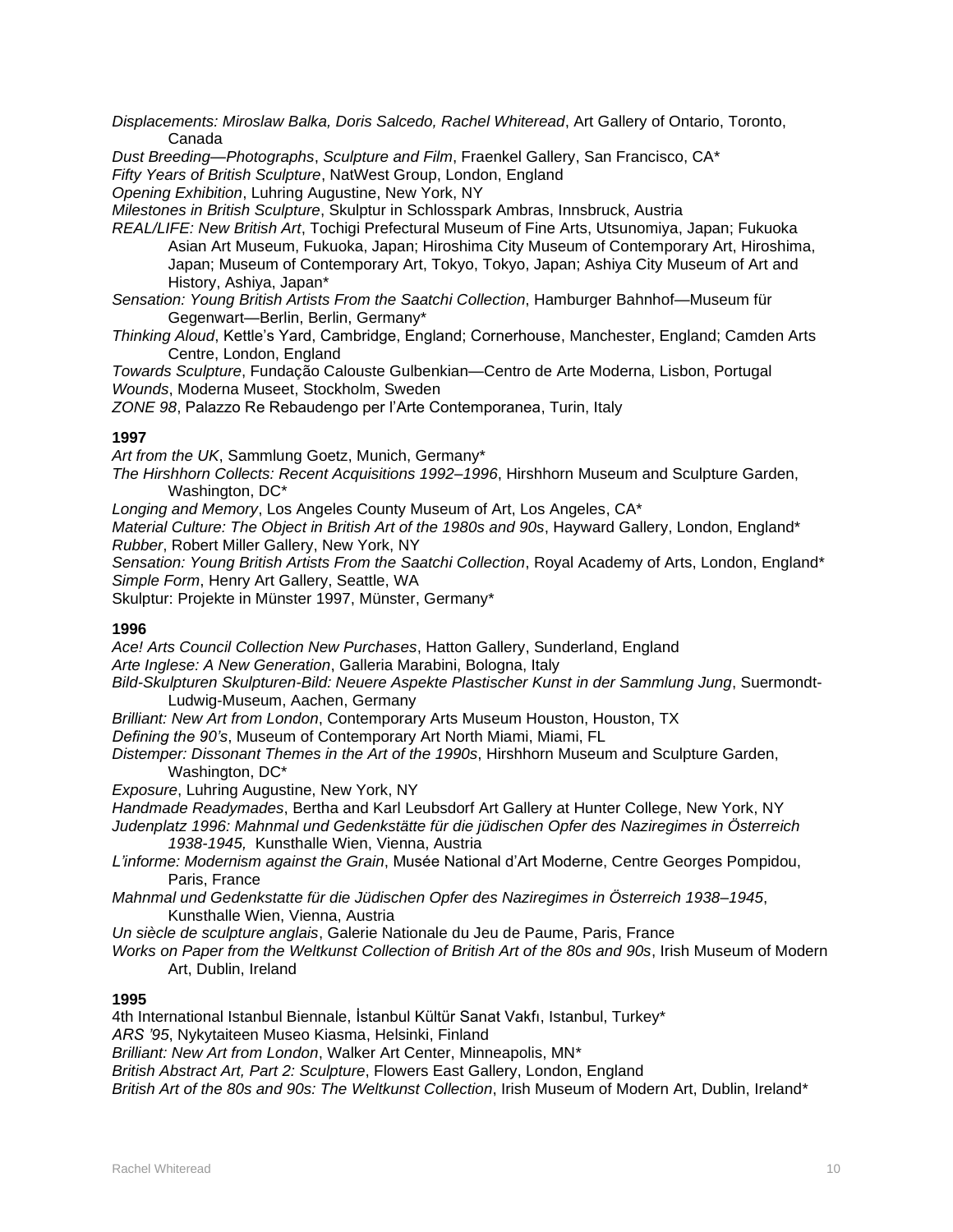*Contemporary British Sculpture: From Henry Moore to the 90s*, Auditorio de Galicia, Santiago de Compostela, Spain; Fundação de Serralves, Porto, Portugal\*

*Carnegie International*, Carnegie Museum of Art, Pittsburgh, PA\*

*Group Show,* CAPC Musée d'Art Contemporain de Bordeaux, Bordeaux, France

*Contemporary British Art in Print: The Publications of Charles Booth-Clibborn and His Imprint The* 

*Paragon Press 1986–95*, Scottish National Gallery of Modern Art, Edinburgh, Scotland; Yale Center for British Art, New Haven, CT\*

*Drawing the Line: Reappraising Drawing Past and Present*, Whitechapel Gallery, London, England; Southampton City Art Gallery, Southampton, England

*Five Rooms: Richard Hamilton, Reinhard Mucha, Bruce Nauman, Bill Viola, Rachel Whiteread*, Anthony d'Offay Gallery, London, England

*Générique 2: Double mixte (Barry X Ball, Lynne Cohen, Pascal Convert, Rachel Whiteread)*, Galerie Nationale du Jeu de Paume, Paris, France\*

*Here and Now*, Serpentine Gallery, London, England\*

*New Art in Britain*, Muzeum Sztuki, Łódź, Poland\*

*Prints and Drawings: Recent Acquisitions 1991–1995*, British Museum, London, England

*Pro'em: Drawings towards Sculptures*, Rubicon Gallery, Dublin, Ireland

### **1994**

*Art Unlimited: Multiples from the 1960s and 1990s*, Southbank Centre, London, England; Centre for Contemporary Arts, Glasgow, Scotland\*

*Artists' Impressions*, Kettle's Yard, Cambridge, England

*Drawing on Sculpture*, Cohen Gallery, New York, NY

*Drawings: Louise Bourgeois, Eva Hesse, Asta Groeting, Roni Horn, Kathy Temin, Rosemarie Trockel, Rachel Whiteread*, Frith Street Gallery, London, England

*England's Dreaming*, Institute of Contemporary Art, Tokyo, Japan

*GIFT*, The InterArt Center, New York, NY

*Sculpture*, Luhring Augustine, New York, NY

*Re Rebaudengo Collezione*, Radiomarelli, Turin, Italy

*Sculpture*, Luhring Augustine, New York, NY

*Seeing the Unseen*, Thirty Shepherdess Walk, London, England\*

*Sense and Sensibility: Women and Minimalism in the 90s*, Museum of Modern Art, New York, NY\* *Visione Britannica: Notions of Space*, Valentina Moncada, Rome, Italy

### **1993**

*A Decade of Collecting: Patrons of New Art Gifts 1983–1993*, Tate Gallery, London, England *Der andere Maßstab: Skulpturen*, Galerie Sabine Knust, Munich, Germany

*Drawing the Line against AIDS*, Peggy Guggenheim Collection, Venice, Italy; Guggenheim Museum SoHo, New York, NY\*

*Five Works: Keith Coventry, Michael Landy, Bridget Riley, Rachel Whiteread and Alison Wilding*, Karsten Schubert, London, England

*In Site: New British Sculpture*, Museet for Samtidskunst, Oslo, Norway

*Junge britische Kunst: Zehn Künstler aus der Sammlung Saatchi*, Art Cologne, Cologne, Germany\* *Karsten Schubert und Aurel Scheibler*, Aurel Scheibler, Cologne, Germany

- *Made Strange: New British Sculpture*, Ludwig Múzeum—Kortárs Művészeti Múzeum, Budapest, Hungary\*
- *New Voices: Jeunes Artistes Britanniques*, Musée National d'Histoire et d'Art, Luxembourg City, Luxembourg
- *Passageworks: Genevieve Cadieux, Lili Dujourie, Dan Graham, Asta Groting, Gary Hill and Rachel Whiteread*, Rooseum Centre for Contemporary Art, Malmö, Sweden\*
- *The Sublime Void: An Exhibition on the Memory of the Imagination*, Koninklijk Museum voor Schone Kunsten Antwerpen, Antwerp, Belgium\*

*Then and Now: Twenty-Three Years at the Serpentine Gallery*, Serpentine Gallery, London, England

*Turner Prize Exhibition: Hannah Collins, Vong Phaophanit, Sean Scully, Rachel Whiteread*, Tate Gallery, London, England

*Visione Britannica*, Valentina Moncada, Rome, Italy; Pino Casagrande, Rome, Italy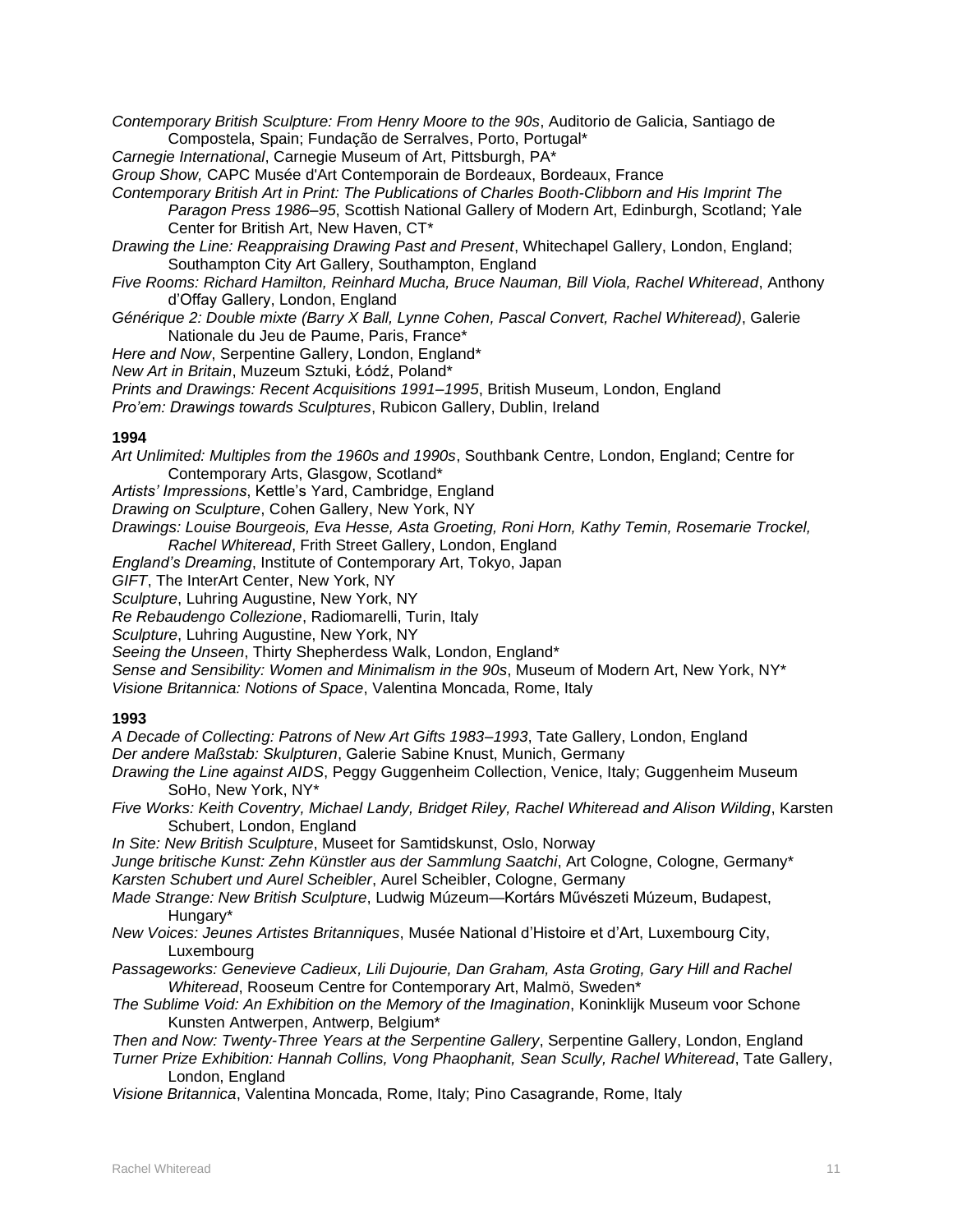*Whiteness and Wounds: Claudia Cuesta, Sarah Seager and Rachel Whiteread*, Power Plant, Toronto, Canada

### **1992–1997**

*New Voices: New Works for the British Council Collection*, Centre de Conference Albert Borschette, Brussels, Belgium (traveled to twenty-one venues)\*

### **1992**

*The Boundary Rider*, Sydney Biennale, Sydney, Australia

- *Contemporary Art Initiative: Contemporary Works of Art Bought with the Help of the National Art Collections Fund*, Kiddell Gallery, Sotheby's, London, England
- documenta IX, Kassel, Germany\*
- *Doubletake: Collective Memory and Current Art*, Hayward Gallery, London, England; Kunsthalle Wien, Vienna, Austria\*

*Fifth Anniversary Show*, Karsten Schubert, London, England

*A Group Show: Lea Andrews, Keith Coventry, Anya Gallacio, Liam Gillick, Damien Hirst, Gary Hume, Abigail Lane, Sarah Lucas, Steven Pippin, Marc Quinn, Marcus Taylor and Rachel Whiteread*, Gladstone Gallery, New York, NY; SteinGladstone, New York, NY\*

*Lili Dujourie, Jeanne Silverthorne, Pia Stadtbaumer, Rachel Whiteread*, Christine Burgin, New York, NY

*London Portfolio: Dominic Denis, Angus Fairhurst, Damien Hurst, Langlands & Bell, Michael Landy, Nicholas May, Marc Quinn, Marcus Taylor, Gavin Turk, Rachel Whiteread and Craig Wood*, Karsten Schubert, London, England

*Skulptur-Konzept: Carl Andre, Pedro Cabrita Reis, Tony Cragg, Dan Flavin, Donald Judd, Richard Long, Wilhelm Mundt, Ulrich Ruckreim, Serge Spitzer, Rachel Whiteread*, Galerie Ludwig, Krefeld, Germany\*

*Summer Group Show: Robert Barry, Keith Coventry, Angus Fairhurst, Michael Landy, Stephen Prina, Bridget Riley, Rachel Whiteread and Alison Wilding*, Karsten Schubert, London, England

- *Tišina : protislovne oblike resnice = Silence: Contradictory Shapes of Truth*, Ljubljana, Slovenia: Moderna Galerija, 1992\*
- *Young British Artists I: John Greengood, Damien Hirst, Alex Landrum, Langlands & Bell, Rachel Whiteread*, Saatchi Collection, London, England\*

### **1991**

*Broken English: Angela Bulloch, Ian Davenport, Anya Gallaccio, Damien Hirst, Gary Hume, Michael Landy, Sarah Staton and Rachel Whiteread,* Serpentine Gallery, London, England

- *Confrontaciones: Arte último británico y español*, Palacio de Velásquez, Museo Nacional Centro de Arte Reina Sofía, Madrid, Spain
- *Katharina Fritsch, Robert Gober, Reinhard Mucha, Charles Ray, Rachel Whiteread*, Luhring Augustine, New York, NY

*Kunst Europa*, Kunstverein Pforzheim im Reuchlinhaus, Pforzheim, Germany

*Marina Abramovic, Kate Blacker, Marie Bourget, Angela Bulloch, Leslie Foxcroft, Paola Pezzi, Tessa Robins, Kay Rosen, Yoko Terauchi, Marylin Weber, Rachel Whiteread*, Victoria Miro Cork Street, London, England

*Metropolis*, Martin-Gropius-Bau, Berlin, Germany

*Turner Prize Exhibition: Ian Davenport, Anish Kapoor, Fiona Rae and Rachel Whiteread*, Tate Gallery, London, England

### **1990**

- *British Art Show*, McLellan Galleries, Glasgow, Scotland; Leeds City Art Gallery, Leeds, England; Hayward Gallery, London, England
- *A Group Show: Mat Collishaw, Hanne Darboven, Angus Fairhurst, Günther Forg, Michael Landy and Rachel Whiteread*, Karsten Schubert, London, England

#### **1989**

*Concept 88, Reality 89*, University of Essex Gallery, Essex, England *Einleuchten*, Deichtorhallen Hamburg, Hamburg, Germany *Whitechapel Open*, Whitechapel Gallery, London, England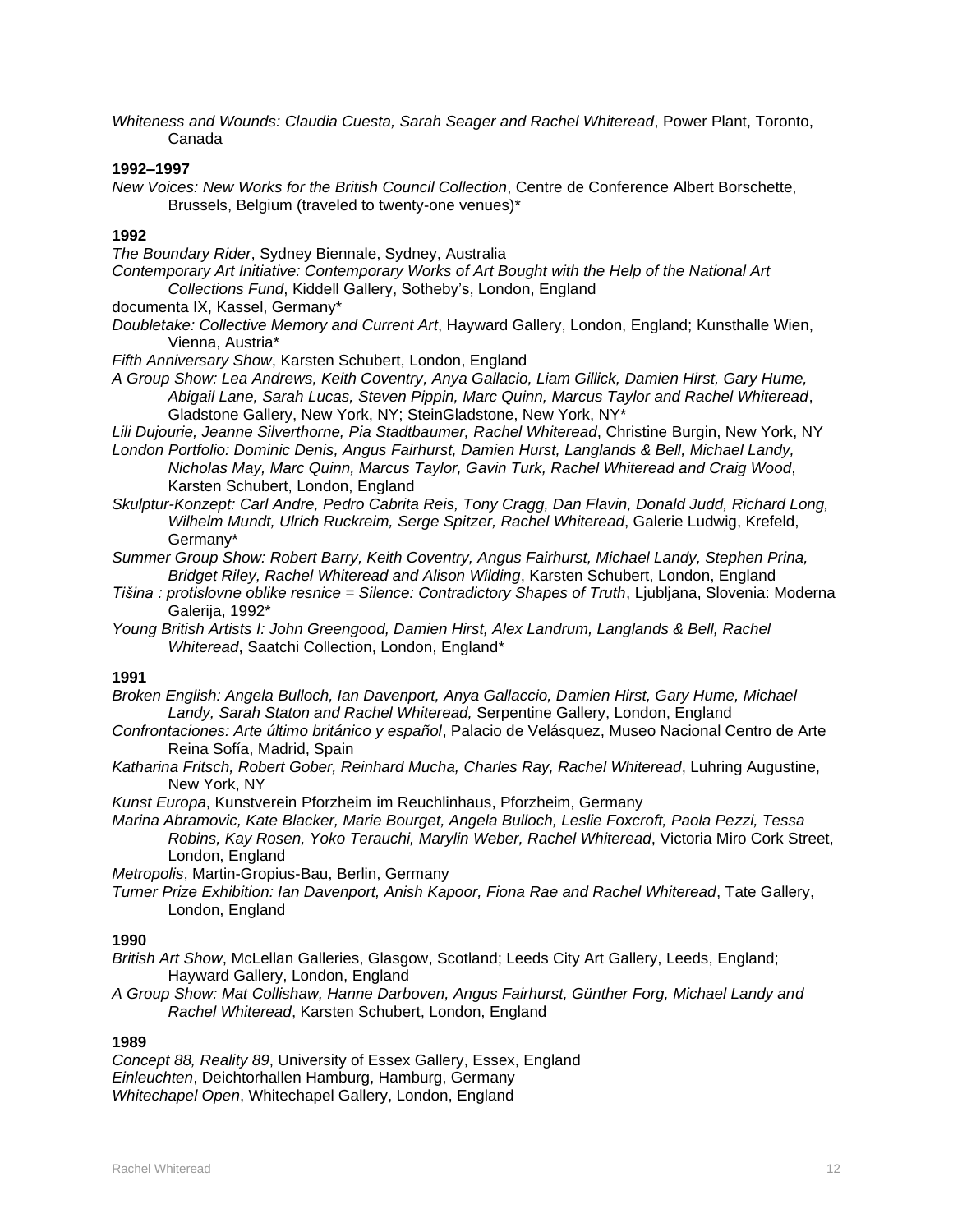*Riverside Open*, Riverside Studios, London, England *London Influence,* Slaughterhouse Gallery, London, England

### **1987**

*Whitworth Young Contemporaries*, Whitworth Art Gallery, Manchester, England

### **SELECTED BIBLIOGRAPHY: MONOGRAPHS AND ARTISTS BOOKS**

### **2021**

*Rachel Whiteread: Internal Objects*, exh. cat. London: Gagosian, 2021.

### **2017**

Mullins, Charlotte. *Rachel Whiteread*. London: Tate Publishing, 2017 (revised and expanded). *Rachel Whiteread*, exh. cat. London: Tate Publishing, 2017.

### **2014**

Morandi, Gianfranco. *Rachel Whiteread*: *Study for Room*, exh. pamphlet. Bologna: Museo d'Arte Moderna di Bologna, 2014.

### **2013**

*Rachel Whiteread: Detached,* exh. cat. London: Gagosian Gallery, 2013.

### **2011**

*Rachel Whiteread: Long Eyes*, exh. cat. New York: Luhring Augustine, 2011.

### **2010**

*Rachel Whiteread: Drawings,* exh. cat. Los Angeles: Armand Hammer Museum of Art and Culture Center; New York: DelMonico Books, 2010.

### **2008**

*Rachel Whiteread,* exh. cat. Beverly Hills: Gagosian Gallery, 2008.

*Rachel Whiteread Presents*: *M. Sasek: Mike and the Modelmakers: Lesney Products & Co. Ltd,* Cologne: Salon Verlag, 2008.

### **2007**

*Rachel Whiteread,* exh. cat. Naples: Museo D'Arte Contemporanea Donnaregina, 2007.

### **2005**

*Rachel Whiteread: Embankment,* exh. cat. London: Tate Publishing, 2005.

*Rachel Whiteread: Plastiken und Zeichnungen (Sculptures and Drawings)*, exh. cat. Schwerin, Germany: Staatliches Museum Schwerin, 2005.

*Rachel Whiteread: Sculpture,* exh. cat. London: Gagosian Gallery, 2005.

### **2004**

Mullins, Charlotte. *RW: Rachel Whiteread*. London: Tate Publishing, 2004. *Rachel Whiteread,* exh. cat. Rio de Janeiro: Museu de Arte Moderna, 2004. Townsend, Chris. *The Art of Rachel Whiteread*. London: Thames and Hudson, 2004.

### **2002**

*Rachel Whiteread*, exh. cat. London: Haunch of Venison, 2002.

### **2001**

*Rachel Whiteread,* exh. cat. London: Serpentine Gallery, 2001. *Rachel Whiteread: Transient Spaces,* exh. cat*.* New York: Guggenheim Museum Publications, 2001.

### **1999**

Neri, Louise, ed. *Looking Up: Rachel Whiteread's Water Tower*. New York: Scalo, 1999.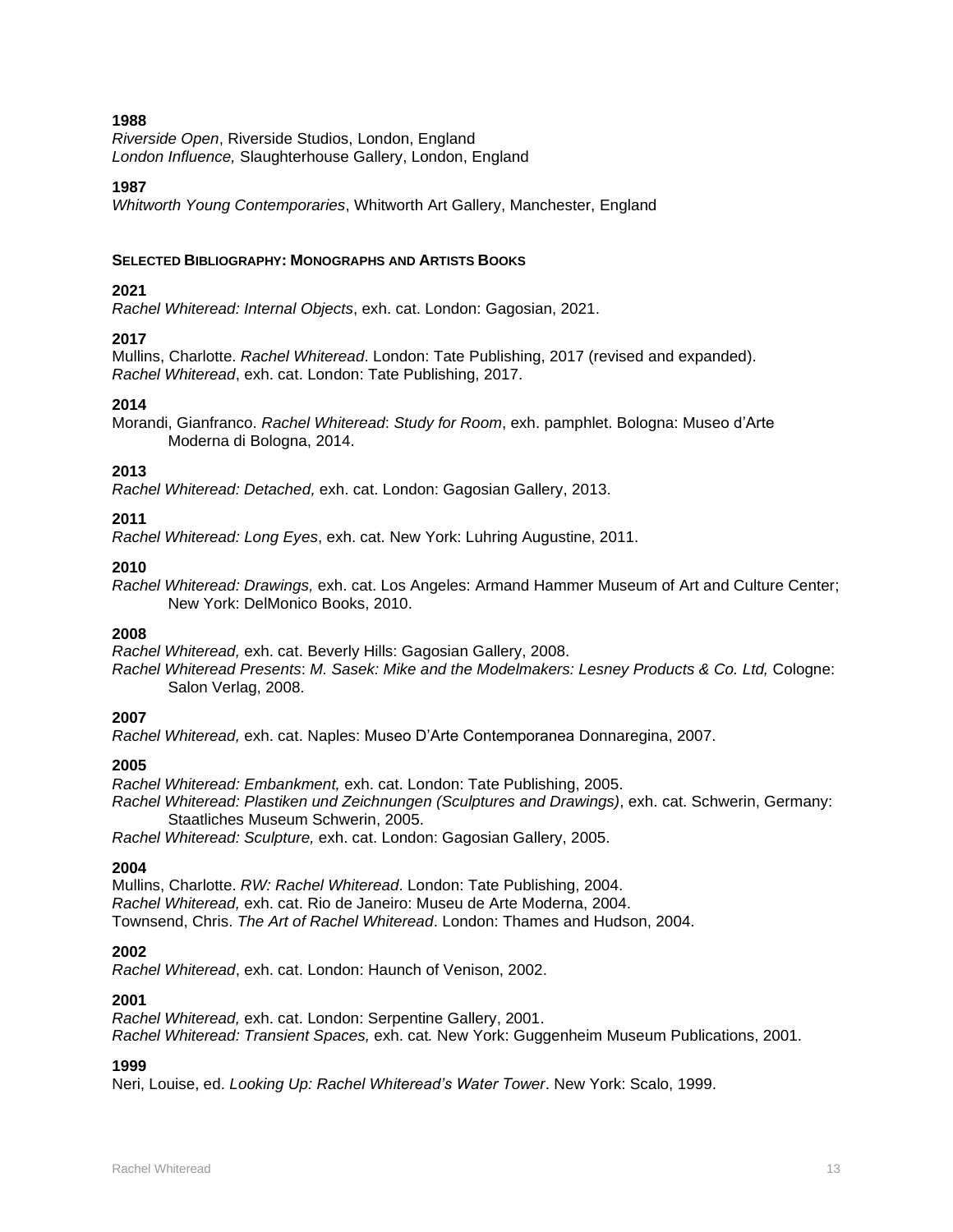*Rachel Whiteread: With Music for Torching a Story by A. M. Homes*, exh. cat. London: Anthony d'Offay Gallery, 1998.

### **1997**

*Rachel Whiteread*, exh. cat. Madrid: Museo Nacional Centro de Arte Reina Sofía, 1997. *Rachel Whiteread: British Pavilion XLVII Venice Biennale, 1997,* exh. cat. London: The British Council, 1997.

### **1996**

*Rachel Whiteread: Skulpturen/Sculptures 1988-1996: Prix Eliette von Karajan '96,* exh. cat. Salzburg, Austria: Residenz Verlag, 1996.

### **1995**

Lingwood, James, ed. *Rachael Whiteread House*. London: Phaidon Press Limited, 1995. Tazzi, Pier Luigi. *Rachel Whiteread: Sculpture,* exh. cat. Rome: British School at Rome, 1995.

### **1994**

*Rachel Whiteread: Sculpture / Skulpturen*, exh. cat. Basel: Kunsthalle Basel; Philadelphia: Institute of Contemporary Art; Boston: Institute for Contemporary Art/Boston, 1994.

Whiteread, Rachel, and John Davies (photographer). *House*. London: Artangel Trust, 1994.

### **1993**

Batchelor, David. *Rachel Whiteread: Plaster Sculptures*, exh. cat. London: Karsten Schubert; New York: Luhring Augustine Gallery, 1993.

Meschede, Friedrich, ed. *Rachel Whiteread: Gouachen/Gouaches*, exh. cat. Berlin: daad galerie; Stuttgart: Edition Cantz, 1993.

Wright, Beryl, ed. *Rachel Whiteread: Options 46* , exh. pamphlet. Chicago: Museum of Contemporary Art Chicago, 1993.

### **1992**

Debbaut, Jan, ed. *Rachel Whiteread,* exh. cat. Eindhoven, The Netherlands: Van Abbemuseum, 1992. *Rachel Whiteread: Escultures,* exh. cat. Barcelona: Sala Mancado de la Fundacio "la Caixa," 1992.

#### **SELECTED BIBLIOGRAPHY: BOOKS AND CATALOGUES**

#### **2021**

*The Art of Food: From the Collections of Jordan D. Schnitzer and His Family Foundation*, exh. cat., 37. Tucson: University of Arizona Museum of Art, 2021.

- *Mind. Art. Experience: 10 Years of Chess and Culture in Saint Louis*, 59. Saint Louis: World Chess Hall of Fame, 2021.
- "Rachel Whiteread." In *From the Sculptor's Studio: Conversations with Twenty Seminal Artists*, 244-255. London: Laurence King Publishing, 2021.

### **2020**

*Breaking the Mould: Sculpture by Women Since 1945*, exh. cat., 77. London: Hayward Gallery, 2020. Gormley, Antony, and Martin Gayford. *Shaping the World: Sculpture from Prehistory to Now*, 146-147. London: Thames & Hudson, 2020.

Tinterow, Gary. *Modern and Contemporary Art at the Museum of Fine Arts, Houston*, 250. Houston: Museum of Fine Arts, Houston, 2020.

### **2019**

Cooper, Jeremy. *The World Exists to Be Put on a Postcard: Artists' Postcards from 1960 to Now*, exh. cat. New York: Thames & Hudson, 2019.

*Great Women Artists*, 430. New York: Phaidon, 2019.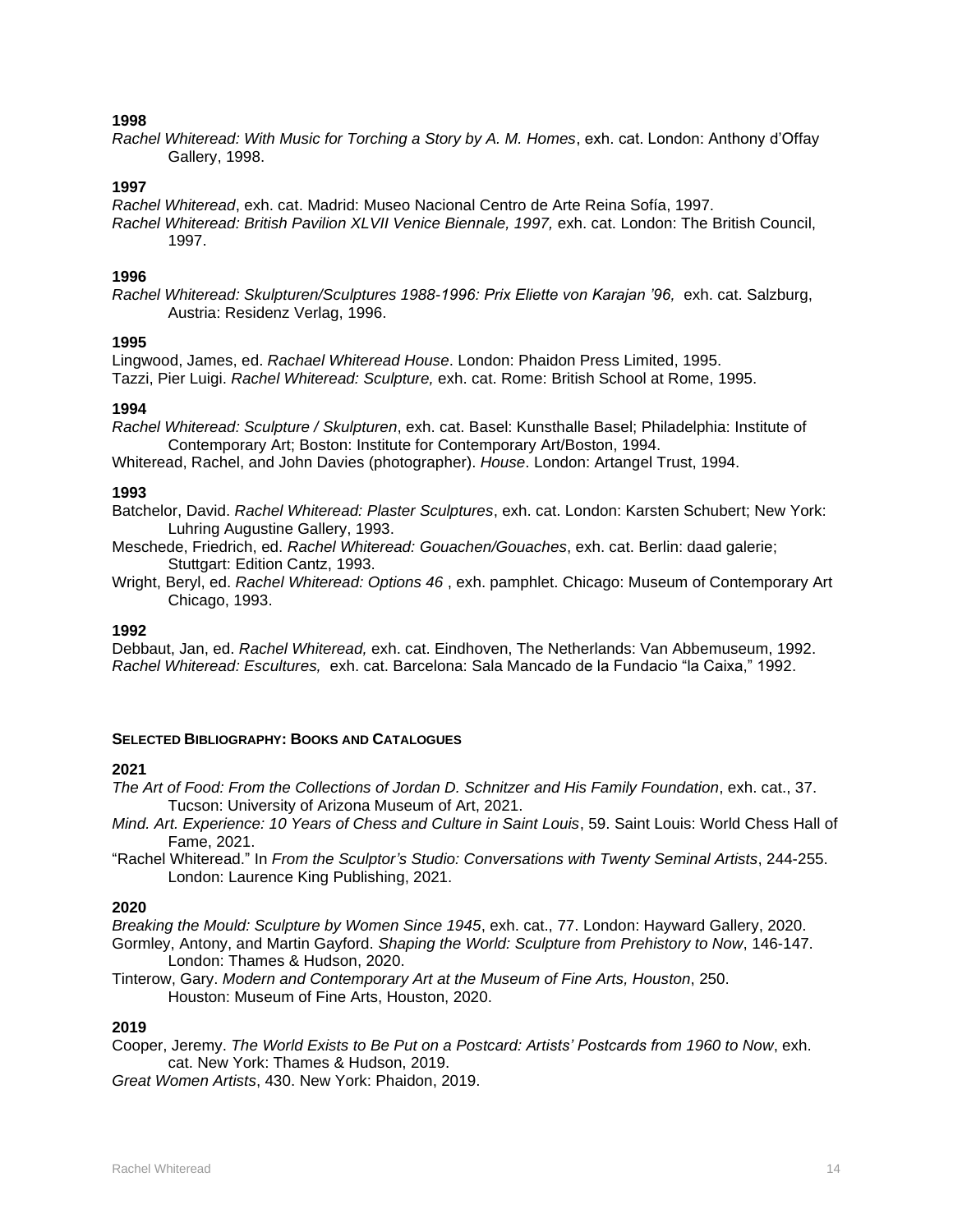*A Handbook of the Collections*, 15, 296. Ithaca, NY: Herbert F. Johnson Museum of Art, Cornell University, 2019.

*How We Live: Selections from the Marc and Livia Straus Family Collection*, exh. cat., 80-81. Peekskill, NY: Hudson Valley MOCA, 2019.

*MoMA Highlights: 375 Works from The Museum of Modern Art, New York*, 350. New York: Museum of Modern Art, 2019.

*MoMA Now: Highlights from The Museum of Modern Art*, 360. New York: Museum of Modern Art, 2019. *Resonating Spaces: 5 Approaches*, exh. cat., 11-33. Basel: Fondation Beyeler, 2019.

### **2018**

*Destination Art: 500 Artworks Worth the Trip*, 478. London: Phaidon, 2018.

*The FLAG Art Foundation 2008-2018*, 77, 243. New York: FLAG Art Foundation, 2018.

Pollack, Rebecca D. "Rachel Whiteread's *Tree of Life*: The Whitechapel Gallery and a Century of Urban Renewal." In *Museums and Public Art ?*, 74-87. Newcastle upon Tyne: Cambridge Scholars, 2018.

Trigg, David. *Reading Art: Art for Book Lovers*. London: Phaidon, 2018.

### **2017**

*DOUBLES, DOBROS, PLIEGUES, PARES, TWINS, MITADES*, exh. cat. Dallas: The Warehouse, 2017. *Gray Matters*, exh. cat. Columbus, OH: Wexner Center for the Arts, 2017.

Nesbit, Molly. "The Immigrant." In *Midnight: The Tempest Essays*, 137-151. New York: Inventory Press, 2017.

*No Place like Home*, exh. cat. Jerusalem: Israel Museum, 2017.

Walker, Stephen. "Don't Try This at Home: Artists' Viewing Inhabitation." In *InHabit: People, Places and Possessions*, 241-44. Bern: Peter Lang, 2017.

*Women House*, exh. cat. Paris: Manuella Editions, 2017.

### **2016**

*Alt-Architecture*, exh. cat. Barcelona: "la Caixa" Foundation, 2016.

*Art in the Making: Artists and their Materials from the Studio to Crowdsourcing*, 81-82, 168, 169, 224. London: Thames & Hudson, 2016.

*Artrage!: The Story of the BritArt Revoluetion*, 9, 14, 67, 78-79, 81, 84, 85, 88, 91, 93, 110, 127-31, 141, 145, 166, 176-77, 207, 217-8, 220, 251, 256-7, 263-4. London: Thames & Hudson, 2016.

*Concrete Inspirations*, exh. cat. London: Arup, 2016.

*Geometries On and Off the Grid: Art from 1950 to the Present*, exh. cat. Dallas: The Warehouse, 2016. *Homeward: Selections from the Wieland Collection*. Atlanta: Wieland Collection, 2016.

*MashUp: The Birth of Modern Culture,* exh. cat. Vancouver: Vancouver Art Gallery, 2016.

A Material Legacy: Nancy A. Nasher and David J. Haemisegger Collection of Contemporary Art, exh. cat. Durham, NC: Nasher Museum of Art, Duke University, 2016.

*Sculpture on the Move: 1946-2016*, exh. cat., 150-151. Ostfildern: Hatje Cantz, 2016.

### **2015**

*Drawing in the Twenty-First Century: The Politics and Poetics of Contemporary Practice,* 142, 144, 153-54. Surrey, England: Ashgate, 2015.

Getlein, Mark and Annabel Howard. *Art Visionaries*, 296-9. London: Laurence King, 2015.

Husslein-Arco, Agnes. *Sleepless: The Bed in History and Contemporary Art,* exh. cat. Vienna: Belvedere, 2015.

*Ladies' Knight: A Female Perspective on Chess*, exh. brochure. Saint Louis: World Chess Hall of Fame, 2015.

*Women Artists: The Linda Nochlin Reader,* 316-17, 338. New York: Thames & Hudson, 2015. *Zabludowicz Collection: 20 Years,* exh. cat. London: Zabludowicz Collection, 2015.

#### **2014**

*Art Lovers—Stories of Art in the Pinault Collection*, exh. cat., 122–23. Paris: Leinart Éditions, 2014. Bruno, Giuliana. *Surface–Matters of Aesthetics, Materiality, and Media*, 205–8. Chicago: University of Chicago Press, 2014.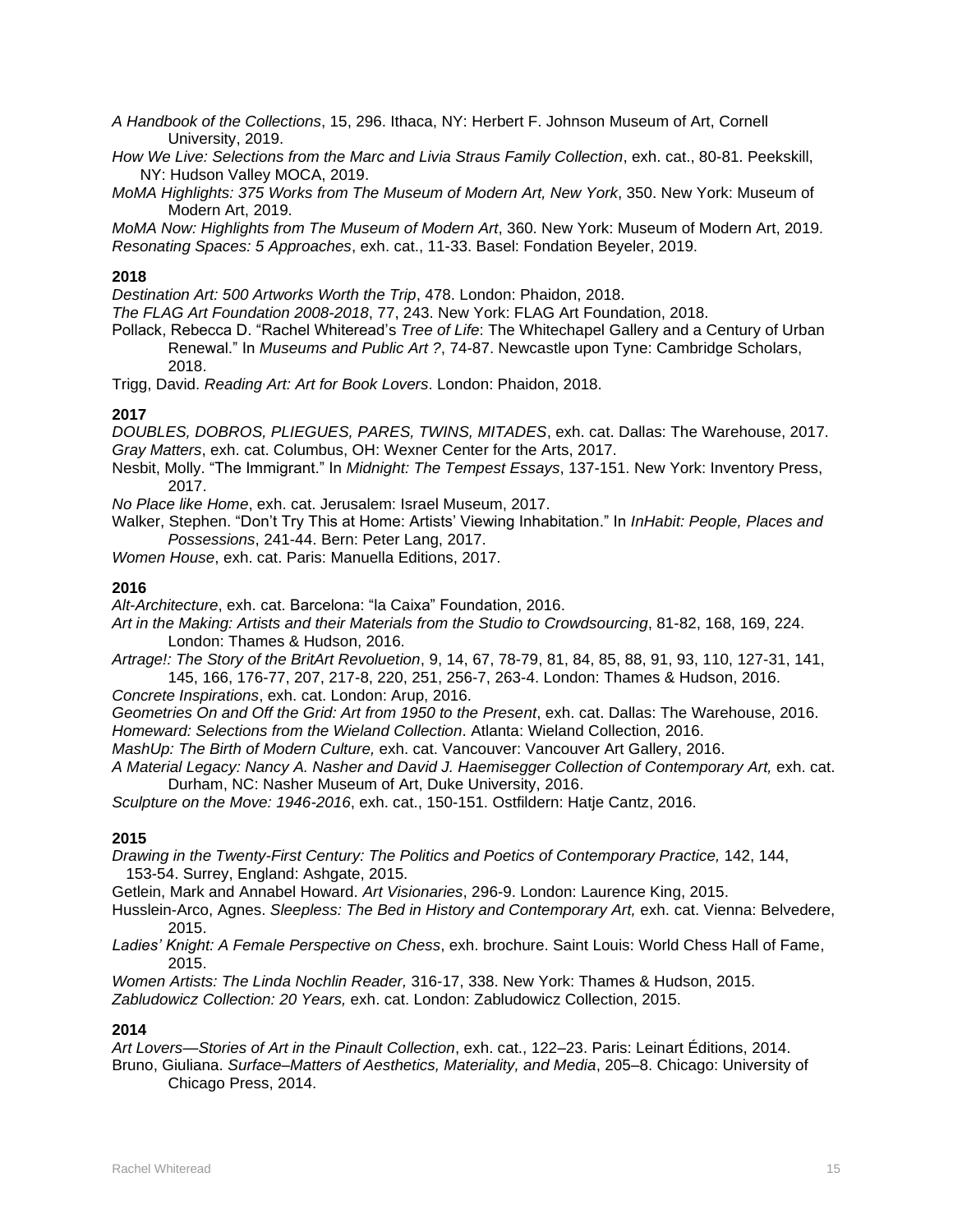- Caeiro, Mário. *Arte na cidade: História contemporânea*, 90–91. Lisbon: Temas e Debates—Círculo de Leitores, 2014.
- Dillon, Brian. *Ruin Lust: Artists' Fascination with Ruins, from Turner to the Present Day*, exh. cat. 30–31. London: Tate Publishing, 2014.

*The Distaff Side*, exh. cat., 16, 84, 226. Sharon, CT: The Granary, 2014.

Dupont, Valérie. "Rachel Whiteread: Le monument en question." In *Le monumental—Une valeur de la sculpture, du romantisme au post-modernisme*, 123–34. Dijon: Universitaires de Dijon, 2014.

*Einblicke Ausblicke—100 Spitzenwerke im neuen LWL-Museum für Kunst und Kultur Münster*, 250–51. Munster: LWL-Museum für Kunst und Kultur, 2014.

- Feldman, Anita. *Body and Void: Echoes of Moore in Contemporary Art*, exh. cat. Perry Green: Henry Moore Foundation, 2014
- George, Herbert. *The Elements of Sculpture—A Viewer's Guide*, 126. London: Phaidon Press, 2014.
- Griffin, Jonathan, Paul Harper, David Trigg, and Eliza Williams. *The Twenty-First Century Art Book*, 284. London: Phaidon Press, 2014.
- Hoffman, Jens. *Show Time: The 50 Most Influential Exhibitions of Contemporary Art*. London: Thames and Hudson, 2014.
- Kalb, Peter R. "Memory and History–Memorializing War." In *Art since 1980: Charting the Contemporary*, 147–49. London: Laurence King Publishing, 2014.
- Livingstone, Marco. *Post Pop: East meets West*, exh, cat. London: CentreInvest UK Limited, 2014
- *Love Story—Sammlung Anne und Wolfgang Titze*, exh. cat., 314–15. Nürnberg: Verlag für moderne Kunst Nürnberg, 2014.
- *Please Enter*, exh. cat. New York: Franklin Parrasch Gallery, 2014.
- Steiner, Rochelle. "Do Ho Soh's Karmic Journey." In *Do Ho Soh—Drawings*, 9. Munich: Prestel Publishing; New York: Lehmann Maupin, 2014.
- Stout, Katharine. "Drawing Form and Space." In *Contemporary Drawing from the 1960s to Now*, 35–36. London: Tate Enterprises, 2014.

### **2013**

- Askew, Lucy. "From Death to Death and Other Small Tales." In *From Death to Death and Other Small Tales: Masterpieces from the Scottish National Gallery of Modern Art and the D. Daskalopoulos Collection*, exh. cat., 43, plate 45. Edinburgh: National Galleries Scotland, 2013.
- Clingerman, Forrest. "Homecoming and the Half-Remembered: Environmental Amnesia, the Uncanny and the Path Home." In *Resisting the Place of Belonging*, ed. Daniel Boscaljon, 38–45. Farnham, UK: Ashgate Publishing Limited, 2013.
- Diederichsen, Diedrich. "Mourning States and Their Minimalist Citizens: On European Memorial Culture." In *The Way of the Shovel—The Archaeological Imaginary in Art*, 289–91. Chicago: University of Chicago Press, 2013.
- Getlein, Mark. *Living with Art: Tenth Edition*, 245. New York: McGraw-Hill, 2013.

Grovier, Kelly. *100 Works of Art That Will Define Our Time*, 298–99. London: Thames and Hudson, 2013.

- Heartney, Eleanor, Helaine Posner, Nancy Princenthal, and Sue Scott. *The Reckoning: Woman Artists of the New Millennium*, 123–24. Munich: Prestel, 2013.
- *MoMA Highlights: 350 Works from The Museum of Modern Art*, 334. New York: Museum of Modern Art, 2013.

Moszynska, Anna. *Sculpture Now*, 27–28. London: Thames and Hudson, 2013.

Zask, Joëlle. *Outdoor Art: La sculpture et ses lieux*, 188–91. Paris: Éditions La Découverte, 2013.

#### **2012**

Amirsadeghi, Hossein. *Sanctuary: Britain's Artists and Their Studios*, 524–31. London: Thames and Hudson, 2012.

*Contemporary Art in the United Kingdom*, 68–71, 166–69. London: Black Dog Publishing Limited, 2012. Grachos, Louis, Douglas Dreishpoon, and Heather Pesanti. *Decade: Contemporary Collecting 2002–*

*2012*, exh. cat. 13, 31, 47, 128, 150, 303, 345, 397. Buffalo: Buffalo Fine Arts Academy, 2012. Klein, Jacky, and Suzy Klein. *What Is Contemporary Art?*, 54. London: Thames and Hudson, 2012.

Smith, Mariann W. "Larger than Life." In *Albright-Knox Art Gallery: Highlights from the Collection*, 57. Buffalo: Scala Publishers, 2012.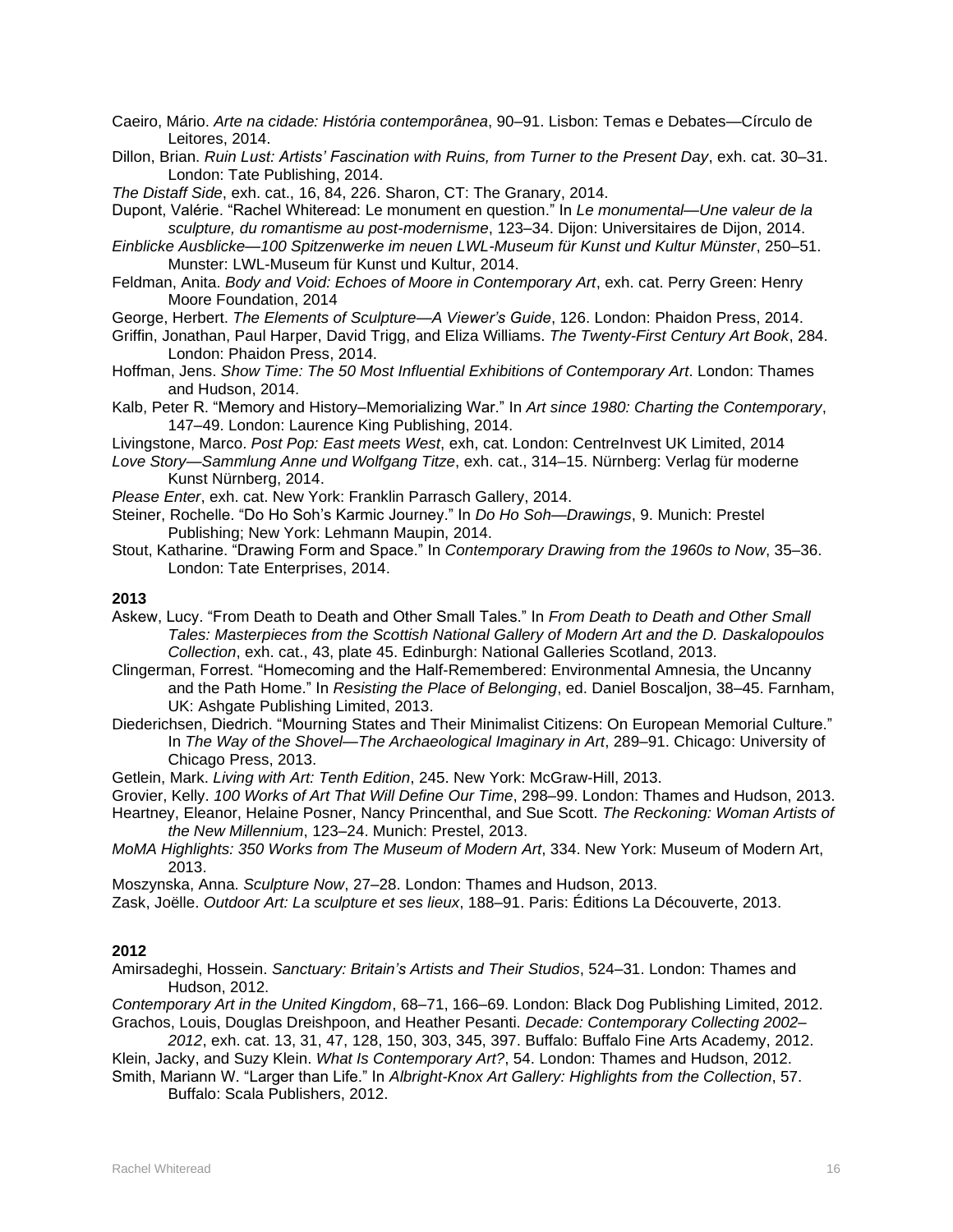Barrett, Terry. *Making Art: Form and Meaning*, New York: McGraw Hill Companies, Inc., 2011, 100.

- Howard, Jan, and Judith Tannenbaum. *Made in the UK: Contemporary Art from the Richard Brown Baker Collection*, exh. cat. 52. Providence: Museum of Art, Rhode Island School of Design, 2011.
- Mullins, Charlotte. "House 1993." In *Towards a New Interior: An Anthology of Interior Design Theory*, ed, Lois Weinthal, 609–15. New York: Princeton Architectural Press, 2011.

Palmer, Kathleen. *Women War Artists*, 2, 72–74. London: Tate Publishing; Imperial War Museum, 2011. Smith, Terry. *Contemporary Art: World Currents*, 69–70. Hong Kong: Laurence King Publishing, 2011.

### **2010**

*1985–2010: Luhring Augustine*. New York: Luhring Augustine, 2010.

- Arnason, H. H. *History of Modern Art*, 6th ed., 628–30. NJ: Pearson Education, 2010.
- *Crash: Homage to JG Ballard,* exh. cat. London: Gagosian Gallery, 2010.
- Coldwell, Paul, *Printmaking: A Contemporary Perspective*, 122. London: Black Dog Publishing, 2010.
- Furlong, William. *Speaking of Art: Four Decades of Art in Conversation*, 120–25. London: Phaidon Press, 2010.

### **2009**

- *Automatic Cities: The Architectural Imaginary in Contemporary Art*, exh. cat. San Diego, CA: Museum of Contemporary Art, 2009.
- Bishop, Janet, Corey Keller, and Sarah Roberts, eds. *San Francisco Museum of Modern Art: 75 Years of Looking Forward*, San Francisco: San Francisco Museum of Modern Art, 2009.
- *British Subjects: Identity and Self-Fashioning 1967–2009*, exh. cat. 79. Purchase, NY: Neuberger Museum of Art, 2009.
- *elles@centrepompidou: Artistes femmes dans la collection du Musée National D'Art Moderne*, *Centre de Création Industrielle*, exh. cat. Paris: Musée National d'Art Moderne, Centre Georges Pompidou, 2009.
- Engle, Karen. *Seeing Ghosts: 9/11 and the Visual Imagination*, 25–26. Montreal: McGill-Queen's University Press, 2009.
- Pauls, Karina. *Erlebte Räume: Im Alltag und in der Kunst—Rachel Whiteread und Gregor Schneider*, Oberhausen, Germany: Athena Verlag, 2009.
- Sanders, Mark. *32 Pieces: The Art of Chess*, exh. cat. 48–49, 76–79. Reykjavik: Reykjavik Art Museum, 2009.

### **2008**

Bierens*,* Cornel, ed. *Sonsbeek 2008: Grandeur*. Deventer, The Netherlands: Thieme Art, 2008.

*END GAME—British Contemporary Art from the Chaney Family Collection*, exh. cat. Houston: Museum of Fine Arts Houston, 2008.

Heartney, Eleanor. *Art and Today*, 324. New York: Phaidon Press, 2008.

- Holt, Steven, and Mara Holt Skov, eds. *Manufractured: The Conspicuous Transformation of Everyday Objects*, 118. San Francisco: Chronicle Books, 2008.
- "Keller und Speicher." In *Tiefenrausch*, 74. Linz: OK Books, 2008.
- *The Lining of Forgetting: Internal and External Memory in Art*, exh. cat. Greensboro, NC: Weatherspoon Art Museum, University of North Carolina, 2008.
- *Psycho Buildings: Artists Take On Architecture*, exh. cat. London, Hayward Gallery, 2008.
- *Sparks! The William T. Kemper Collecting Initiative*, exh. cat. Kansas City, MO: Nelson-Atkins Museum of Art, 2008.
- Thompson, Don. *The \$12 Million Stuffed Shark: The Curious Economics of Contemporary Art and Auction Houses*, 37, 94, 200. London: Aurum Press, 2008.
- von Heydebreck, Amelie, ed. *Stations*. Cologne: DuMont Buchverlag, 2008.

### **2007**

*Action Post-Pop*. exh. cat. Braga, Portugal: Galeria Mário Sequeira, 2007.

- De Corral, Marìa, and John R. Lane. *Fast Forward: Contemporary Collections for the Dallas Museum of Art*, 29. 282. New Haven: Yale University Press, 2007.
- Eccher, Danilo. *La città che sale: We Try to Build the Future*, exh. cat., 136–41. Milan: Mondadori Electa, 2007.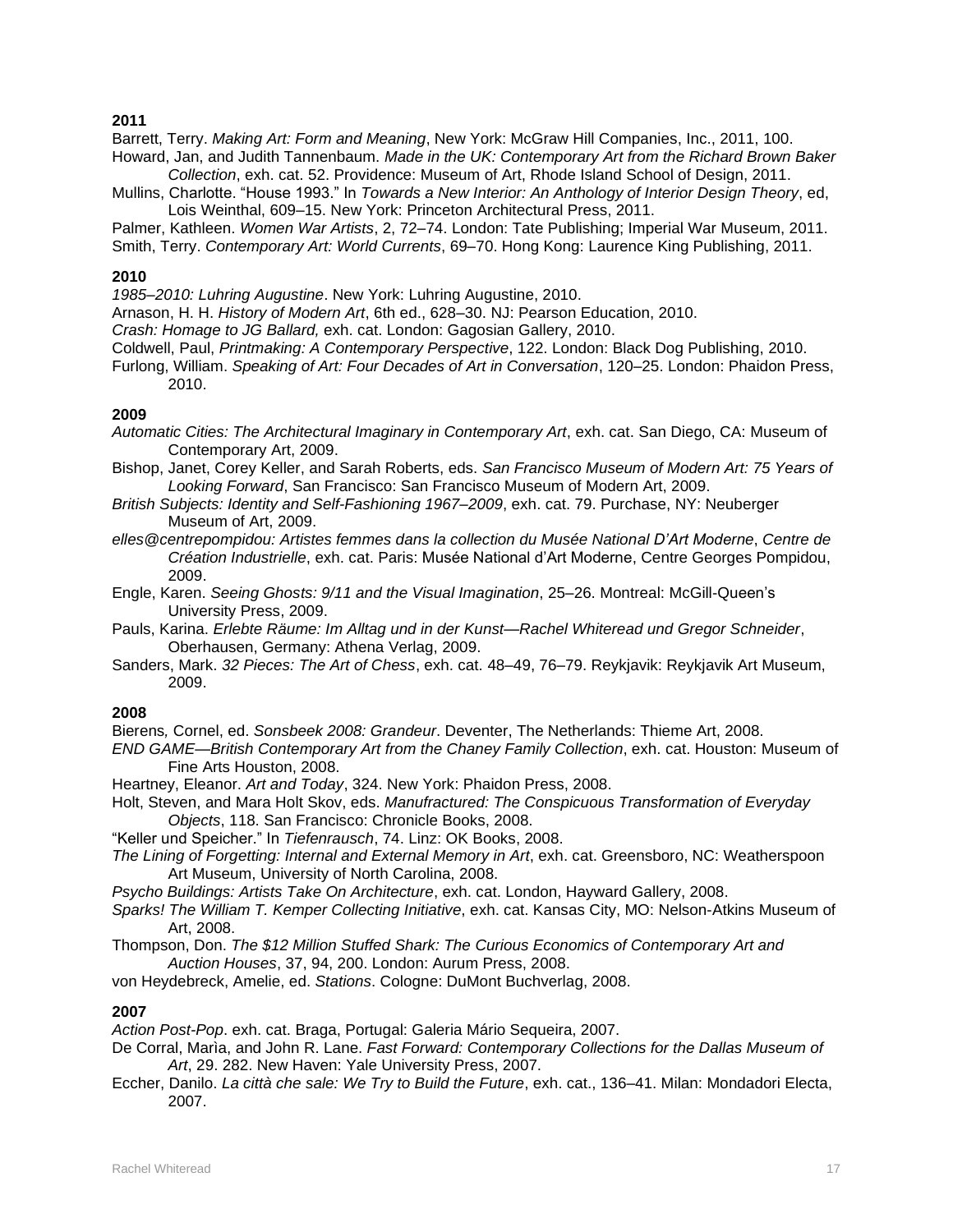Gielen, Denis. *Atlas of Contemporary Art for Use by Everyone*, 48, 337. Luxembourg City: Musée des Arts Contemporains au Grand-Hornu, 2007.

Harper, Glenn, and Twylene Moyer. "Mapping Traces: Rachel Whiteread." In *Conversations on Sculpture*, 194–201. Hamilton, NJ: Isc Press, 2007.

Hillings, Valerie L. *Guggenheim Collection: 1940s to Now*, exh. cat. 256–57. Melbourne: National Gallery of Victoria, 2007.

*Impulse: Works on Paper from the Logan Collection*, 92. Vail, CO: Logan Collection Vail, 2007.

- Lewis, Toby Devan. *ARTWORKS: The Progressive Collection*, 240. New York: Distributed Art Publishers, 2007.
- Reilly, Maura, and Linda Nochlin, eds. *Global Feminisms: New Directions in Contemporary Art*, 60. London: Merrell for Brooklyn Museum, 2007.
- *Responding to Kahn: A Sculpture Conversation*. exh. cat. New Haven, CT: Yale University Art Gallery, 2007.

### **2006**

*The Art of Chess at Gary Tatintsian Gallery, Inc.*, exh. cat. Moscow: Tatintsian Gallery; New York: Luhring Augustine; London: RS&A, 2006.

*Espacio interior = Inner Space*. Madrid: Consejería de Cultura y Deportes, 2006.

Guillemot, Michel. *L'art moderne et contemporain*, 260, 294. Paris: Larousse, 2006.

*Tate Modern: The Handbook*, 20–21, 235. London: Tate Publishing, 2006.

### **2005**

- Drucker, Johanna. *Sweet Dreams: Contemporary Art and Complicity*, cover, 50–54, 66, 69. Chicago: University of Chicago Press, 2005.
- Fung, Lance, ed. *The Snow Show*, exh. cat. New York: Thames and Hudson, 2005.

Hruska, Libby. *Drawing from the Modern: 1975–2005*, 148. New York: Museum of Modern Art Press, 2005.

*Light Sculpture / Scultura leggera*, exh. cat. Vicenza: 503 mulino, 2005.

*Part Object Part Sculpture*, exh. cat., 210–13. Columbus, OH: Wexner Center for the Arts; University Park: Pennsylvania State University Press, 2005.

*Rachel Whiteread: Walls, Doors, Floors and Stairs*, exh. cat. Cologne: Verlag der Buchhandlung Walther Konig; New York: D.A.P., 2005.

Richer, Francesca, and Matthew Rosenzweig. *No. 1: First Works by 362 Artists*. New York: D.A.P., 2005.

#### **2004**

*Art Editions 4*, 394. New York: Edition Schellmann, 2004.

Bloemink, Barbara, ed. *Design ≠ Art: Functional Objects from Donald Judd to Rachel Whiteread, exh. cat.* London: Merrell, 2004.

*PLOP: Recent Projects of the Public Art Fund*, 12, 238–43. London: Merrell, 2004.

*Singular Forms (Sometimes Repeated): Art from 1951 to the Present*, exh. cat., 161. New York: Guggenheim Museum, 2004.

*Snow Show: Architectures de glace*, exh. cat. Paris: Thames & Hudson, 2004.

*Supernova: Art of the 1990s from the Logan Collection*, exh. cat. 97. New York: D.A.P., 2004.

#### **2003**

Buskirk, Martha. *The Contingent Object of Contemporary Art*, 97–99. Cambridge, MA: MIT Press, 2003. Conkelton, Sheryl, Elizabeth Thomas, and Richard Armstrong. *An International Legacy*: *Selections from* 

*Carnegie Museum of Art*, exh. cat. 72, 139. New York: American Federation of the Arts, 2003. Fishner-Rathus, Lois. *Understanding Art*, 7th ed., 37. Boston; Thomson Wadsworth, 2003.

- Kalb, Peter, and H. H. Arnason. *History of Modern Art*: *Painting Sculpture, Architecture, Photography*, 5th ed., 756. Upper Saddle River, NJ: Prentice Hall, 2003.
- Matthews, Roy T., and F. DeWitt Platt. *The Age of Anxiety and Beyond*: *The End of Modernism and the Birth of Post-modernism: The Western Humanities*, 5th ed., 621, 624. New York: McGraw Hill, 2003.

Nesbitt, Judith, and Jonathan Watkins. *Days Like These: Tate Triennial Exhibition of Contemporary British Art, 2003*, exh. cat. 144. London: Tate, 2003.

*Off Limits*: *40 Artangel Projects*, 68, 78–83. London: Merrell, 2003.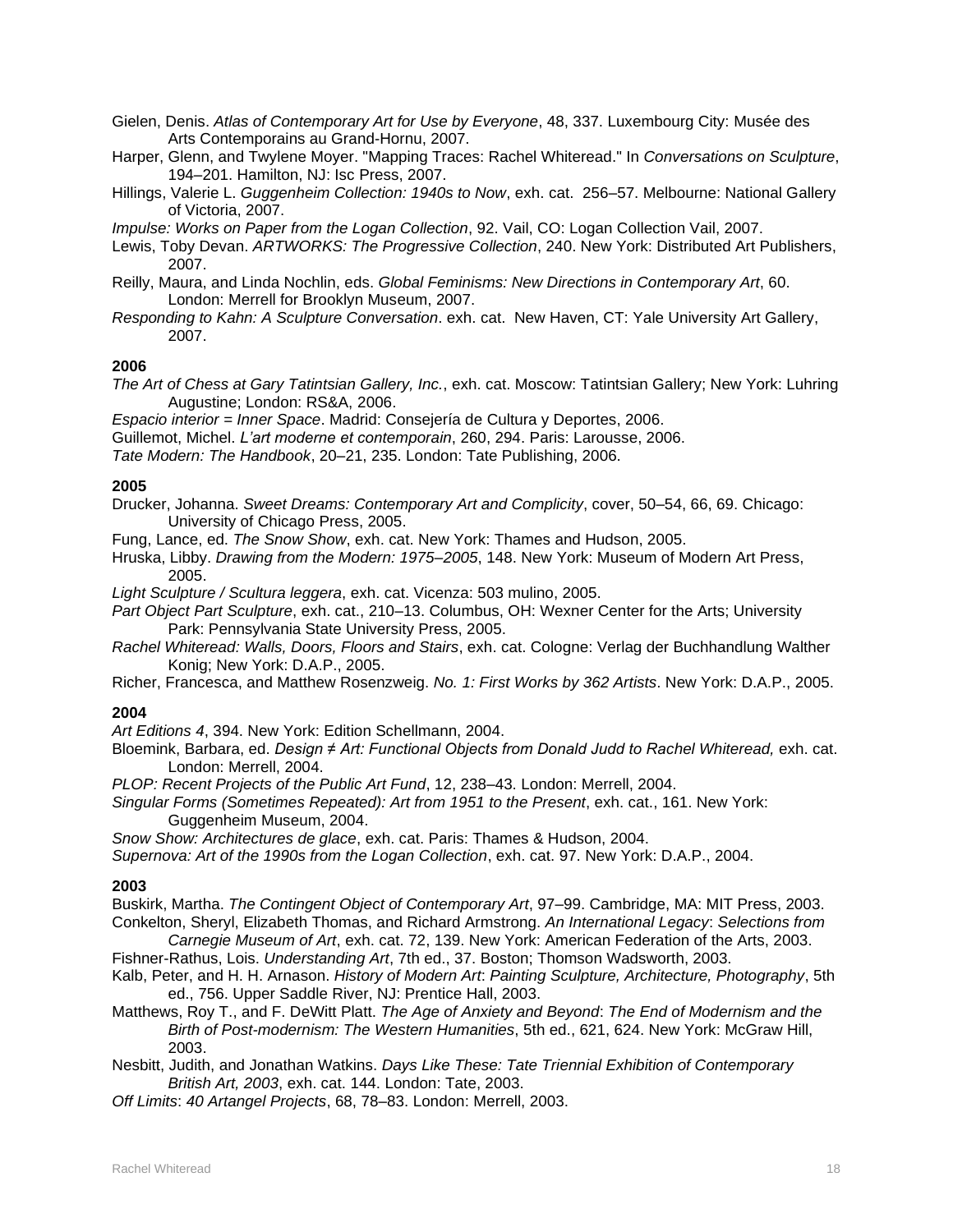*Pletskud: Værker fra Astrup Fearnley Samlingen*, exh. cat. 72–75. Ishøj, Denmark: ARKEN Museum for Moderne Kunst, 2003.

*Undomesticated Interiors*, exh. cat. 71. Northampton, MA: Smith College Museum of Art, 2003.

### **2002**

Hutchinson, John. *Home*, exh. cat. Dublin: Douglas Hyde Gallery, 2002.

*The Logan Collection, a Portrait of Our Times*: *A Collector's Odyssey and Philosophy*, 144, 146. Vail, CO: Logan Collection Vail, 2002.

Luci-Smith, Edward. *Art Tomorrow*, 79. Paris: Terrail, 2002.

- *To Be Looked At: Painting and Sculpture from the Museum of Modern Art, New York*, exh. cat. New York: Museum of Modern Art, 2002.
- Washburne-Harris, Jessie, and Donald Kennison, eds. *A Physical World*: *An Exhibition of Painting and Sculpture*, exh. cat. New York: Gagosian Gallery, 2002.

### **2001**

*Field Day: Sculpture from Britain,* exh. cat. Taipei: Taipei Museum of Fine Arts, 2001.

Grosenick, Uta. *Women Artists in the 20th and 21st Century*, 548–53. London: Taschen, 2001.

*Public Offerings,* exh. cat. Los Angeles: Museum of Contemporary Art, 2001.

- Von Rodin bis Baselitz: Der Torso in der Skulptur der Moderne, exh. cat. Ostfildern, Germany: Hatje Cantz, 2001.
- Wilkins, David G., Bernard Schultz, and Katheryn M. Linduff. *Art Past, Art Present*. Upper Saddle River, NJ: Prentice-Hall, 2001.

### **2000**

*Amnesia: Die Gegenwart des Vergessens*, exh. cat. Bremen: Neues Museum Weserburg, 2000.

- *Catalogo de la Collecion de Arte Contemporaneo Fundacion "la Caixa*,*"* exh. cat. Barcelona: Fundacion "la Caixa," 2000.
- Gelman, Alexander. *Subtraction: Aspects of Essential Design*. Crans-près-Céligny, Switzerland: RotoVision SA, 2000.

*HausSchau—Das Haus in der Kunst*, exh. cat. Ostfildern, Germany: Hatje Cantz, 2000.

Hunter, Sam, John Jacobus, and Daniel Wheeler. *Modern Art*. New York: Vendome Press, 2000.

- Linduff, Katheryn M., Bernard Schultz, and David G. Wilkins. *Art Past, Art Present*, 4th ed. Upper Saddle River, NJ: Prentice Hall, 2000.
- Milchram, Gerhard, ed., *Judenplatz: Ort der Erinnerung*. Vienna: Pichler Verlag, 2000.
- *Modern Contemporary:Art at MoMA since 1980*, exh. cat., 359, 454, 485. New York: Museum of Modern Art, 2000.
- *Vanitas: Meditations on Life and Death in Contemporary Art*, exh. cat. 24–25, 62–63. Richmond: Virginia Museum of Fine Arts, 2000.

Young, James E. *At Memory's Edge: After-Images of the Holocaust in Contemporary Art and Architecture*, 8, 10, 107-113, 200. New Haven: Yale University Press, 2000.

### **1999**

- *Emotion: Young British and American Art from the Goetz Collection*, exh. cat. Ostfildern, Germany: Hatje Cantz, 1999.
- Hillstrom, Laurie Collier, and Kevin Hillstrom, eds. *Contemporary Women Artists*, 708–10. Farmington Hills, MI: St. James Press, 1999.
- *House of Sculpture*, exh. cat. Fort Worth: Modern Art Museum of Fort Worth, 1999.
- *Now It's My Turn to Scream: Works by Contemporary British Artists from the Logan Collection*, exh. cat. San Francisco: San Francisco Museum of Modern Art, 1999.
- Riemschneider, Burkhard, and Uta Grosenick, eds. *Art at the Turn of the Millennium*, 534–37. London: Taschen, 1999.
- *Threshold: Invoking the Domestic in Contemporary Art,* exh. cat. Virginia Beach: Contemporary Art Center of Virginia, 2000.

*Young British Art: The Saatchi Decade*, 8, 12–13, 17, 22–23, 67. London: Booth-Clibborn Editions, 1999.

### **1998**

Ackley, Clifford S. *PhotoImage, Printmaking 60's to 90's*, 51. Boston: Museum of Fine Arts, 1998. *Dust Breeding—Photographs, Sculpture and Film*, exh. cat. San Francisco: Fraenkel Gallery, 1998.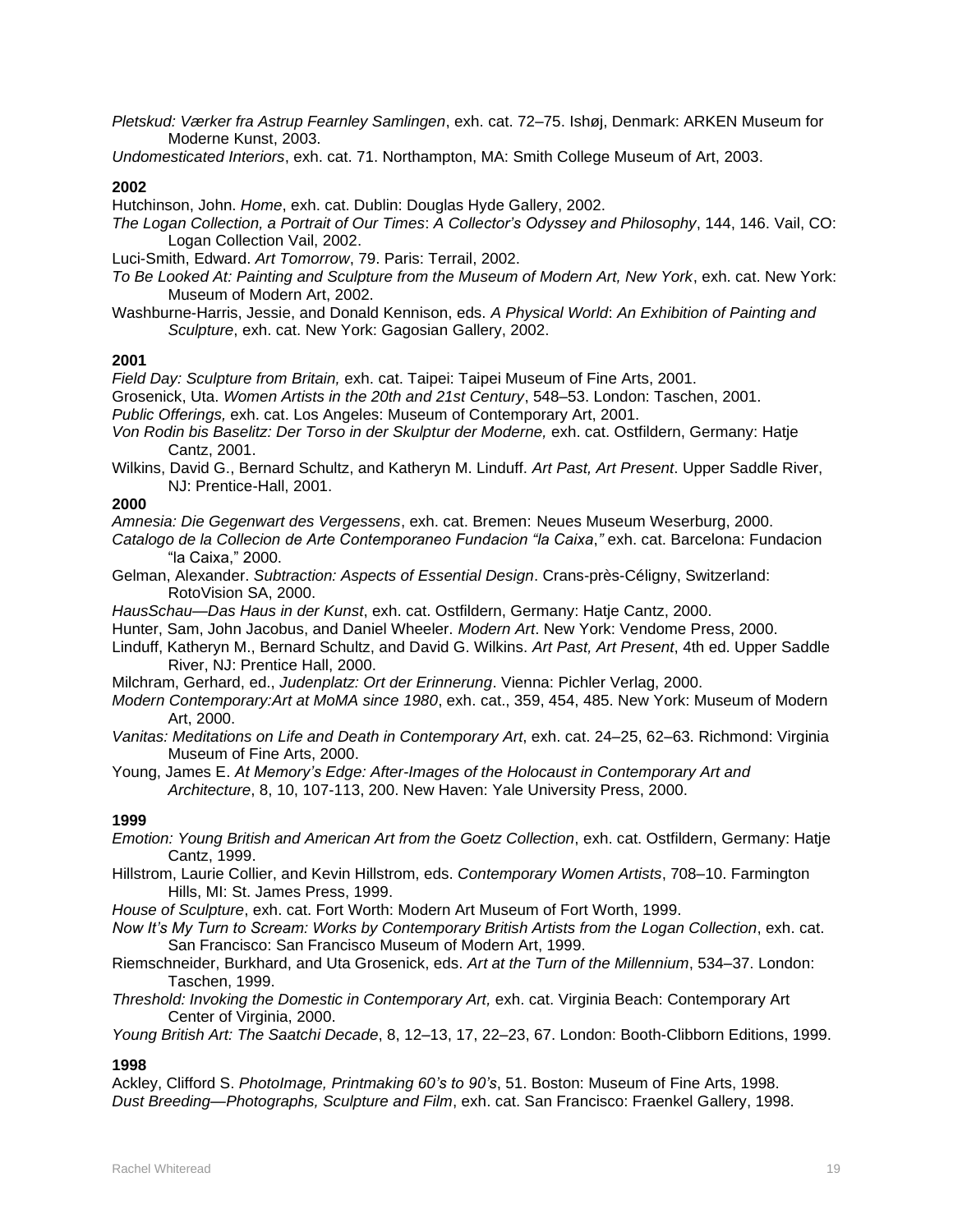Roberts, John. *Real/life: New British Art,* exh. cat. Tokyo: Asahi Shimbun, 1998.

*Sensation: Young British Artists from the Saatchi Collection,* exh. cat. London: Thames and London, 1998.

#### **1997**

*Art from the UK*, exh. cat. Munich: Sammlung Goetz, 1997.

Heller, Nancy G. *Women Artists: An Illustrated History*, 3rd ed. New York: Abbeville Press, 1997.

*The Hirshhorn Collects: Recent Acquisitions 1992–1996*, exh. cat., 107. Washington, DC: Hirshhorn Museum and Sculpture Garden, Smithsonian Institution, 1997.

*Longing and Memory*, exh. cat. Los Angeles: Los Angeles County Museum of Art, 1997.

*Material Culture: The Object in British Art of the 1980s and 90s*, exh. cat. London: South Bank Centre, 1997.

Rugoff, Ralph. *Scene of the Crime*. Cambridge, MA: MIT Press, 1997.

*Sculpture: Projects in Münster,* exh. cat. Ostfildern, Germany: Gerd Hatje, 1997.

### **1996**

Armstrong, Richard. *Carnegie International 1995*, exh. cat. Pittsburgh: Carnegie Museum of Art, 1996. *Distemper: Dissonant Themes in the Art of the 1990s,* exh. cat. Washington, DC: Hirshhorn Museum and

Sculpture Garden, Smithsonian Institution Press, 1996.

*From Figure to Object: A Century of Sculptors' Drawings*. London: Frith Street Gallery; Kartsen Schubert, 1996.

*The Now Art Book*. Tokyo: Shiseido and Korinsha Press, 1996.

### **1995**

*4th International Istanbul Biennial: Orientation*, exh. cat. Istanbul: Istanbul Foundation for Culture and Arts, 1995.

*Art Editions I, 1995*, 345. Cologne: Edition Schellmann, 1995.

*Brilliant!: New Art from London,* exh. cat. Minneapolis: Walker Art Center, 1995.

*British Art of the 80s and 90s: The Weltkunst Collection*, exh. cat. 10. Dublin: Irish Museum of Modern Art, 1995.

*Carnegie International 1995,* exh. cat. Pittsburgh: Carnegie Museum of Art, 1995.

*Contemporary British Art in Print: The Publications of Charles Booth-Clibborn and His Imprint The Paragon Press 1986–95*, exh. cat. Edinburgh: Scottish National Gallery of Modern Art; London: Paragon Press, 1995.

*Double mixte: Generique 2*, exh. cat. Paris: Galerie Nationale du Jeu de Paume, 1995.

Ekstrom, Johanna. *Rachel's hus: Dikter*. Stockholm: Wahlström & Widstrand, 1995.

*Here and Now*, exh. cat. London: Serpentine Gallery, 1995.

*New Art In Britain*, exh. cat. Łódź: Muzeum Sztuki, 1995.

Patrick, Keith, and Lores, Maite. *Contemporary British Sculpture: From Henry Moore to the 90s*, exh. cat. Santiago de Compostela: Auditorio de Galicia; Porto: Fundação de Serralves, 1995.

*Yksityinen/julkinen= Private/public: ARS 95*, exh. cat. Helsinki: Nykytaiteen Museo Kiasma; Suomen Kansallisgalleria, 1995.

*Proem: Drawings towards Sculptures*, exh. cat. Dublin: Rubicon Gallery, 1995.

Siesche, Angela. *Das Schwere und das Leichte*. Cologne: Dumont, 1995.

#### **1994**

*Art Unlimited: Multiples from the 1960s and 1990s*, exh. cat. London: Arts Council Collection, South Bank Centre, 1994.

Fleissig, Peter, ed. *Invisible Museum: Seeing the Unseen*, exh. cat. London: Thirty Shepherdess Walk, 1994.

Kent, Sarah. *Shark Infested Waters*, 102–5, 246–49 London: Zemmers, 1994.

Zelevansky, Lynne, ed. *Sense and Sensibility: Women Artists and Minimalism in the 90s, exh. cat. New* York: Museum of Modern Art, 1994.

### **1993**

*Drawing the Line against AIDS*, exh. cat. New York: AMFAR, 1993.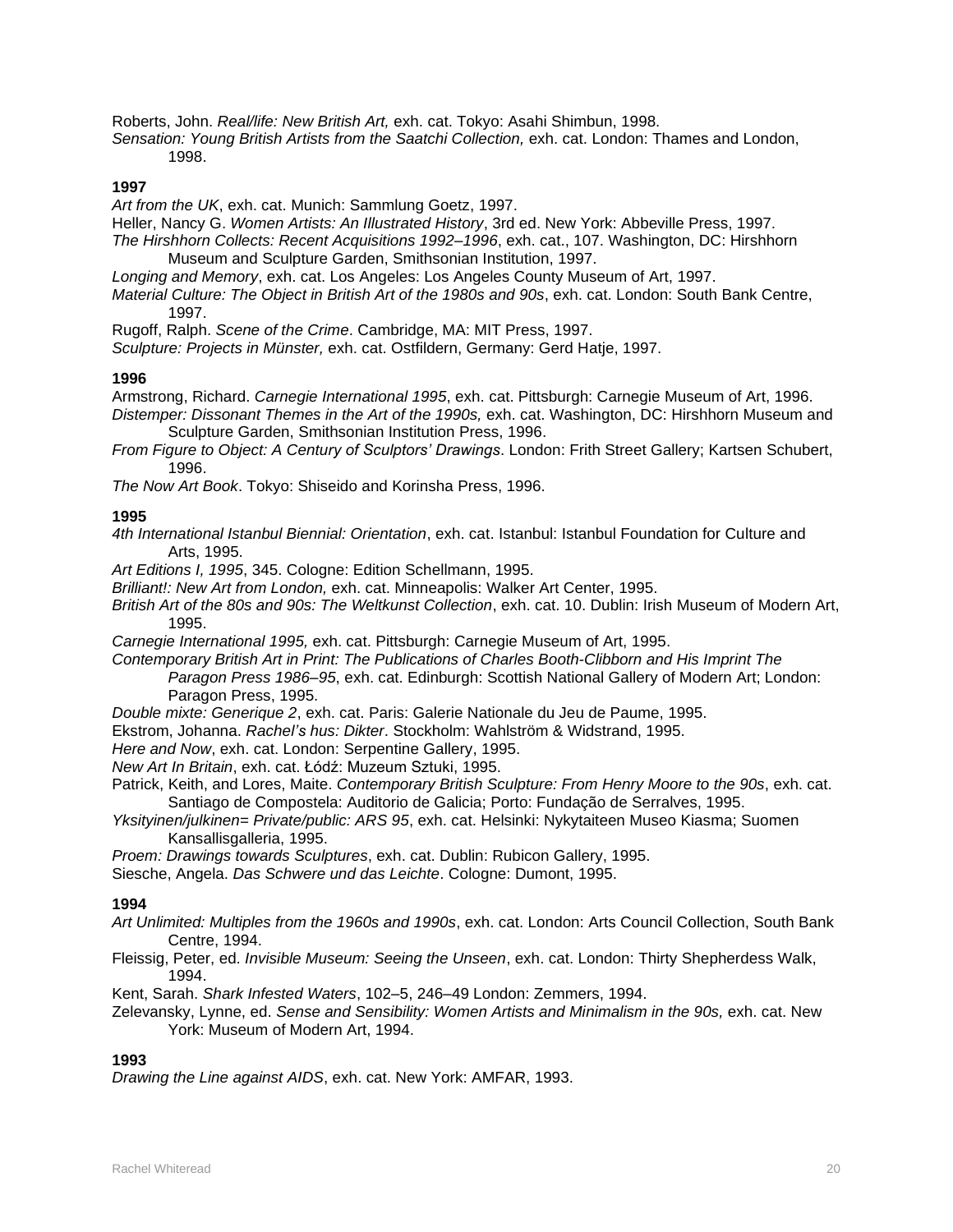- Katalin, Neray, ed. *Made Strange: New British Sculpture*, exh. cat. Budapest: Ludwig Múzeum—Kortárs Művészeti Múzeum, 1993.
- Krüger, Werner. *Junge britische Kunst: Zehn Künstler aus der Sammlung Saatchi*, exh. cat. Cologne: Art Cologne, 1993.
- Nittve, Lars, ed. *Passageworks*, exh. cat. Malmö: Rooseum Centre for Contemporary Art, 1993.
- Peyton-Jones, Julia, ed. *Programme for the Serpentine Gallery Gala Dinner*. London: Serpentine Gallery, 1993.
- *The Sublime Void: On the Memory of the Imagination*, exh. cat. Antwerp: Koninklijk Museum voor Schone Kunsten Antwerpen, 1993.

- Cooke, Lynne, Bice Curriger, and Greg Hilty, eds. *Doubletake: Collective Memory and Current Art*, exh. cat. London: South Bank Centre, 1992.
- *documenta IX*, exh. cat. Stuttgart: Edition Cantz; New York: Abrams, 1992.
- Gillick, Liam. *Lea Andrews, Keith Coventry, Anya Gallacio, Damien Hirst, Gary Hume, Abigail Lane, Sarah Lucas, Steven Pippin, Marc Quinn, Marcus Taylor, Rachel Whiteread*, exh. cat. New York: Gladstone Gallery; SteinGladstone, 1992.
- Kent, Sarah. *Young British Artists: John Greenwood, Damien Hirst, Alex Landrum, Langlands Bell, Rachel Whiteread,* exh. cat. London: Saatchi Collection, 1992.
- *New Voices: New Works for the British Council Collection*, exh. cat. London: British Council, 1992. Ryan, Marianne. *Doubletake: Collective Memory and Current Art*. London: Hayward Gallery, 1992. *Signes des temps*. Paris: Fondation BMW, 1992.
- *Tišina : protislovne oblike resnice = Silence: Contradictory Shapes of Truth*, exh. cat. Ljubljana, Slovenia: Moderna Galerija, 1992.

*Skulptur-Konzept*, exh. cat. Krefeld: Galerie Ludwig, 1992.

*Small Medium Large LIFE SIZE*, exh. cat. Prato: Museo d'Arte Contemporanea Prato, 1992. *Unfair '92*, exh. cat. Cologne: Karsten Schubert, 1992.

### **1991**

Confrontaciones: Arte último británico y español, exh. cat. Madrid: Instituto de la Juventud, 1991.

### **SELECTED BIBLIOGRAPHY: PERIODICALS**

### **2021**

"Cabin Fever: Rachel Whiteread's Haunting New Sculptures." *The Economist*, 3 April 2021.

Churchman, Fi. "Rachel Whiteread Wants You To Look Closer." *Art Review*, 21 April 2021.

- Durrant, Nancy. "Rachel Whiteread Interview: I Wanted to Do the Opposite to What I've Been Doing For 30 Years." *Evening Standard*, 7 April 2021.
- Glover, Michael. "Rachel Whiteread's White Blight." *Hyperallergic*, 15 May 2021.
- Higgins, Charlotte. "Rachel Whiteread: 'I Wanted to Make the Opposite of What I Had Always Been Making'." *Guardian*, 11 April 2021.
- Jones, Jonathan. "'At Last, a Lockdown Masterpiece' Rachel Whiteread: Internal Objects Review." *Guardian*, 12 April 2021.
- Quin, John. "There's a Ghost In My House: An Interview With Rachel Whiteread." *The Quietus*, 17 April 2021, thequietus.com/articles/29868-rachel-whiteread-interview-internal-objects-gagosian.
- Rea, Naomi. "9 Gallery Shows to See Now in London." *Artnet*, 14 April 2021, news.artnet.com/exhibitions/london-art-gallery-shows-2021-1958616.
- Robson-Scott, Markie. "Rachel Whiteread: Internal Objects, Gagosian Gallery Review Apocalyptic Sheds." *The Arts Desk*, 6 May 2021, theartsdesk.com/visual-arts/rachel-whiteread-internalobjects-gagosian-gallery-review-apocalyptic-sheds.

### **2020**

Sauer, Jennifer. "How Rachel Whiteread Changed Contemporary Art for Women Forever." *CR Fashion Book*, 20 March 2020.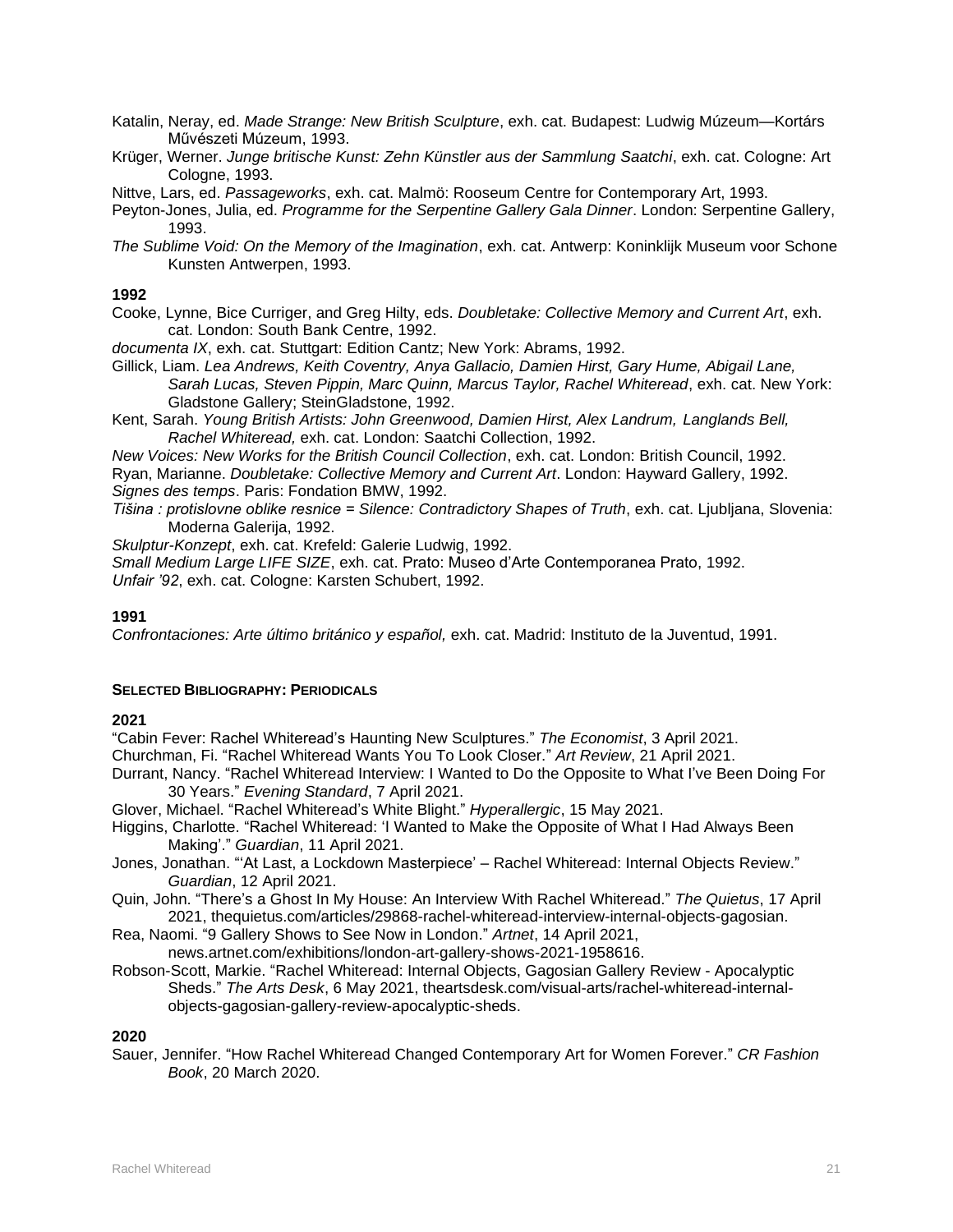Blazwick, Iwona. "Rachel Whiteread's *House*." *Frieze*, no, 200 (January/February 2019): 89.

Dillon, Tamsin. "Shy Sculpture: Nissen Hut." *Gagosian Quarterly*, Spring 2019, 64-68.

- Henderson, Jane. "Not-So-Negative Space: Rachel Whiteread's Acclaimed Exhibition Comes to St. Louis." *Stltoday.com*, 15 March 2019.
- Higgins, Charlotte. "Me, An Art Icon ? Rachel Whiteread on the Award-Winning Career She Sculpted." *Guardian*, 25 January 2019.

"Object Lessons: Rachel Whiteread on *Line Up*." *Sculpture* 38, no. 1 (January/February 2019): 96. "Rachel Whitereads avstøpninger av tomrom." *Billedkunst*, no. 1, 2019, 44-49.

Romaine, James. "Sculpting the Unseen: Rachel Whiteread's Incomprehensible Art." *Arts: The Arts in Religious and Theological Studies* 31, no.1 (Fall 2019): 38-63.

### **2018**

"Artist Rachel Whiteread Unveils 'Nissen Hut' Sculpture in Dalby Forest." *Gazette and Herald*, 27 October 2018.

Cole, Ina. "Rachel Whiteread: Tate Britain." *Sculpture* 37, no.3 (April 2018): 72-73.

Farago, Jason. "The Invisible Made Visible." *New York Times*, 5 October 2018, C13, C18.

Gibson, Eric. "Where Memories Dwell." *Wall Street Journal*, 3 October 2018, A13.

Harris, Gareth. "Rachel Whiteread Turns a Nissen Hut Inside Out for Her First UK Permanent Piece." *Art Newspaper*, 9 October 2018.

Kennicott, Philip. "Best of Museums 2018." *Washington Post*, 4 December 2018.

- ———. "Rachel Whiteread Lets Us Imagine a World in Which We Don't Exist." *Washington Post*, 27 September 2018.
- "Rachel Whiteread." *Pinault Collection*, no.10 (April-September 2018): 99.
- Sansom, Anna. "Filling the Void." *Frame: The Great Outdoors*, no. 125 (November-December 2018): 68- 73.

"Top Ten Women Artists." *Modern Painters* 30, no. 9 (October 2018): 25.

### **2017**

Bernstein, Fred A. "A Pair of 'Ghost' Cabins in Joshua Tree." *WSJ Magazine* (online), 24 July 2017.

Campbell-Johnston, Rachel. "Mesmerising Journey Into a Land of Lost Memories." *The Times* (UK), 12 September 2017.

- Collings, Matthew. "The Master Caster." *Evening Standard*, 12 September 2017.
- Cork, Richard. "Poetic Sculptor of Emptiness." *Wall Street Journal*, 14 September 2017, A13.
- Coxhead, Gabriel. "Rachel Whiteread." *Art in America*, 1 December 2017.

Cumming, Laura. "Rachel Whiteread Review: Accentuate the Negative." *Guardian*, 17 September 2017. De Wachter, Ellen. "Shared Experience." *Art Quarterly* (Winter 2017): 46-53.

Hudson, Mark. "The Pathos of Absent Lives." *Daily Telegraph*, 12 September 2017.

Hvinden, Lars. "An Interior Exterior on Norway's Lakeshore." *Tate Etc.*, no. 41 (Autumn 2017): 34-37.

Januszczzak, Waldemar. "Art Review: Rachel Whiteread at Tate Britain." *Sunday Times* (UK), 17 September 2017.

Jones, Jonathan. "Jonathan Jones' Top 10 Art Exhibitions of 2017." *Guardian*, 13 December 2017.

Madsen, Deane. "Sculptor Rachel Whiteread at the National Gallery of Art." *Architectural Record* (online), 19 September 2018.

Pofalla, Boris. "Rachel Whiteread." *BLAU*, no.24 (Winter 2017-2018): 54-61.

Ruiz, Cristina. "Rachel Whiteread." *The Gentlewoman*, no. 16 (Autumn & Winter 2017): 174-185.

Schama, Simon. "Artist Rachel Whiteread Talks to Simon Schama." *Financial Times Magazine*, 1 September 2017.

Searle, Adrian. "Adrian Searle's Top 10 Art Shows of 2017." *Guardian*, 12 December 2017.

———. "Rachel Whiteread Exhibition Review: The Secret Life of Things." *Guardian*, 11 September 2017.

Uglow, Jenny. "Rachel Whiteread's Solid Air." *New York Review of Books* (online), 1 December 2017.

Vukadin, Ana. "Rachel Whiteread: Galleria Lorcan O'Neill." *Frieze*, no. 191 (November-December 2017): 156.

Warde-Aldam, Digby. "Rachel Whiteread Gets Tate Retrospective Treatment." *Modern Painters* 34, no. 9 (September 2017): 54-60.

Warde-Aldam, Digby. "Rachel Whiteread's Conspicuous Absences." *Apollo*, 18 September 2017.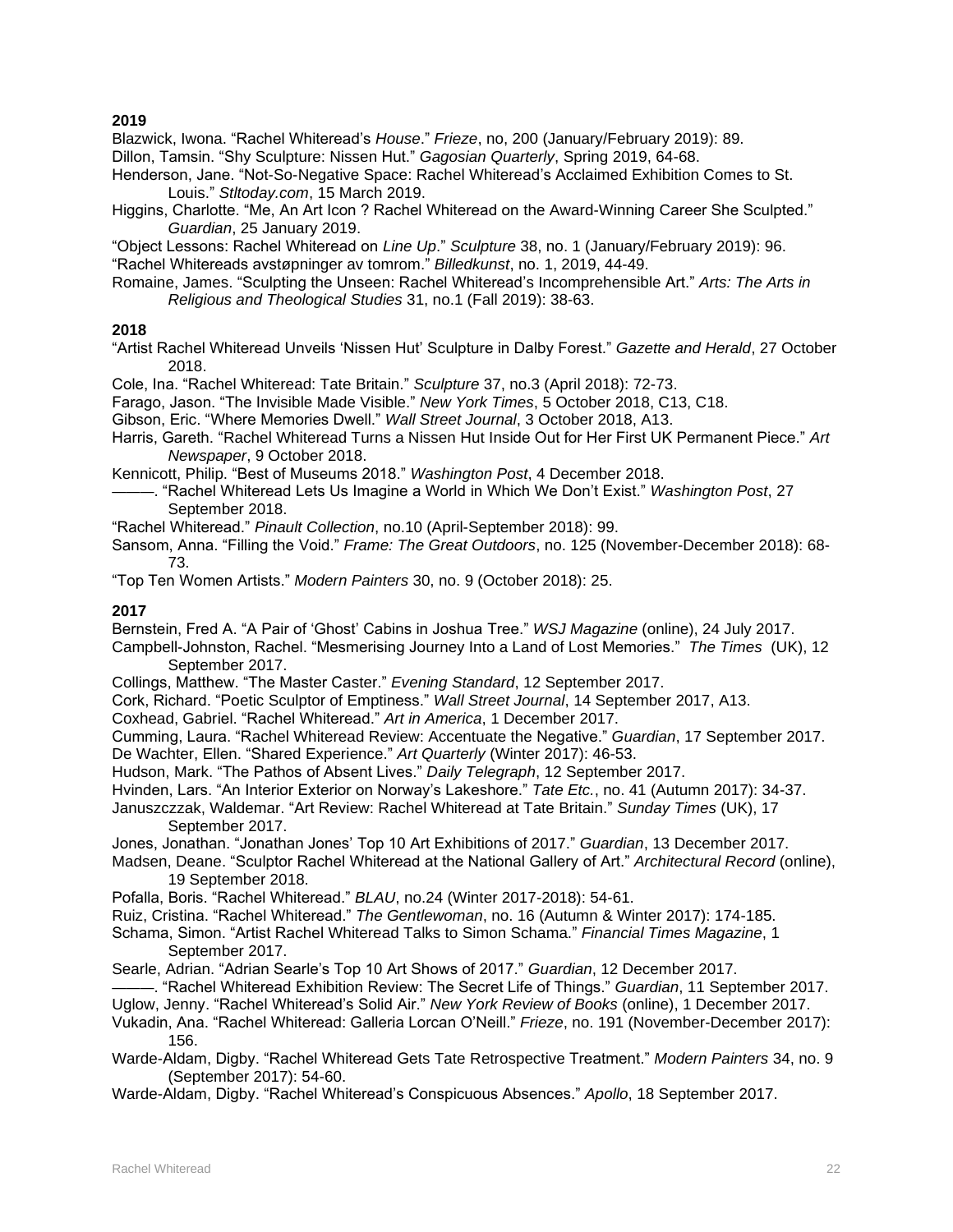Wilkin, Karen. "Rachel Whiteread at Tate Britain." *New Criterion* 36, no. 3 (November 2017): 39-42. Wiseman, Eva. "Rachel Whiteread: Thinking Inside the Box." *Guardian.com*, 26 March 2017. Wullschlager, Jackie. "Rachel Whiteread: The Inside Story." *Financial Times*, 15 September 2017.

### **2016**

Balute, Jenna. "What Once Was." *Int|AR Journal of Interventions and Adaptive Reuse* 7 (2016): 42-45.

- Bates, Daniel. "My Cabin Shows New York from a Different Angle, Says London Artist." *Evening Standard*, 27 June 2016, 26.
- Burns, Charlotte. "Rachel Whiteread: 'It's My Mission to Make Things More Complicated'." *Guardian*, 21 June 2016.
- Johnson, Ken. "Outside Art: No Museum Walls Here, Just the Sun." *New York Times*, 22 July 2016, C17.
- Lange, Alexandra. "Play Ground: How a Dutch Landscape Architect is Reinventing the Park." *The New Yorker*, 16 May 2016, p.68-76.
- Martin, Coutney J. "Britishness, Identity, and the Three-Dimensional: British Sculpture Abroad in the 1990s." *British Art Studies*, no.3, Summer 2016. [http://britishartstudies.ac.uk/issues/issue](http://britishartstudies.ac.uk/issues/issue-index/issue-3/1990s)[index/issue-3/1990s.](http://britishartstudies.ac.uk/issues/issue-index/issue-3/1990s)
- Meier, Allison. " Rachel Whiteread's Concrete Cabin Awaits Discovery in the Governors Island Hills." *Hyperallergic.com*, 18 July 2016.

### **2015**

Angier, Natalie. "Finding Relativity: Arts and Architecture Explore Spatial Frontiers." *New York Times,* 24 November 2015, D1, D5.

Farago, Jason. "Review: 'Endless House' Expands the Definition of Home." *New York Times,* 27 August 2015.

Gebremedhin, Thomas. **"**Q & A with Artist Rachel Whiteread." *wsj.com,*5 November 2015.

"Goings On About Town: Rachel Whiteread." *The New Yorker,* November 30, 2015.

Lauvergne, Virginie. "Rachel Whiteread á la surface de la matière." *Roven*, no. 11 (2015): 118–23.

### **2014**

Vogel, Carol. "Inside Art: More Public Art for Governors Island." *New York Times*, 25 April 2014, C24.

### **2013**

*Art in Print* 3, no. 4 (November–December 2013): cover.

Gavin, Francesca. "Rachel Whiteread: 1993's Most Controversial Artist on What It Feels Like to Make a Masterpiece." *Dazed Digital*, August 2013.

Luke, Ben. "Shedding Light." *RA Magazine*, Spring 2013, 31.

Obrist, Hans Ulrich. "Conversation with Rachel Whiteread." *RES*, no. 10 (August 2013): 56–67.

Searle, Adrian. "Rachel Whiteread Still Casts a Spell." *Guardian*, 11 April 2013.

Wroe, Nicholas. "Rachel Whiteread: A Life in Art." *Guardian*, 6 April 2013.

*WWD*, 5 September 2013, cover.

### **2012**

Chagnon, Katrie. "Handling the Technical and Theoretical Paradoxes of Moulding." *ESSE*, Winter 2012, 20–24.

Fullerton, Elizabeth. "Game Changers." *ARTnews* 111, no. 3 (March 2012): 32.

Morton, Tom. "On Your Marks." *Frieze*, no. 147 (May 2012): 35.

Plagens, Peter. "Arts and Entertainment: The Means Digitize the Abstract." *Wall Street Journal*, 27 October 2012, A22.

Spence, Rachel. "Gilding among the Grime." *Financial Times*, 11–12 February 2012, 10.

### **2011**

Archey, Karen. "The Armory, ADAA The Art Show, and Independent." *Art Agenda*, 4 March 2011. http://www.art-agenda.com/reviews/the-armory-adaa-the-art-show-and-independent/.

Frankel, David. "Rachel Whiteread: Luhring Augustine, New York." *Artforum* 49, no. 10 (Summer 2011): 400.

Goodin, Analisa Violich. "Rachel Whiteread and the Emptiness between Walls." *Taxi*, no. 04 (2011): 88– 95.

Johnson, Ken. "The Uncluttered Look Has Its Day." *New York Times*, 4 March 2011, C24.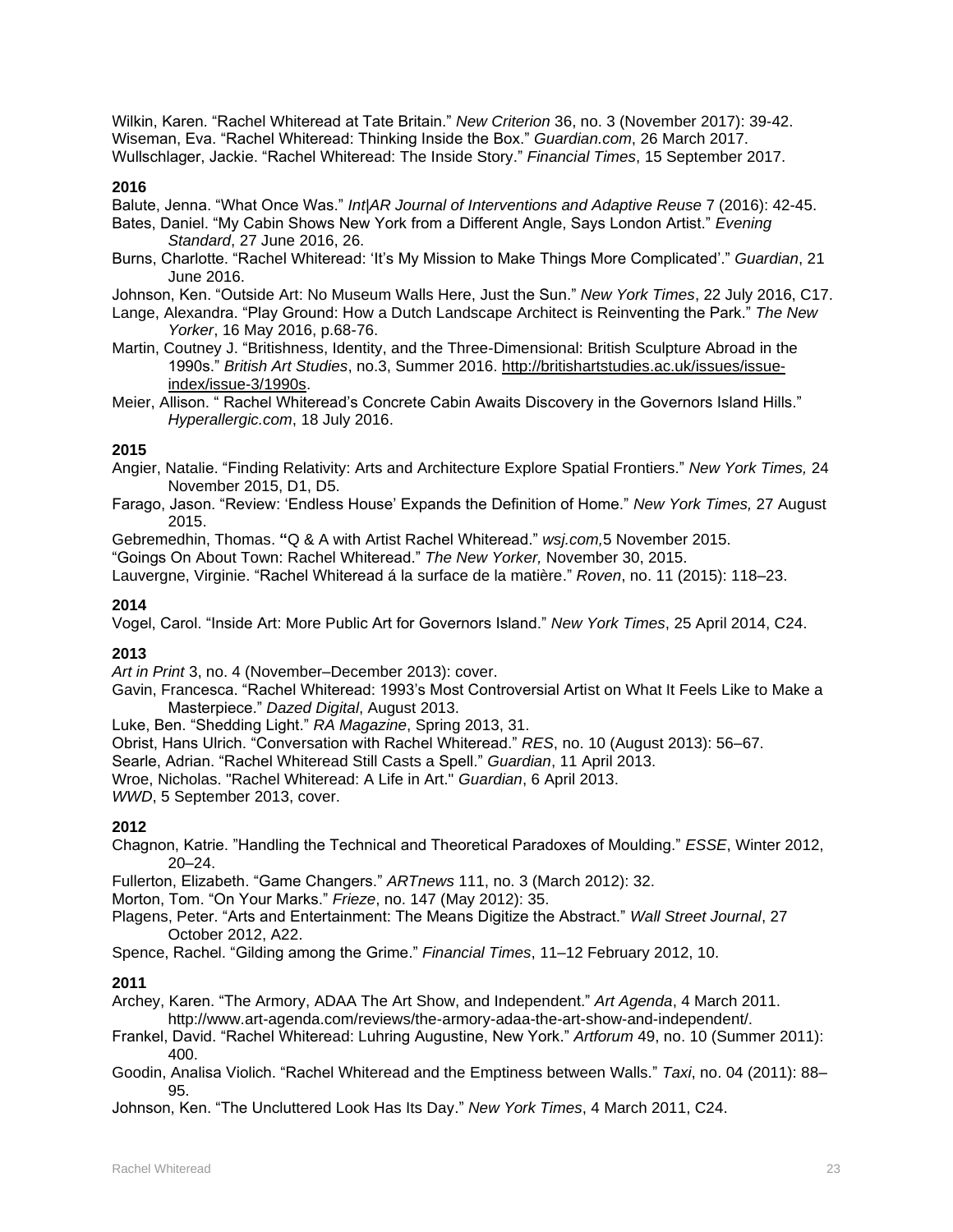Kent, Sarah. "Rachel Whiteread." *Art + Auction*, April 2011, 7, 58–64.

Kronthaler, Helmut. "Künstler im Marktcheck." *Art Investor*, April 2011, 70–71.

Mason, Brook S. "Manhattan's ADAA Art Show and Armory Show Set to Dazzle International Collectors." *Art Economist* 1, no. 3 (2011): 49.

Mendelsohn, Adam E. "Chicken Shit." *Zing Magazine: A Curatorial Crossing*, no. 22 (2011): 145.

"Rachel Whiteread." *Art Economist* 1, no. 2 (2011): 37.

Rosenberg, Karen. "Art in Review: 'The House without the Door.'" *New York Times*, 29 July 2011, C26.

### **2010**

Bloom, Rebecca. "Ch-ch-ch-CHANGES." *LA Confidential*, January–February 2010.

Campbell, Peter. "At Tate Britain." *London Review of Books*, 7 October 2010, 30.

Cotter, Holland. "Mind and Matter: Alternative Abstractions, 1940s to Now." *New York Times*, 18 June 2010, C27.

Cummings, Laura. "Rachel Whiteread: Drawings." *Observer*, 12 September 2010.

Curiger, Bice. "In the Studio: Rachel Whiteread and Bice Curiger in Conversation." *Tate Etc.* 20 (Autumn 2010): 60-69.

Desai, Prajna. "Rachel Whiteread: Casting Rhetoric Aside." *Art in America* 98, no. 4 (April 2010): 106–9.

Emerling, Susan. "Reviews: Rachel Whiteread, Hammer Museum." *Art News* 109, no. 4 (April 2010): 119–20.

———. "Rachel Whiteread." *Border Crossings* 29, no. 3 (September 2010).

Esplund, Lance. "Better in Three Dimensions." *Wall Street Journal*, 8 July 2010.

Glover, Michael. "Rachel Whiteread: Drawings, Tate Britain, London." *Independent*, 8 September 2010.

Heathcote, Edwin. "Treasure Hunting . . . with the FT Rachel Whiteread." *FT Weekend Magazine*, 11/12 December 2010, 44–46.

Jones, Jonathan. "Ian McEwan, Rachel Whiteread and the Frozen North." *Guardian*, 15 April 2010.

Knight, Christopher. "Art Review: 'Rachel Whiteread Drawings at UCLA Hammer Museum." *Los Angeles Times*, 7 February 2010.

Mason, Brook S. "Working Women Artists: 2011 Status Report." *Art Economist* 1, no. 4 (2011): 12, 14. Muchnic, Suzanne. "Inside Rachel Whiteread's Drawing Room." *Los Angeles Times*, 7 February 2010. Perry, Colin. "The Surreal House." *Frieze*, no. 134 (October 2010): 232–33.

Pesenti, Allegra. "Point of View." *Art and Auction* 33, no. 5 , (January 2010), 20.

"Review of Reviews: Art." *The Week*, 26 February 2010.

Robecchi, Michele. "Sensation: Controversial and Memorable." *Flash Art* 43, no. 274 (October 2010): 71. Sawayama, Ryo. "The MVP Guide of Contemporary Artists: Sculpture. Rachel Whiteread." *Geisai*, no. 14 (14 March 2010): 140.

Searle, Adrian. "Rachel Whiteread: Through the Eyes of a Child." *Guardian*, 6 September 2010, G2.

Sholis, Brian. "Rachel Whiteread Drawings." *Artforum*, January 2010, 92.

Smith, Roberta. "Tatiana Trouve at the Gagosian Gallery." *New York Times*, 2 July 2010, C24.

Walling Blackburn, Mary. "Rachel Whiteread: Hammer Museum." *Artforum*, February 2010.

Ward, Ossian. "Rachel Whiteread: Drawings." *Time Out London*, 10 September 2010.

Zahn, Patricia. "Culture Zohn Off the C(H)uff: Curator Allegra Pesenti Takes Us behind the Scenes at the Hammer Museum." *Huffington Post*, 30 March 2010. http://www.huffingtonpost.com/patriciazohn/culture-zohn-off-the-chuf\_b\_438805.html.

### **2009**

Luke, Ben. "Rachel Whiteread." *Art World*, no. 10 (April/May 2009): 62–67.

Muchnic, Suzanne. "Faces to Watch in 2010: Art." *Los Angeles Times Culture Monster* [blog], 24 December 2009. http://latimesblogs.latimes.com/culturemonster/2009/12/o-to-watch-in-2010 art.html.

Ruud, Claire. "The Lining of Forgetting: Austin Museum of Art." *Might Be Good*, no. 124 (19 June 2009). http://www.fluentcollab.org/mbg/index.php/reviews/review/124/161.

### **2008**

Bernardelli, Francesco. *Arte Contemporanea Sei (5): Anni Novanta*, 2008, 28, 172–73. Coggins, David. "Review: Rachel Whiteread at Museum of Fine Arts." *Art in America*, January, 116. Drohojowska-Philip, Hunter. "Pale Fire." *ARTnet*, December 2008. Hattenstone, Simon. "Ghosts of Childhood Past." *Guardian*, 10 May 2008.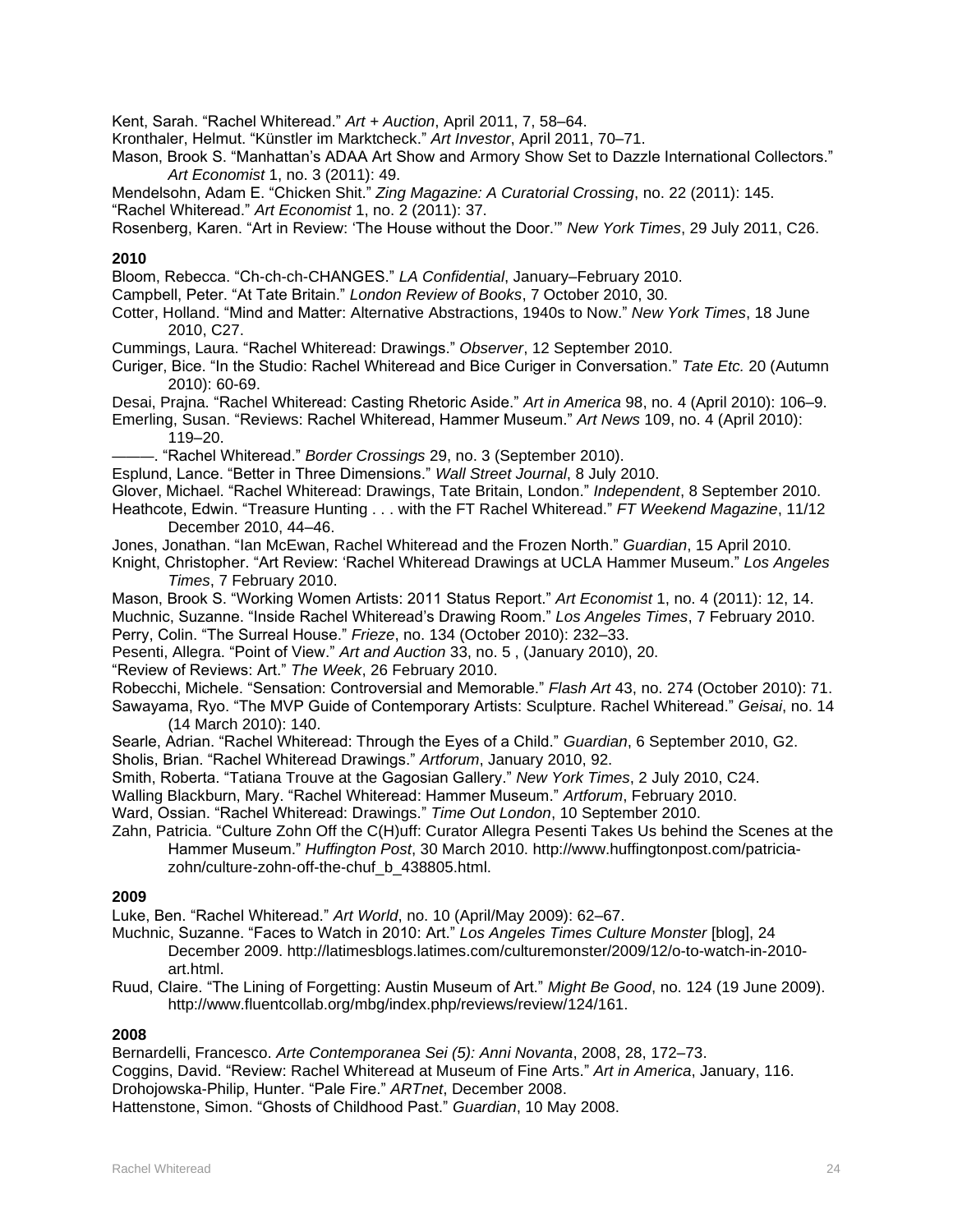Iracheta, Maité. "Vacíos Fértiles: Cuando lo inexistente opera como un principio." *Fahrenheit: Arte contemporáneo*, no. 28 (April–May 2008): 14–17.

Kugel, Seth. "Curators Point the Way to Hidden Treasures." *New York Times*, 27 April 2008, 12. Luke, Ben. "Rachel Whiteread: Ghost Town." *Art World*, no. 3 (February/March 2008): 52–59. Miles, Christopher. "Art around Town." *LA Weekly*, 3 December 2008.

Ollman, Leah. "Review: Rachel Whiteread at Gagosian Gallery." *Los Angeles Times*, 14 November 2008.

Rappolt, Mark. "Through the Keyhole: Psycho Buildings." *Art Review*, no. 23 (June 2008): 42.

Rosenberg, Karen. "Hidden Corners of the Neighborhood." *New York Times*, 17 October 2008.

"Size Matters." *Art World*, no. 5 (June/July 2008): 131–33.

Stange, Raimar. "Weathermen: Climate Change and Contemporary Art." *Flash Art* 41, no. 260 (May–June 2008): 134–36.

Vogel, Carol. "Guggenheim Chooses a Curator, Not a Showman." *New York Times*, 23 September 2008.

### **2007**

Akbar, Arifa. "Tate Admits Need to Buy More Work by Women Artists." *Independent*, 26 March 2007.

Hirsch, Annabelle, et al. "States of Matter: Sculptural Sublimations in a State of Flux." *Sleek Magazine*, no. 14 (Spring 2007): 107–8.

Howell, Rachael. "Perceiving Is Believing." *Spectrum*, 29 January 2007.

Macdam, Barbara A. "Where the Great Women Artists Are Now." *ArtNews* 106, no. 2 (February 2007): 116.

Madoff, Steven Henry. "No True North." *Art + Auction*, September 2007, 96.

Mottram, Jack. "Turner-Winner's Best-Laid Scheme." *Herald* (Glasgow), 3 August 2007.

"On the Town." *ArtReview*, no. 9 (March 2007): 156.

Pitcher, Cheri. "Profile: Fine Arts. Rachel Whiteread." *Creative Quarterly*, Summer 2007, 8–13.

"Rachel Whiteread." *NY Arts Magazine International* 11, no. 11/12 (2007): 224.

Roberts, Bryony. "Art about Architecture." *Artkrush.com*, no. 67 (September 2007).

Stevens, Mark. "Plato's Retreat." *New York Magazine*, 26 February 2007, 128.

"What's On." *Art Newspaper*, March 2007, 12.

Whiteread, Rachel. "Production Notes." *Artforum*, October 2007, 341.

### **2006**

Bumpus, Judith. "Rachel Whiteread Reveals the Songs That Inspire Her." *Art Newspaper*, no. 168 (April 2006): 42.

Charlesworth, J. J. "The Game of Power." *ArtReview*, November 2006, 62.

- Cogard, Karl. "Rachel Whiteread: Le moulage comme sculpture." *Cahiers du Musée national d'art moderne*, no. 96 (Summer 2006): 4–29.
- Cohen, David. "Gallery-Going." *New York Sun*, 2 March 2006.

Dyer, Richard. "News: Rachel Whiteread at Tate Modern." *Contemporary*, no. 78 (2006): 11.

- "The Guggenheim Collection at Kunsthall, Bonn." *Tema Celeste* 117 (September/October 2006): 105.
- Johnson, Ken. "Review: Bibliography." *New York Times*, 10 March 2006, 32.

Jones, Jonathan. "Into the White." *Guardian*, 18 December 2006.

Kuspit, Donald. "Rachel Whiteread: Luhring Augustine." *Artforum*, May 2006, 289.

Lambert-Beatty. "Part Object Part Sculpture," *Artforum*, February 2006, 203.

- McKee, Lauren. "Whiteread's Big White Boxes." *AM New York* 4, no. 43 (1 March 2006): 20.
- McNulty, Timothy. "Carnegie Sculpts Co-purchase with Gallery in Buffalo." *Pittsburgh Post-Gazette*, 13 January 2006, A1.
- Nochlin, Linda."Bathtub Reading." *ARTnews* 105, no. 8 (September 2006): 110.

Rosenbaum, Sarah. "In Situ: *Water Tower* de Rachel Whiteread." *Cahiers du Musée national d'art moderne*, no. 96 (Summer 2006): 30–55.

- Ruiz, Christina, and Louisa Buck. "Revealed: Where the Sensation Art Is Now." *Art Newspaper*, October 2006, 36–40.
- Self, Will. "Art for Fiction's Sake." *Tate Etc*., no. 8 (Autumn 2006): 84.

Solomon, Deborah. "Space Invader." *New York Times Style Magazine*, Spring 2006, 132–33, 152.

- Thornton, Sarah. "Power 100." *ArtReview*, November–December 2006, 104.
- "What's On: United States." *Art Newspaper*, March 2006, 2.

Whiteread, Rachel. "Play Plax." *ANOTHER MAGAZINE*, Spring/Summer 2006, 94.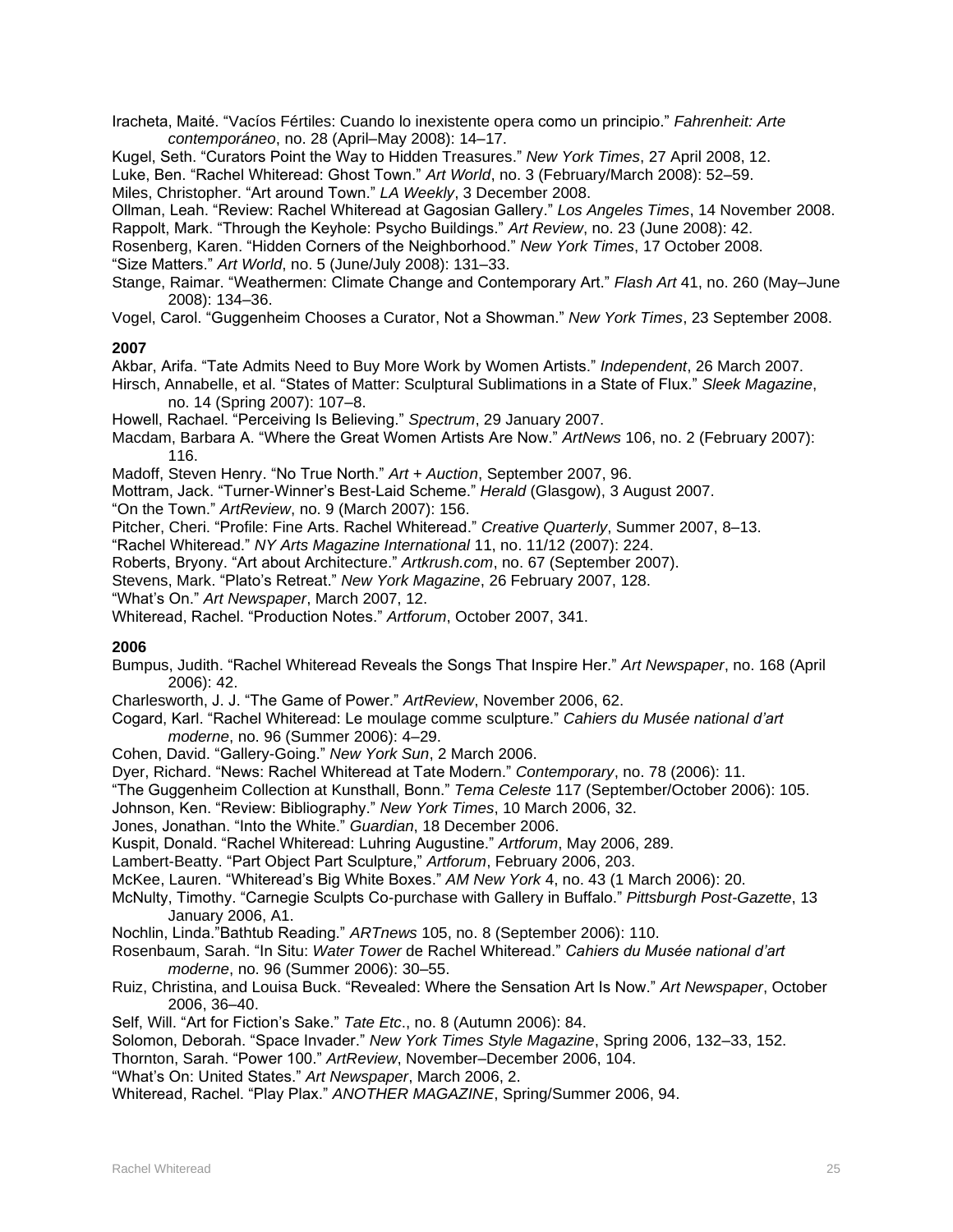Alberge, Dalya. "Tate Chooses House Artist." *The Times*, 4 March 2005, 27.

———. "Turbine Artist Thinks inside the Box." *The Times*, 11 October 2005, 37.

Allen, Greg. "The X Factor." *New York Times*, 1 May 2005, 1, 42.

Aspden, Peter. "Let's Tick All the Boxes." *Financial Times*, 22 October 2005, 46.

———. "Moving Story behind Tate's Jagged Landscape." *Financial Times*, 11 October 2005, 6.

Barber, Lynn. "Boxing Clever." *Observer*, Oct. 16, 7.

Barton, Laura. "Sneaking a Peek at the Tate's New Installation." *Guardian*, 3 October 2005, 2.

Beaty, Emma. "Rachel Whiteread Is Next, But Where Are the Other Turbine Hall Commissions Now?" *Art Newspaper*, April 2005, 22.

"Britain's Biggest Art Mystery Was Solved Yesterday." *Guardian*, 16 March 2005, 10.

Buck, Louisa. "The Mistress of Negative Space." *Art Newspaper*, no. 163 (November 2005): 38.

Christen, Michael. "Die Greifbare Leere" *Schweriner Volkszeitung*, 11 November 2005, 5.

———. "Schwieriges Terrain." *Schweriner Volkszeitung*, 29 October 2005, 10.

Coombes, Clare. "Profile: Rachel Whiteread." *Art and Architecture Journal*, Autumn 2005.

Dorment, Richard. "A Vision Unpacked." *Daily Telegraph*, 11 October 2005.

Erichsen, Karin. "Die Luft jenseits der Dinge." *Schweriner Volkzeitung* 5 (19 December 2005): Page 7.

"Erste Schau über Rachel Whiteread." *Schweriner Volkszeitung*, October 27, 2005. Page 11.

Falconer, Morgan. "A Space Odyssey." *ArtReview*, October 2005 (special supplement), 13–15.

Farley, Paul. "A World Turned Inside Out." *ArtReview*, October 2005. 8–11.

Field, Marcus. "The Artist Who Wants to Concrete the Tate." *Independent*, 9 October 205, 12.

Foster, Alistair. "One Lump or 14,000 . . . at the Tate Gallery." *Evening Standard*, 10 October 2005, 17.

Gale, Iain. "Boxing Clever at the Tate." *Scotland on Sunday*, 27 November 2005, 8.

Higgins, Charlotte. "Whiteread Cast to Star in Tate Modern's Big Space." *Guardian*, 4 March 2005, 15.

Knigge, Almuth. "Die Erkundung der Hohlräume." *Deutschlandradio*, 4 November 2005.

- http://www.dradio.de/dkultur/sendungen/fazit/435580/.
- "Luftraum der Dinge." *Veranstaltungsmagazin der SVZ*, September 2005.

"News and Around: Rachel Whiteread at Kunsthaus Bregenz." *Tema Celeste*, no. 109 (May–June 2005): 107.

Núñez-Fernández, Lupe. "Check It Out: Playing House." *ArtReview* 58 (November 2005): 19.

"Rachel Whiteread im Museum." *Schweriner Express*, 7 December 2005, 11.

"Rachel Whiteread: Plastiken und Zeichnungen." *Vernissage Nord*, 4 November 2005, 94–95.

"Rachel Whiteread's Competition." *Observer*, 30 October 2005, 8.

Schott, Rudiger. "Rachel Whiteread in Schwerin." *Kunstmarkt*, 11 November 2005.

Schroder, Jan-Peter. "Formen Der Leere in Hulle und Fulle." *Ostsee Zeitung* 5, no. 23 (11 November 2005).

Shand Kydd, Johnnie. "Breaking the Ice." *ArtReview*, October 2005, 4–7.

Stapf, Detlef. "Antiteilchen der Wahrnehmung." *Nordkurier*, 11 November 2005.

"Staatliches Museum Schwerin zeigt Werke von Rachel Whiteread." *Westdeutsche Zeitung*, 11 November 2005.

"Staatliches Museum Schwerin zeigt Werke von Rachel Whiteread." *Schwäbische Zeitung Online* November 11, 2005.

Thornton, Sarah. "Power 100 (Number 97)." *ArtReview* 58 (November 2005): 104.

"What's on UK." *Art Newspaper*, October 2005.

"Whiteread-Ausstellung in Schwerin." *GlaubeAlituell.net*, 6 November 2005.

Whiteread, Rachel. "I Feel Like an Astronaut." *Guardian*, 16 March 2005, 10.

"Whiteread-Schau in Schwerin Gewahrt Ungewöhnliche Perspektiven." *MVregio Landesdienst*, 26

October 2005. http://www.mvregio.de/nachrichten\_mv/7919.html.

### **2004**

Baker, Kenneth. "Touching the Void—Empty Spaces Are Artist's Blank Slate." *San Francisco Chronicle*, 6 May 2004, E1, E12.

Buck, Louisa. "How the Shark Got Pickled." *Arts Newspaper*, no. 144 (February 2004): 31.

Bunting, Chris and James Burleigh. "What Has Become of the Masterpieces of Britart?" *Independent*, 17 January 2004, 12–13.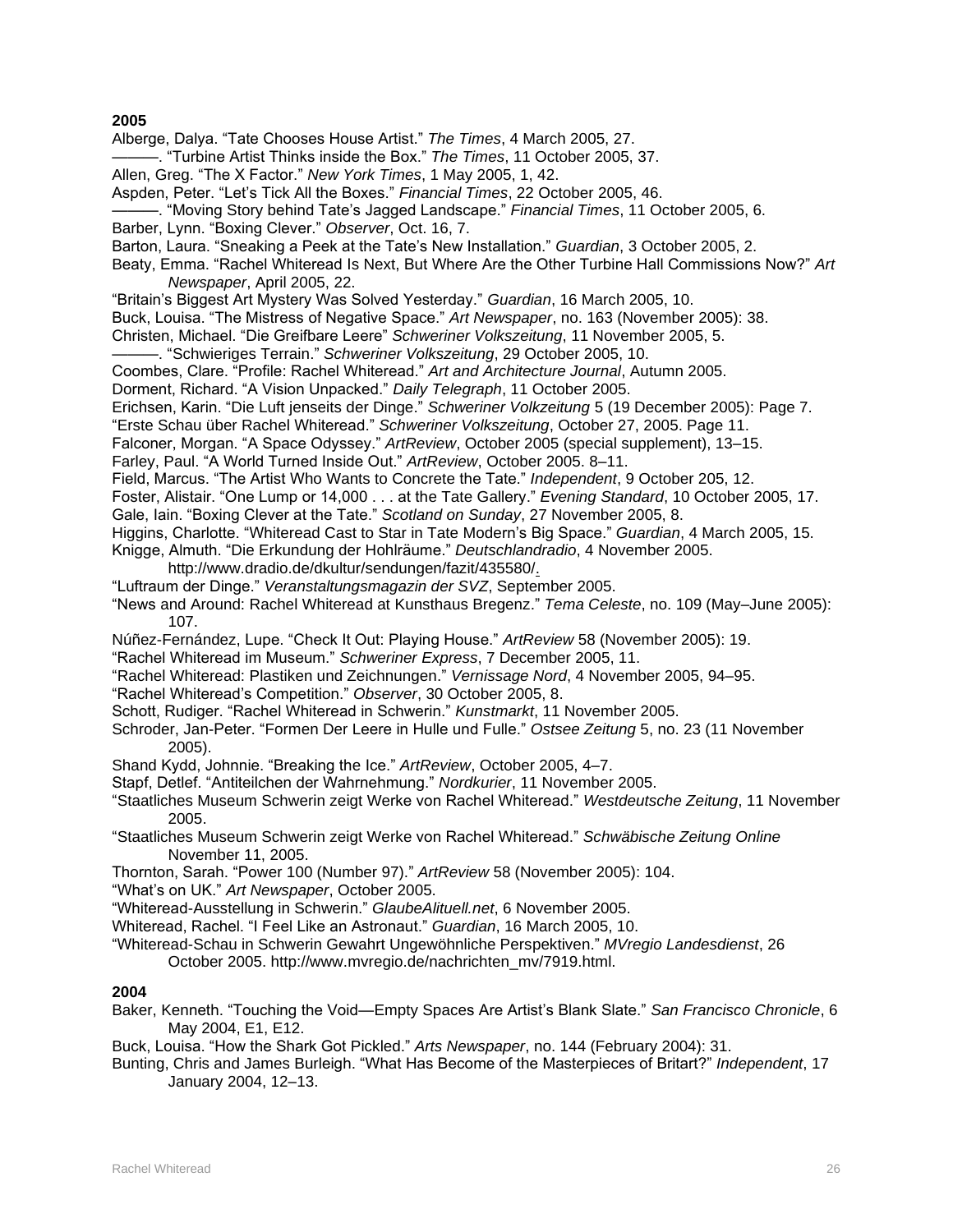Cassidy, Sarah. "Whiteread's Art Studio May Be Torn Down to Build City Academy." *Independent*, 29 July 2004, 22.

Chemokhud Doty, Olga. "What Is a House?" *NY Arts*, July/August 2004, 82.

Cole, Ina. "Mapping Traces: A Conversation with Rachel Whiteread." *Sculpture*, April 2004, 36–42. "Culture Club." *Art and Auction*, February 2004.

- Cypriano, Fabio. "MAM inaugura exposição com obras de artista inglesa." *Folha de São Paolo*, 17 March 2004, E1.
- Hensher, Philip. "Never Tell an Artist What to Do." *Independent*, 23 July 2004, 5.
- Jury, Louise. "The Turner Prize: What Became of Past Winners?" *Independent*, 6 December 2004, 12– 13.
- Kent, Sarah. "Critical Mass." *Time Out London*, 8–15 September 2004.
- Lyall, Sarah, and Vogel, Carol. "Pangs of Loss to Art World after a Fire." *New York Times*, 28 May 2004, E29, E32.
- "Making Art Work: The Mike Smith Studio." *Trolley*, Spring 2004.
- Pollack, Barbara. "Art Basel: Roland Augustine." *Art and Auction*, June 2004, 72.
- Richard, Paul. "In the Anti-room, No One's Home." *Washington Post*, 8 November 2004, C1, C8.
- Sweet, Matthew. "Rachel Whiteread: Model Artist." *Independent*, 11 December 2004, 12–16.
- Vogel, Carol. "Wandering Room Finds a Home." *New York Times*, 15 October 2004, E31.

"The White Stuff." *New York Times*, 29 February 2004, 26–27.

### **2003**

"A dama inglesa." *Segundo caderno*, 2 December 2003, 1.

Clem, Chivas. "Rachel Whiteread." *Time Out New York*, 27 February–6 March 2003, 65.

- Craig, Patsy. "Making Art Work." *Trolley*, Fall 2003, 48–49.
- E. B. "Days like These: Tate Triennial of Contemporary British Art 2003, Tate Britain." *Art Newspaper*, no. 133 (February 2003): 13.
- Ferris, Alisson. "Disembodied Spirits: Spirit Photography and Rachel Whiteread's *Ghost*." *Art Journal* 62, no. 3 (Fall 2003): 45–53.

"Goings on about Town, *New Yorker*, 17 March 2003, 42.

Kyriacou, Sotiris. "Previews." *Contemporary*, no. 47/48 (2003): 40.

Landi, Ann. "Who Are the Great Women Artists?" *ARTnews*, March 2003, 94–97.

Levin, Kim. "Rachel Whiteread." *Village Voice*, 12–18 March 2003, 72.

Mac Adam, Alfred. "Rachel Whiteread: Luhring Augustine." *ARTnews*, May 2003, 515.

Malvern, Sue. "Antibodies: Rachel Whiteread's *Water Tower*." *Art History* 26, no.3 (June 2003): 392-405. Mar, Alex. "Gallery-Going." *New York Sun*, 20 March 2003, 15.

Menin, Samuele, and Valentina Sansone. "Sculpture Forever." *Flash Art*, May–June 2003, 129.

"Rachel Whiteread." *Haunch of Venison*, no. 1 (Spring 2003): 2–3, 11.

Smith, Roberta. "Rachel Whiteread." *New York Times*, 20 March 2003, E40.

Stewart, Amy Smith. "Rachel Whiteread; Luhring Augustine." *Flash Art*, May–June 2003, 92.

Vogel, Carol. "Objects of Desire." *Visuell* (Deutsche Bank), 2003.

Younge, Gary. "Much Ado about Nothing." *Art Papers*, January/February 2003, 16–21.

### **2002**

"The Art of Honoring the Dead." *Newsweek*, 11 September 2002, 60.

Cvoros, Uros. "The Present Body, the Absent Body, and the Formless." *Art Journal* 61, no. 4 (Winter 2002): 54–63.

Halle, Howard. "Ghost in the Machine." *Time Out New York*, 21–28 March 2002, 82–83.

Hilty, Greg. "Rachel Whiteread." *Modern Paintings* 14, no. 3 (Autumn 2002): 121–22.

Kim, Jinyang. "Could Monuments Replace Past Memories?" [in Korean]. *Haute*, November 2002, 96–97. "Rachel Whiteread" [in Korean]. *WOLGANMISOOL*, special feature, June 2002, 96–97.

"Rachel Whiteread: The Solomon R. Guggenheim Museum New York." *Tema Celeste*, no. 91 (2002): 89.

Ryesky, Helene. "Photographic Concepts and Contemporary Art at ICA." *AM Art Matters*, April 2002.

Shaffner, Ingrid. "The Unphotographable: Notes on Photography and Dust." *Art on Paper*, March–April 2002, 58–63.

Sozanski, Edward J. "A Puzzle and Provocation." *Philadelphia Inquirer*, 10 March 2002. Vancouver Art Gallery. *Annual Report 2002*, 27, 29.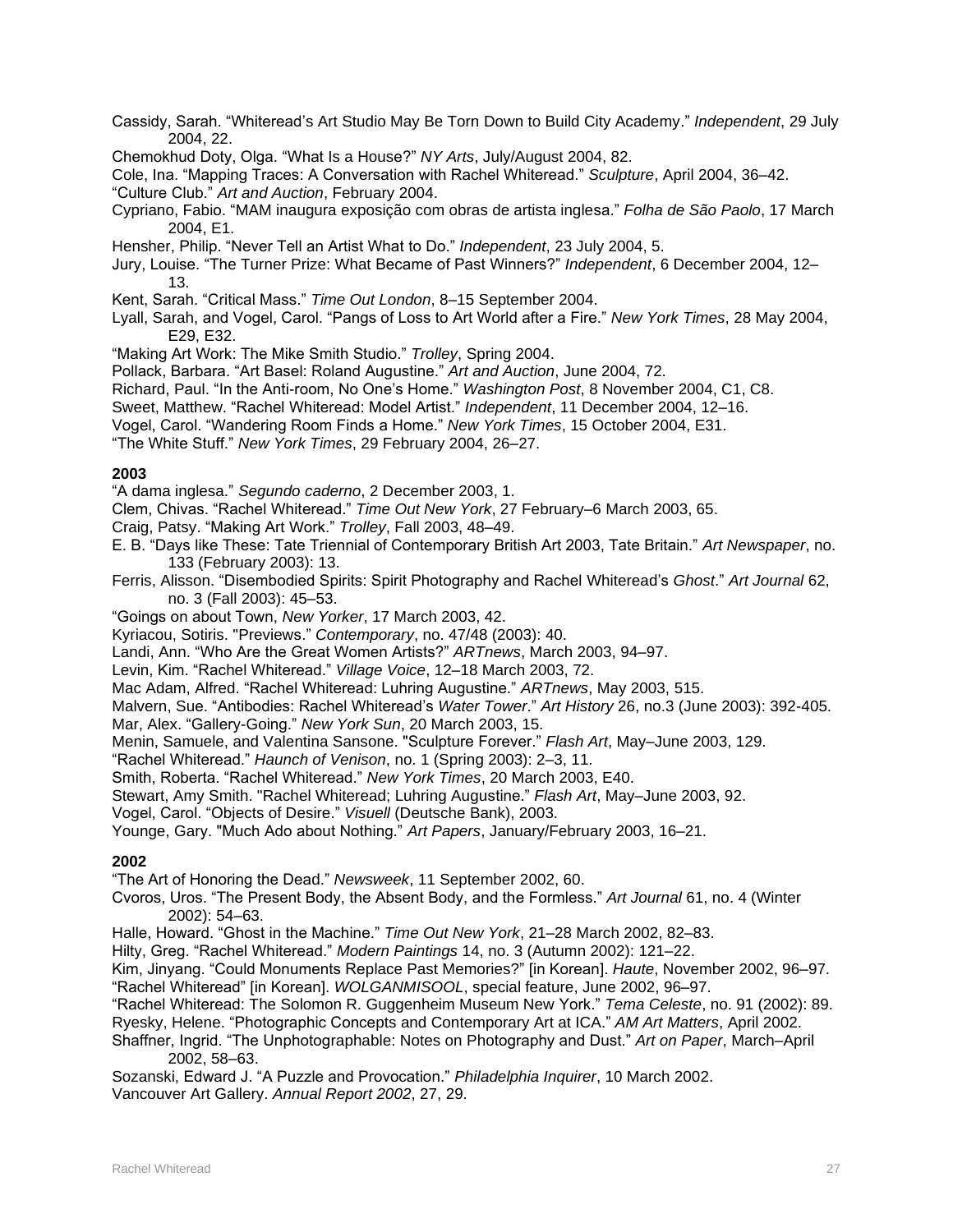- "Artist at the Heart of the Matter: Moira Jeffrey Describes How Rachel Whiteread Takes the Unseen and Makes It Visible in Her Sculptures." *Herald* (Glasgow), 28 September 2001.
- Bishop, Claire. "Cool Steps to Star Status." *Evening Standard*, 26 June 2001.
- "Creative White Space." *Scotsman*, 2 October 2001, S2, S8–9.
- "Her Indoors: Rachel Whiteread—The Best British Artist on the Block: Upstairs at Rachel's." *Scotland on Sunday*, 30 September 2001, 1, 4–5.
- John Reardon. "Someday, My Plinth Will Come." *Observer Magazine*, 27 May 2001.
- Kennedy, Maev. "Acclaim Greets Trafalgar Square Sculpture." *Guardian*, 5 June 2001.
- Liebman, Lisa. "Best of 2001." *Artforum*, December 2001, 96–97.
- Macmillan, Duncan. ''Copy Cast." *Business A.M.*, 5 October 2001.
- Mahoney, Elisabeth. "Obsessed by the Housework." *Sunday Times*, 30 September 2001.
- McDermott, Leon. "All That Is Solid." *The Big Issue Is Scotland*, 27 September–3 October 2001.
- Monagha, Helen. "Casting Agent." *The List*, 20 September–4 October 2001.
- Morton, Brian. "Top of the Form." *Sunday Herald*, 30 September 2001.
- Moyer, Twylene. "Whiteread's Holocaust Memorial Unveiled in Vienna." *Sculpture*, January/February 2001.
- Muir, Robin. "Rachel Whiteread Is Famous for Making Casts." *Independent Magazine*, 29 May 2001.
- "Rachel Whiteread." *Bulletin, National Galleries of Scotland,* September/October 2001, 9.
- "Rachel Whiteread." *Bulletin, National Galleries of Scotland,* November/December 2001, 8.
- "Rachel's Invasion of Privacy." *Scotsman*, 29 September 2001, S2–S5.
- Rudden, Liam. "Casting a Very Different Light on the Wold." *Edinburgh News*, 28 September 2001.
- Stalzer, Alfred. "Judenplatz: Ort der Erinnerung: Mahnmal, Museum, Ausgrabung als Einheit*:* Place of Remembrance: Memorial, Museum, Excavations, A Commemorative Entity," *Juden in Osterriech*, 2001, 38-41.
- "She's Seen Off Right-Wing, Extremists, Sneering Tabloids and Cynical Pop Star: Don't Mess with Rachel Whiteread, the Toughest Artist on the Block." *Herald Magazine*, 22 September 2001, 1, 8–11.
- Smith, Roberta. "Quick as a Shutter, Group Shows Shatter Conventional Wisdom." *New York Times*, 6 July E32.

### **2000**

Bradley, Fiona. "Rachel Whiteread: Shedding Life." *Woman's Art Journal*, Spring/Summer 2000, 59–60. Coggins, David. "Rachel Whiteread: Museum of Fine Arts." *Art in America,* January 2009, 116.

- Dorment, Richard. "A Brutal Fact of Life in the City of Dreams." *Daily Telegraph*, 27 October 2000, 26. "Judenplatz Mahnmal—Museum." *Perspektiven*, 6 July 2000.
- Kimmelmann, Micheal. "Behind Sealed Doors, Opening Up the Past." *New York Times*, 30 October 2000, E1–E5.
- "Open Ends." *New York Times*, 27 October 2000, E39.
- "Rachel Whiteread in Trafalgar Square," *Tema Celeste*, no. 82 (October–December 2000): 123.
- Rietveld, Josef. "Judenplatz: Ort der Erinnerung." *Chronik Wien*, 26 October 2000, 9.
- Rubinstein, Raphael. "Two Mexican Poems (after Manuel Rodriguez Lozano)." *Lacanian Ink*, no. 16 (2000).
- Sirmans, Franklin. "Review: Untitled Sculpture." *Time Out New York*, 1–17 February 2000, 69.
- Vogel, Carol. "Inside Art." *New York Times*, 20 October 2000.
- Weil, Rex. "Review: Untitled Sculpture." *ARTnews*, May 2000, 229–30.
- Wilkin, Karen. "At the Galleries." *Partisan Review* 67, no. 1 (Winter 2000): 143–54.

#### **1999**

- Belcove, Julie. "Rachel Rachel." *W Magazine*, November 1999, 344–49.
- Bourbon, Matthew. "Rachel Whiteread @ Luhring Augustine." *NY Arts* 4, no. 12 (1999): 95.
- Burton, Jane. "Concrete Poetry." *ARTnews*, May 1999, 154–57.
- Collings, Matthew. "Rabble Rousing." *Vogue*, October 1999, 219, 224–25.
- Cork, Richard. "Cast Out of Sad Memory." *The Times*, 5 January 1999.
- Godfrey, Tony. *Burlington Magazine*, January 1999.
- Higgie, Jennifer. "Vacant Lot." *Frieze*, January/February 1999, 36.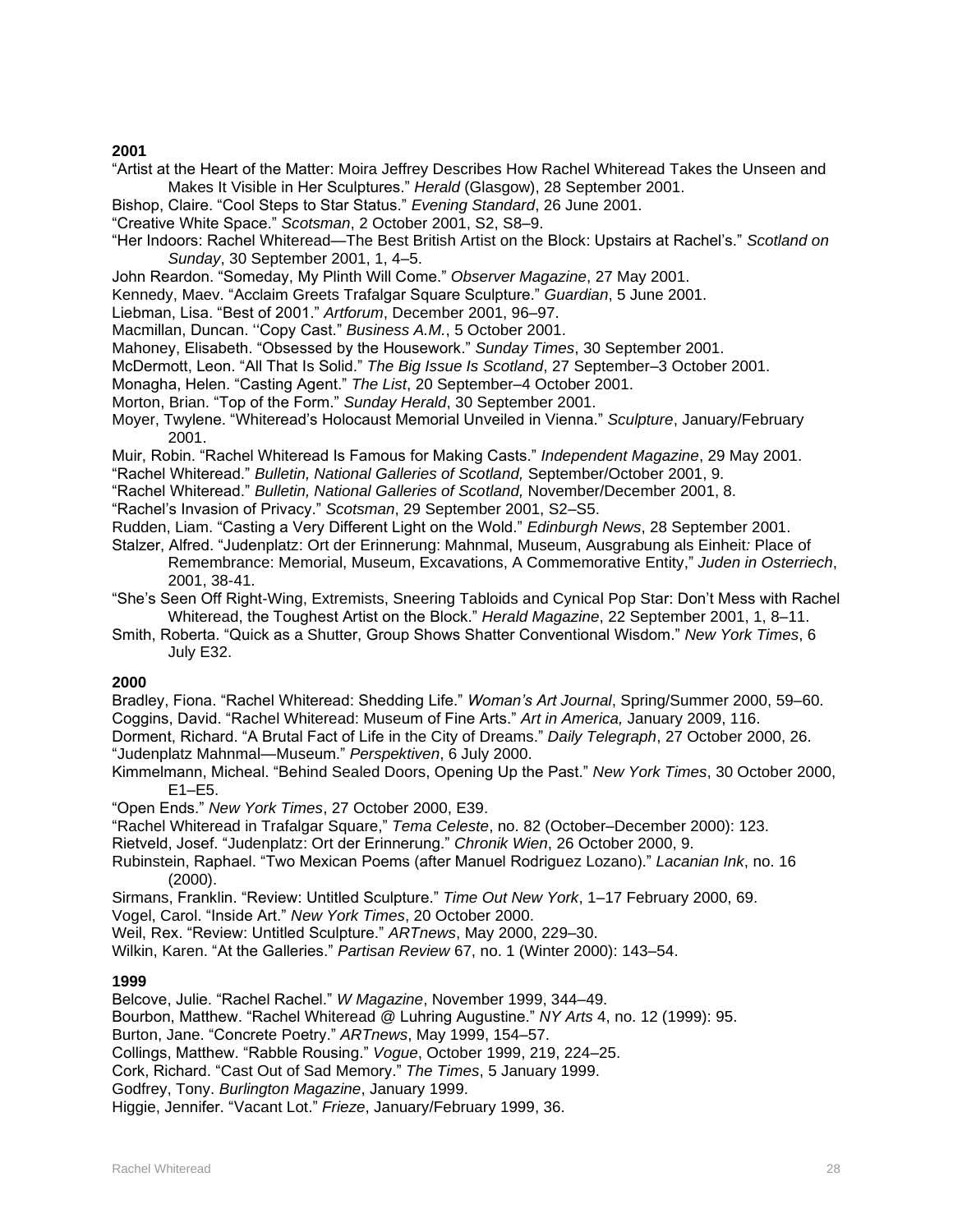Hoge, Warren. "Plinth Seeks Occupant, Nelson Will Be Neighbor." *New York Times International*, 19 August 1999.

Johnson, Ken. "Art in Review: Rachel Whiteread." *New York Times*, 19 November 1999, E41. Kotik, Charlotta. "Inside Out." *ARTnews*, May 1999, 129.

Marella, Giovanni. "Aste e mercato: Christie's vende Saatchi, Gli artisti: Damien Hirst e Rachel Whiteread." *Tema Celeste*, March–April 1999, 106–7.

Paparoni, Demetrio. "In evidenza." *Tema Celeste*, March–April 1999, 79.

- Saltz, Jerry. "Casting Call." *Artnet.com*, 15 November 1999.
- ———. "Material Girl." *Village Voice*, 16 November 1999, 79.
- Storr, Robert. "Remains of the Day." *Art in America*, April 1999, 104–9, 154.
- Sylvester, David. "Carving Space." *Tate Magazine*, no. 17 (Spring 1999): 40–44.

Yablonsky, Linda. "Shit Happens." *Time Out New York*, 14–21 October 1999, 65.

Yu, San-San. *Art China*, December 1999, 193–94.

Zinnew, Harriet. "Kiki Smith and Rachel Whiteread." *NY Arts* 4, no. 12 (1999): 27.

### **1998**

Barrett, David. "Sensation." *Art/text Magazine*, February–April 1998, 93–94.

Carr, C. "Going Up in Public." *Village Voice*, 23 June 1998, 72.

- Cosper, Darcy. "Casting New York." *Metropolis*, June 1998, 98–100, 109.
- Dault, Gary Michael. "The Deafening Silence of the Past Given Voice in Art." *Globe and Mail*, 18 April 1998, C17.

Ducci, Carlo. "Inspiration Stories." *Italian Vogue*, December 1998, 294–99.

Engberg, Juliana. "Pictura Britannica." *Art/text Magazine,* February–April 1998, 80-81.

Glueck, Grace. "For Art, Too, a Summer in the Sun." *New York Times*, 21 August 1998, 35–37.

Heartney, Eleanor. "The Return of the Red-Brick Alternative." *Art in America*, January 1998, 57–66.

Jones, Jonathan. "East End or West Side: Home is Where the Art Is," *Independent*, 11 February 1998.

Kastner, Jeffrey. "A Compromise for Vienna's Holocaust Memorial." *ArtNews*, April 1998, 88.

Lessard, Suzannah. "People Are Talking about Art." *Vogue*, September 1998, 418, 424.

Loffler, Sigrid. "Judenplatz." *Die Zeit*, 12 March 1998, 45.

MacSweeney, Eve. "Watch This Space . . ." *Harper's Bazaar*, May 1998, 22.

Saltz, Jerry, ed. "An Ideal Syllabus." *Frieze*, no. 43 (November–December 1998): supplement.

- "Save the Date!" *In Process: The Quarterly Newsletter of the Public Art Fund Inc.* 6, no. 3 (Spring 1998): 4.
- S. G. "Exhibitions: Rachel Whiteread." *Guardian*, 24 October 1998.

Shone, Richard. "Eyes on the Skies." *Artforum*, January 1998, 34.

Smith, Roberta. "Critic's Notebook: The Ghosts of SOHO." *New York Times*, 27 August 1998, E1–E2.

Sumpter, Helen. *Evening Standard*, Arts section, 29 October 1998.

"Vienna to Build Whiteread Memorial." *Art in America*, May 1998, 144.

Viso, Olga. "90's to the Nines." *Art Papers*, May–June 1998, 16.

- Vogel, Carol. "A Water Tower for Peace." *New York Times*, 13 January 1998, E34.
- ———. "SoHo Site Specific: On the Roof." *New York Times*, 11 June 1998, 1, 4.

"What to C," *C International Contemporary Art*, no. 57 (February–April 1998): 10–11.

### **1997**

- Bradley, Jessica. "Accidental Encounters with Art." *C :International Contemporary Art*, May–August 1997, 32.
- Comay, Rebecca. "Memory Block: Rachel Whiteread's Proposal For A Holocaust Memorial In Vienna." *Art & Design* 12.(1997): 64-75.

Cotter, Holland. "Ideas from the Air, Wrapped in Paper." *New York Times*, 19 December 1997, E39.

Darling, Michael. "The Baggage of Time." *LA Weekly*, 20–26 June 1997, P57.

- Fer, Briony. "Treading blindly, or The excessive presence of the object." *Art History* 20, (June 1997): 268- 288.
- Frankel, David. "Shadows Cast." *Artforum*, December 1997, 97.
- Furlong, William. "Rachel Whiteread interviewed by William Furlong." *Audio Arts* 17, no. 1–2 (1 January 1997).
- Hilton, Tim. "Of Innocence and Experience." *Independent on Sunday*, 22 September 1997.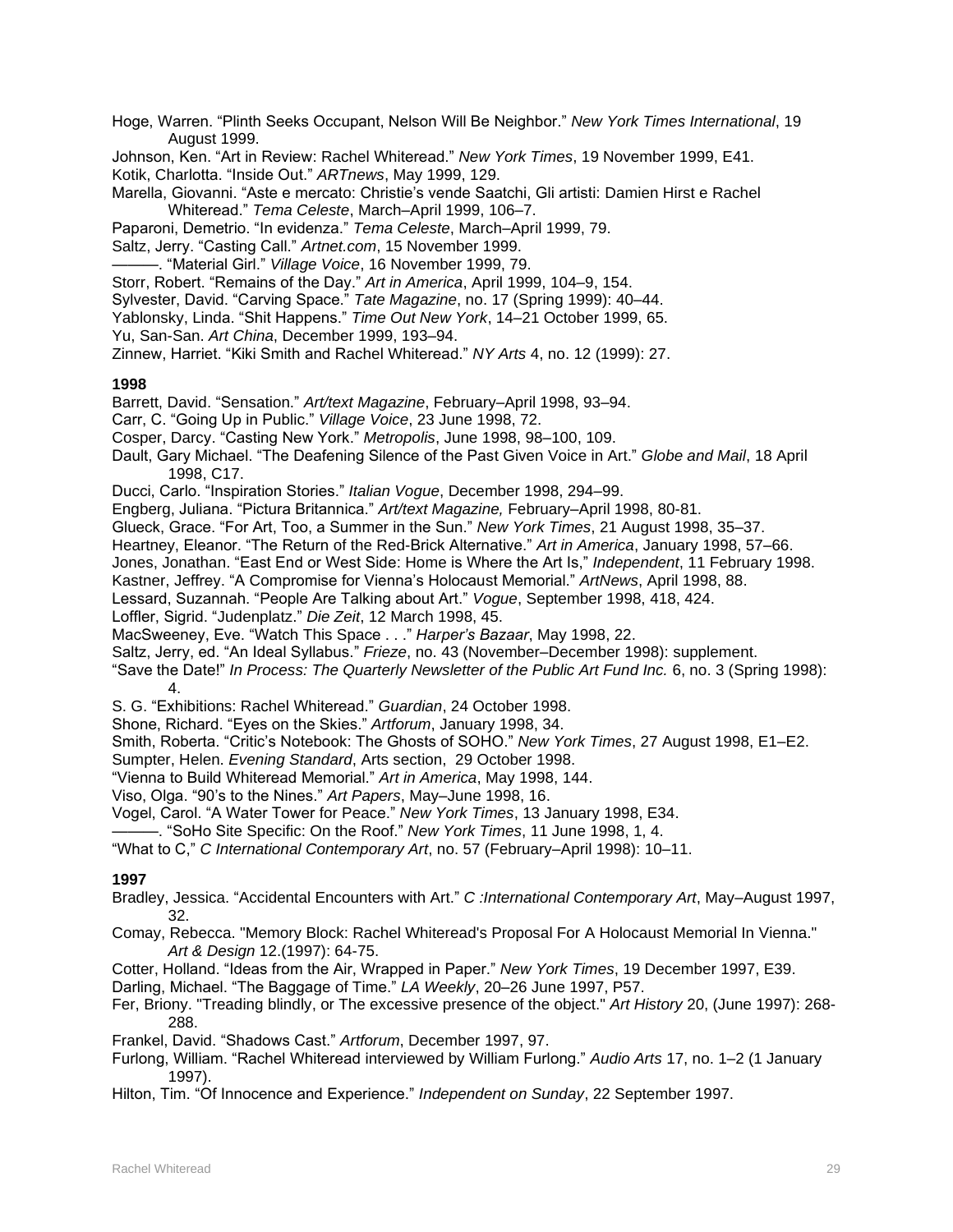- Houle, Annick. "Rachel Whiteread." *Parachute*, January–March 1997.
- Jackson, Tina. "Space Invader." *Big Issue*, 9–15 September 1997.
- Knight, Christopher. "Beguiled by 'Longing and Memory.'" *Los Angeles Times*, 7 June 1997, F1, F14.
- Leonard, Tom. "Gallery Money at the Root of Artistic Divorce." *Daily Telegraph*, November 1997.
- Lister, David. "When the Art World Painted the City of Dreams Bright Red." *Independent*, 16 June 1997, 20.
- Lubbock, Tom. "The Shape Of Things Gone." *Modern Painters* 10.3 (1997): 34.
- McKenna, Kristine. "The Contemporary Not Temporary at LACMA." *Los Angeles Times*, 7 June 1997, F15.
- "News Briefs." *New Art Examiner*, November 1997, 14.
- "News . . . in Brief." *ARTnews*, September 1997, 60.
- Phillips, Patricia. "Making Memories." *Sculpture*, 22–27 March 1997.
- Riding, Alan. "No Sexism, Please; They're British." *New York Times*, 29 December 1997, E1, E10.
- Saltz, Jerry. "Merry-Go-Round." *Flash Art*, October 1997, 84–87.
- Sladen, Mark. "Rachel Whiteread, Tate Gallery, Liverpool." *Frieze*, November/December 1997, 77–78.
- Slyce, John. "Sensation." *Flash Art* 30, no. 197 (November/December 1997): 106–7.
- Smith, Roberta. "Another Venice Biennale Shuffles to Life." *New York Times*, 16 June 1997, B1, B2.
- Storr, Robert. "The Struggle Between Forgetting And Remembering." *Artnews* 96, no. 3 (1997): 128.
- Usherwood, Paul. "The Rise and Rise of Rachel Whiteread." *Art Monthly*, no. 200 (October 1997): 11–13.
- Vetrocq, Marcia E. "The 1997 Venice Biennale: A Space Odyssey." *Art in America*, September 1997, cover, 66–77, 121.

- Anfam, David. "Early Summer Exhibitions: New York and Los Angeles." *Burlington Magazine*, August 1996: 565-6.
- Artnotes. "Winner Takes All." *Art Monthly*, April 1996, 19.
- Barber, Lynn. "In a Private World of Interiors." *Observer*, 1 September 1996.
- "Blast, 90s Style." *Print Collector's Newsletter* 27, no. 2 (May–June 1996): 57.
- Boseley, Sarah. "Art World Rocked by 'Bloody Divorce.'" *Guardian*, 5 November 1996.
- Camhi, Leslie. "House Wares." *Village Voice* 41, no. 22 (28 May 1996): 91–92.
- Carrier, David. "Carnegie International." *Artforum International*, January 1996, 88.
- "City Focus: Miami/South Florida." *ARTnews*, January 1996.
- Cork, Richard. "Rachel Whiteread's House." *Tate Magazine*, no. 8 (Spring 1996): 75.
- ———. "The Sculptures That Broke the Mould." *The Times*, 17 September 1996.
- Dannatt, Adrian. "Brilliant." *Flash Art*, no. 186 (January–February 1996): 96–97.
- Dorment, Richard. "Accentuating the Negative." *Telegraph*, 25 September 1996.
- Feaver, William. "Whiteread's Sculptures May Be Poetic, Monumental, Simple and Non-literal. But 'Wot For'?" *Observer*, 22 September 1996.
- Feldman, Hannah. "Rachel Whiteread: Luhring Augustine Gallery, New York, May 7–June 18, 1996." *World Art*, no. 2 (1996): 52–58.
- Garner, Lesley. "The Well-Hung Crowd-Puller." *Daily Express*, 20 September 1996.
- Gayer, John. "Distemper: Dissonant Themes in the Art of the 1990s." *C: International Contemporary Art*, Fall 1996, 38.
- Graham-Dixon, Andrew. "Conjuring Art out of Thin Air." *Independent*, 1 October 1996.
- Henri, Adrian. "Art from a Young Star Defies the Trend towards Anarchy." *Daily Post*, September 1996.

Hensher, Philip. "A Grand Parade of Lifeless Packaging." *Mail on Sunday*, 27 October 1996.

- Jackson, Kevin. "Brit Pop Art." *Arena*, April 1996, 60–66.
- Januszczak, Waldemar. "Watch These Spaces." *Sunday Times*, 22 September 1996.
- Kimmelman, Michael. "Art in Review." *New York Times*, 17 May 1996, C24.
- ———. "How Public Art Turns Political." *New York Times*, 28 October 1996.
- Klawans, Stuart. [Review]. *Daily News*, 15 June 1996, 30.
- Krause, Rosalind. "Making Space Matter." *Tate: The Art Magazine,* 10 (Winter 1996): 40.
- Lambirth, Andrew. "Solid Space." *Spectator*, 12 October 1996.
- Liotta, Christine. "Review of One Person Exhibition." *Sculpture*, September 1996, 65.
- "London Calling." *New York Magazine*, 13 May 1996, 47.
- Long, Andrew. "Review of One Person Exhibition." *New Yorker*, 3 June 1996, 20.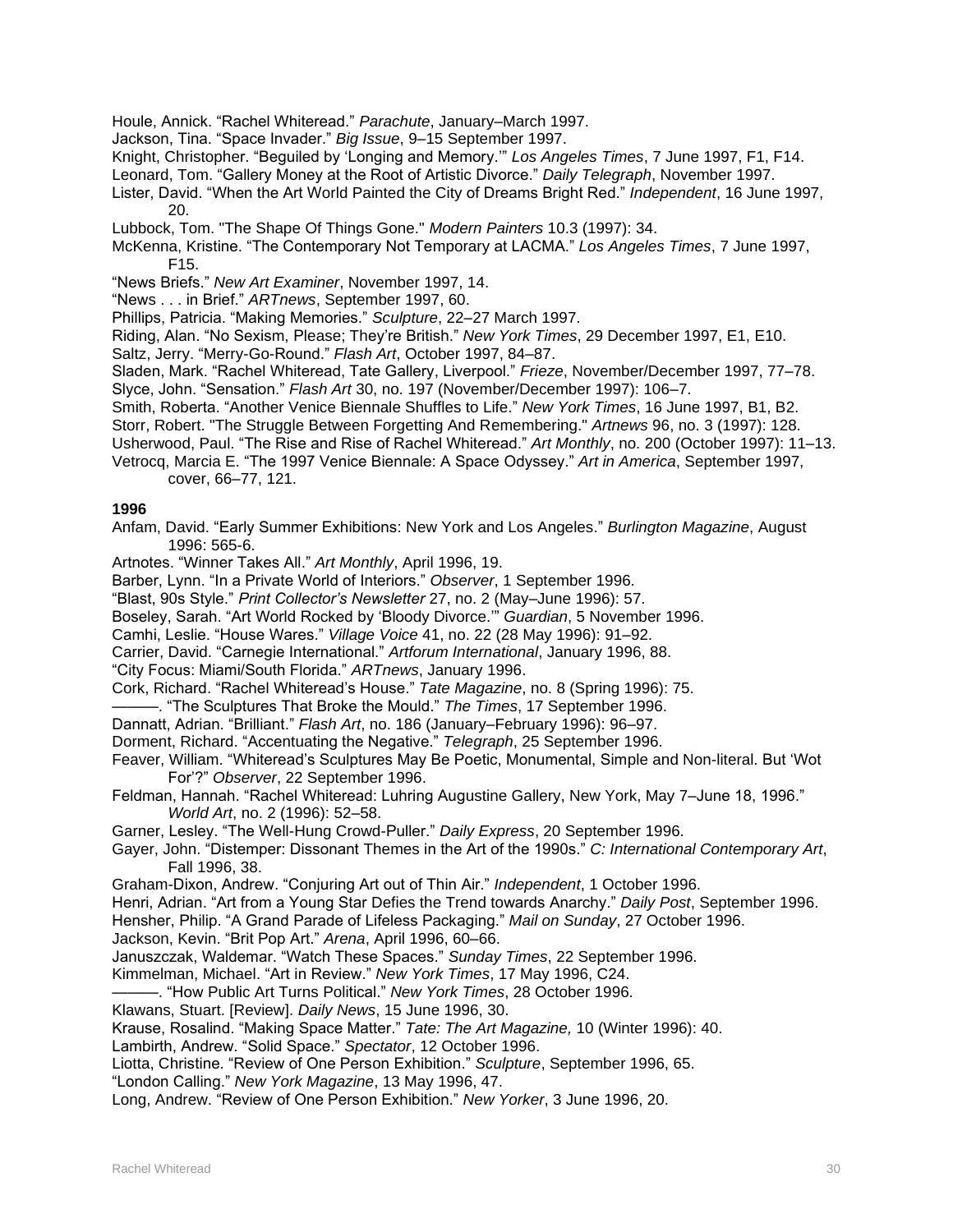MacRitchie, Lynn. "The War over Rachel." *Guardian*, 5 November 1996.

"Miami Defines the Nineties." *Flash Art*, January/February 1996.

Millard, Rosie. "Casting around for Ideas." *Art Review*, October 1996.

"New Miami MOCA." *Art in America*, January 1996.

Newson, Felicity. "Art of the Matter." *Liverpool Echo*, September 1996.

Packer, William. "The Ghosts of Lives Past." *Financial Times*, 24 September 1996.

Pederson, Victoria. "Rachel Whiteread at Luhring Augustine." *Art and Auction*, May 1996, 76–77.

Phillips, Christopher. "Front Page." *Art in America*, March 1996, 29.

Popham, Peter. "An Artist Cast into Controversy." *Independent*, 2 November 1996.

Princenthal, Nancy. "Rachel Whiteread: Thickening the Plot." *In Process: The Quarterly Newsletter of the Public Art Fund Inc.* 4, no. 3 (Spring 1996): 1–2.

Rimanelli, David. "Art on the Beach." *Elle*, March 1996.

Schmerler, Sarah. "Inner Space." *Time Out New York*, 22–29 May 1996, 29.

Searle, Adrian. "Whiteread's World of Interiors." *Guardian*, 6 October 1996.

———. "World Interiors." *Guardian*, 17 September 1996.

Smith, Roberta. "Handmade Readymades." *New York Times*, 1 March 1996 20.

Tait, Simon. "Tailors of the Unexpected." *The Times*, 1 April 1996, 12.

Thistlewood, David. "Losing Details, Winning Monuments." *The Times*, 18 October 1996.

Traynor, Ian. "Vienna Unearths Its Jewish Guilt." *Observer*, 6 October 1996.

Usherwood, Paul. "The Rise And Rise Of Rachel Whiteread." *Art Monthly* 200 (1996): 11-13.

Waddington, Leslie, and Matthew Flowers. "Is There Genius on Our Doorstep?" *Daily Telegraph*, 25 November 1996.

"Watch as the Work Goes On around You." *Daily Post*, 6 September 1996.

Weyer, Martin. "Monumental Pleasures." *Daily Telegraph*, 13 September 1996.

Williams, Richard J. "The Trouble with Whiteread." *Art Monthly*, October 1996.

### **1995**

"Acquisitions." *Hirshhorn Museum and Sculpture Garden Calendar*, 1995, 2.

"At the ICA, Rooms with a View—Of the Soul." *Boston Globe*, 12 May 1995, 62.

Cherubini, Laura. "Rachel Whiteread, Academia Britannica." *Flash Art* (Italy), February 1995, 108–9.

Colman, David. "Art: Short Takes." *Vogue*, February 1995, 154.

Currah, Marc. "Five Rooms at Anthony d'Offay." *Time Out London*, no. 1288, 26 April–3 May 1995, 50. Freierman, Shelly. "Solidified Space." *Metropolis*, May 1995.

Graham-Dixon, Andrew. "The British Art Buzz." *Vogue*, June 1995, 118–23.

Guha, Tania. "Rachel Whiteread Karsten Schubert." *Time Out*, 24–31 May 1995, 50.

Jackson, Kevin. "The Colours of Money." *Arena*, Summer 1995, 64–69.

Kastner, Jeffery. "Brilliant?" *Art Monthly*, no. 192 (December 1995): 10–15.

Kimmelman, Michael. "Turning Things Inside Out." *New York Times*, 5 February 1995, sec. 2: 1, 35.

King, Carol. "Not One Drop of British Reserve." *New York Times*, 22 October 1995, 45–46.

Lemiere, Nicole. "Two New Controversial Art Exhibits to Open ICA." *Daily Pennsylvanian*, 3 February 1995, 1–7.

Morgan, Stuart. "Anglo-Saxon Attitudes." *Frieze*, March–April 1995, 7.

Morrissey, Simon. "Intangible Beauty of Negative Space." *Building Design*, 9 June 1995.

Picasso, Sydney. "Sculptur de temps." *Vogue* (Paris), April 1995, 60–61.

Princenthal, Nancy. "All That Is Solid." *Art in America*, July 1995, 52–57.

Rice, Robin. "Opposites Attract." *Philadelphia City Paper*, 10 February 1995, 19.

Rudolph, Karen. "Rachel Whiteread." *Beaux-Arts Magazine*, March 1995, 98–99.

Saunders, Jennifer. "Exhibitions Explore Darker Sides of Space and Humanity." *Compass*, 10 February 1995.

Schafran, Kirby. "Breaking the Mold . . . by Making a New Mold." *Interview*, June 1995, 36.

Searle, Adrian. "The Artist Who Broke the Mould." *Independent*, 16 May 1995, 20.

Silver, Joanne. "Filling in the Blanks." *Boston Herald*, 12 May 1995, S22.

Smith, Roberta. "No Muss, No Fuss at 1995 Carnegie." *New York Times*, 8 November 1995, C13, C15.

———. "Some British Moderns Seeking to Shock." *New York Times*, 23 November 1995, C11, C14.

Sozanski, Edward. "Artists at the ICA." *Philadelphia Inquirer*, February 1995.

Stein, Judith. "Philadelphia: Rachel Whiteread." *ARTnews*, Summer 1995, 133–34.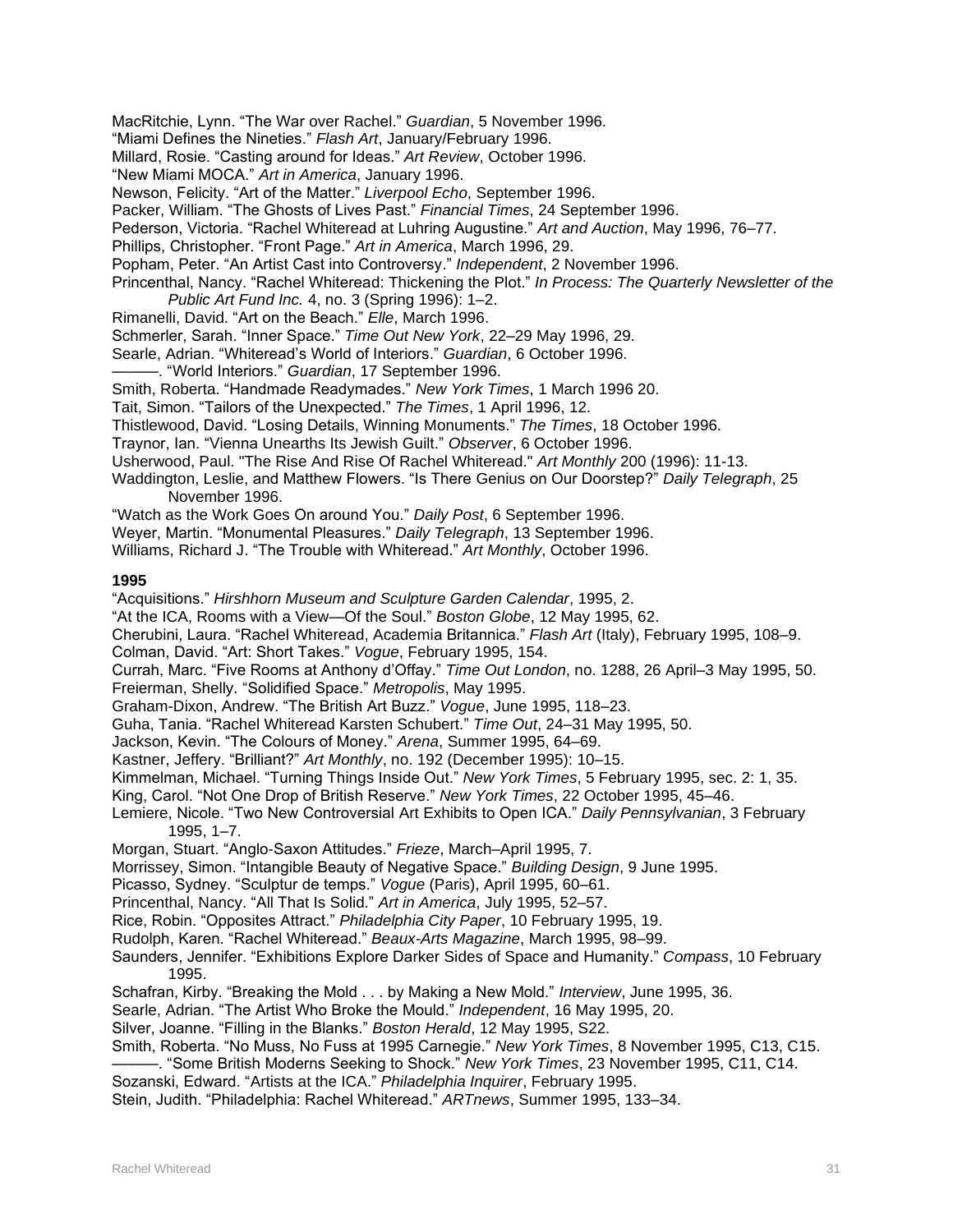Temin, Christine. "Rachel Whiteread Brings Her Investigations to Boston." *Boston Globe*, 7 May 1995, 33–38.

Tomkins, Calvin. "London Calling." *New Yorker*, 11 December 1995, 115–17.

**1994**

- Avgikos, Jan. "Focus: 'Sense and Sensibility,' Museum of Modern Art, New York." *Artforum*, October 1994, 98–99.
- Bailey, Martin. "Seriously Subversive Art: Real Banknotes." *Art Newsletter*, no. 1 (6 February 1994): 10– 11.
- Bonami, Francesco. "Unfair-Art Cologne—Saatchi Collection." *Flash Art*, no. 174 (January–February 1994): 51.
- Buck, Louisa. "Casting About." *Harper's Bazaar*, June 1994, 57–58.
- "Burn This." *New York Post*, 6 January 1994, 6.
- Choon, Angela. "British Artists." *Art and Antiques*, April 1994, 56–63.
- ———. "Young Cartoon." *Daily Telegraph*, 12 January 1994, 1.
- Criqui, Jean-Pierre. "Focus: Rachel Whiteread, Kunsthalle Basel." *Artforum*, November 1994, 82–83.
- Ellison, Mike. "Digger's Quick Work Brings the House Down." *Guardian*, 12 January 1994, 20.
- Eshun, Ekow. "Without Walls." *Face*, no. 68 (May 1994): 57–72.
- Fairbrother, Trevor. "Whiteread's Ghost." *Parkett*, no. 42 (December 1994): 90–95.
- Feaver, William. "Rachel Whiteread." *Artnews*, March 1994, 148.
- Fenton, Ben. "Demolition Man Breaks Prize-Winner's Art." *Daily Telegraph*, 12 January 1994, 8.
- Graham-Dixon, Andrew. "Artless Earthmover Finally Brings 'House' Down." *Independent*, 12 January 1994, 8.
- Green, Lynne. [Editorial]. *Contemporary Art Magazine* 2, no. 3 (1994): 3–4.
- Hess, Elizabeth. "Minimal Women." *Village Voice*, 5 July 1994, 91.
- Hixson, Kathryn. "Reviews: Rachel Whiteread, MCA Chicago." *Flash Art* 27, no. 174 (January/February 1994): 100–101.
- "The House That Rachel Built Comes Tumbling Down." *Daily Express*, 12 January 1994, 5.
- Jones, Ronald. "Sense and Sensibility: Women Artists and Minimalism in the 90's: The Museum of
- Modern Art, New York." *Frieze Magazine*, no. 18 (September–October 1994): 59–60.
- Joseph, Francis. "Hostility House." *Evening Standard*, January 1994.
- Kastner, Jeffery. "Bad Housekeeping." *Artnews*, February 1994, 47.
- Kent, Sarah. "Patron Saints." *Time Out London*, no. 1220 (5–12 January 1994): 40.
- Letts, Quentin. "Art World: A Blue Language Period." *Daily Telegraph*, 5 January 1994, 19.
- Levin, Kim. "Listings: Sense and Sensibility." *Village Voice*, 5 July 1994, 67.
- MacSweeney, Eve. "Watch This Space." *British Vogue*, May 1994, 57–58.
- "New Faces for the New Year." *Newsweek*, 10 January 1994, 60–63.
- Odling-Smee, James. "Refreshing the Arts." *Art Monthly*, no. 178 (July–August 1994): 20–23.
- Postlewaite, Jeff. "Coming Down, That Infamous Work of Art." *Evening Standard*, 11 January 1994, 17.
- "Rachel Whiteread." *Bijutsu Techo Magazine*, 47, no. 100 (October 1994): 189–99, 228–29.
- Renton, Andrew. "Rachel Whiteread: A Song from under the Floorboards." *ART + TEXT*, January 1994, 54–59.
- Roberts, Allison. "Best and Worst of Art Bites the Dust." *The Times*, 12 January 1994, 5.
- Schmitz, Rudolf. "The Curbed Monumentality of the Invisible." *Parkett*, no. 42 (December 1994): 96–103.
- Searle, Adrian. "Rachel Doesn't Live Here Anymore." *Frieze Magazine*, no. 14 (January–February 1994): 26–29.
- Smith, Roberta. "Space Is Spare for Women's Work at the Modern." *New York Times*, 24 June 1994, C26.
- *Tate Gallery Biennial Report 1992–1994*, 24. London: Tate Gallery Publications, 1994
- Wakefield, Neville. "Rachel Whiteread: Separation Anxiety and the Art of Release." *Parkett*, no. 42 (December 1994): 76–89.
- Watney, Simon. "About the HOUSE." *Parkett*, no. 42 (December 1994): 104–11.
- Whiteread, Rachel. "Collaborations." *Parkett,* no.42 (December 1994): 25.
- Whiteread, Rachel. "Edition for Parkett." *Parkett,* no.42 (December 1994): 112-13.
- Withers, Jane. "La Casa Fossile." *Casa Vogue*, no. 258 (January 1994): 118–19.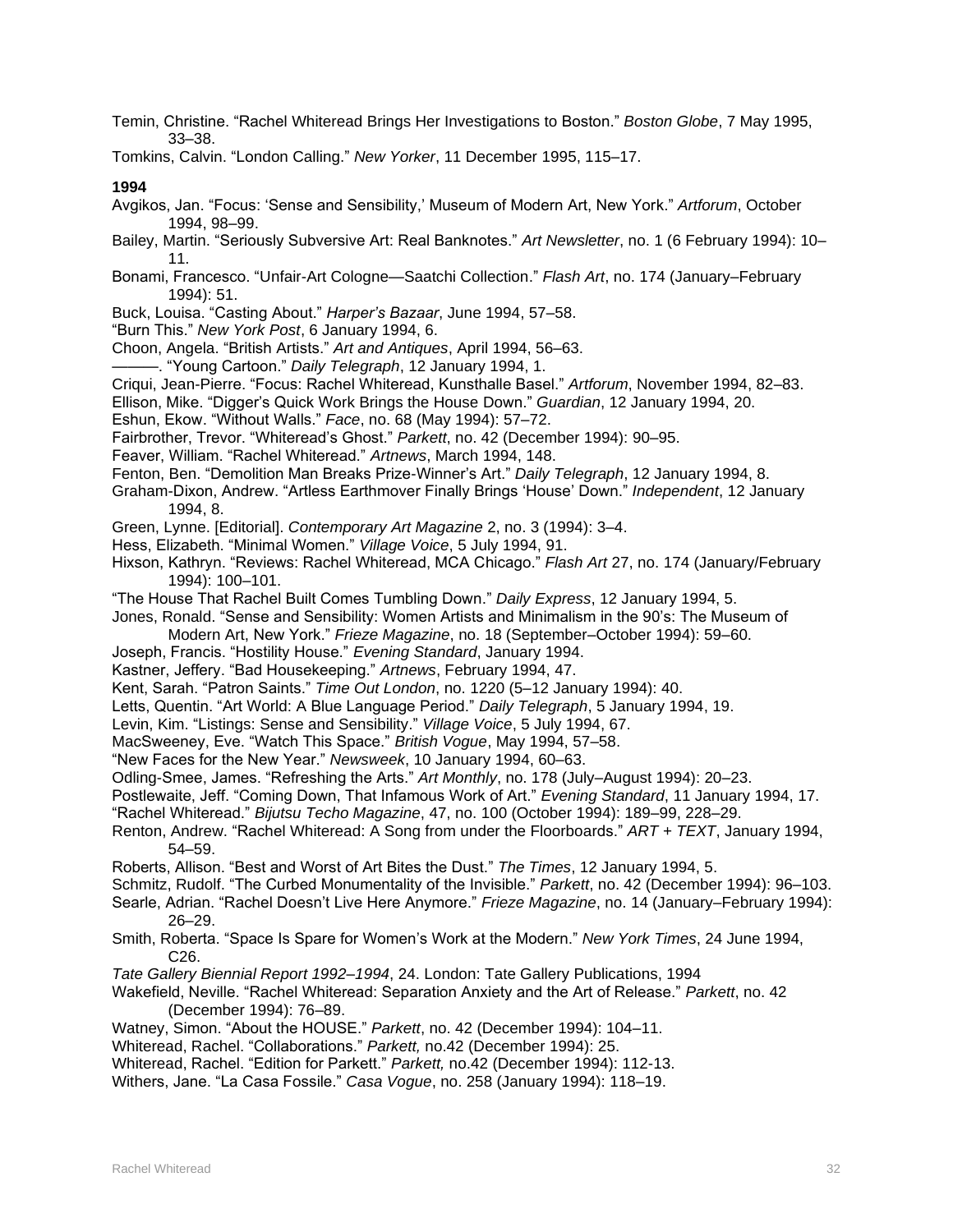Yood, James. "Reviews: Chicago, Rachel Whiteread, Museum of Contemporary Art." *Artforum* 32, no. 5 (January 1994): 94.

**1993**

Acsay, Judit. "Made Strange." *Hungarian Daily News*, 18–24 June 1993. Alberge, Dalya. "House of Ghostly Memories." *Independent*, 27 October 1993, 1. ———. "Still Flogging a Dead Cow?" *Independent*, 13 July 1993, 15. Allthorpe-Guyton, Marjorie. "Monumental Art." *Independent*, 29 November 1993, 13. Andras, Ban. "A szemet szerkezetenek liraja." *Népszava*, 25 June 1993. *Art das Kunstmagazin*, no. 7 (July 1993): 43. Auty, Giles. "Prized Apart." *Spectator Magazine*, 20 November 1993, 56–57. ———. "Whiff of Paint." *Spectator Magazine*, 13 November 1993, 41. B. E. "London lockt." *Kölner Stadt-Anzeiger*, 4–5 December 1993. Banx. Cartoon. *Financial Times*, 25 November 1993. Barber, Lynn. "House Calls." *Sunday Times*, 5 December 1993, 2. Barnes, Rachel. "Sharpening Knives Greet Turner Nominees." *Guardian*, 21 July 1993, 18. Batchelor, David. "Rachel Whiteread: Still Photography." *Threshold*, no. 9 (January 1993): 64–75. Bernard, Kate. "Which Way to Turner?" *Sunday Times*, 25 July 1993, 13. Bevan, Roger. "La Whiteread a tutta birra, Paladino, Land, Body e Narrative Art." *Journal of Art* (international ed.), November 1993, 78. Bevan, Roger. "Rachel Whiteread Casts a House." *Art Newspaper*, no. 32 (November 1993): 37. Bijl, Herma. "Britisk skulptur I tiden og rommet." *Vårt Land*, 3 February 1993. ———. "Rachel Whiteread." *Metropolis* (The Netherlands), no. 1 (February 1993): 51. "British Sculpture Invades Budapest Galleries." *Hungarian Times*, 5 July 1993. Brookes, Peter. Cartoon. *Daily Telegraph*, 26 November 1993, 20. Buck, Louisa. "Showing Off." *GQ Magazine* (UK ed.), June 1993, 46. Burn, Gordon. "Why So Hard to Swallow?" *Independent*, 10 November 1993, 21. Button, Virginia. "Right of Reply." *Independent*, 11 November 1993, 27. Caro, Anthony. "'House' Raises Questions of Art." *Independent*, 1 December 1993, 32. Colban, Luciana Mottola. "Rachel Whiteread's Empty Space." *Art Newspaper*, May 1993, 31. "A Concrete Idea Well Worth Preserving." *Independent*, 1 November 1993, 17 Cook, William. "Prize Opportunity to Learn a New Language." *Scotsman*, 5 November 1993, 17. Cooper, Tim. "Bizarre Night as 60,000 Pounds Sculptor Is Best of Worst." *Guardian*, 24 November 1993, 3. ———. "My Mystery Tour with the Masked 'Terrorists' of Art." *Evening Standard*, 24 November 1993, 3. ———. "The Turner Prize Winner and My Night with the Art Terrorist." *Evening Standard* (late ed.), 24 November 1993, 13. -. "Who Failed the 1,600 Pounds Art Test?" *Evening Standard*, 25 November 1993. Cork, Richard. "Monument to a Great Adventure." *The Times*, 5 November 1993, 33. Cosemans, Catherine. "Pick of the Year." *Arts Review Magazine* 45 (18–19 January 1993). ———. "Spookbeelden." *De witte raaf*, no. 41 (January 1993): 11. Daley, Michael. Letter. *Independent*, 1 December 1993, 32. Drathen, Doris von. "Rachel Whiteread: Found Form—Lost Object." *Parkett Magazine*, no. 38 (1993): 22– 31. Ellison, Mike. "Cadillac Terrorists Carve Up Sculptor." *Guardian*, 24 November 1993, 1. Exner, Julian. "Das Meisterwerk wird abgerissen." *Tagesspiegel*, 28 November 1993, 17. "Fast Forward." *ARTnews*, November 1993, 122–33. Feaver, William. "Tired Turner Needs a Tonic." *Observer Magazine*, 31 October 1993, 6. Flor, Harald. "Britisk blanding." *Dagblad*, 11 February 1993. Flounders, Eric. "Time Table for Bow Sculpture." *Independent*, 25 November 1993, 19. Forster, Peter. Letter. *Independent*, 1 December 1993, 32. "Fuga es gipszpadlo." *Magyar Narancs*, 8 July 1993. Gale, Ian. "The Most Hated Man in British Art." *Independent*, 10 December 1993, 23. Garland. Cartoon. *The Times*, 25 November 1993, 16. "Ghost Story." *Il giornale dell'arte magazine*, no. 117 (December 1993).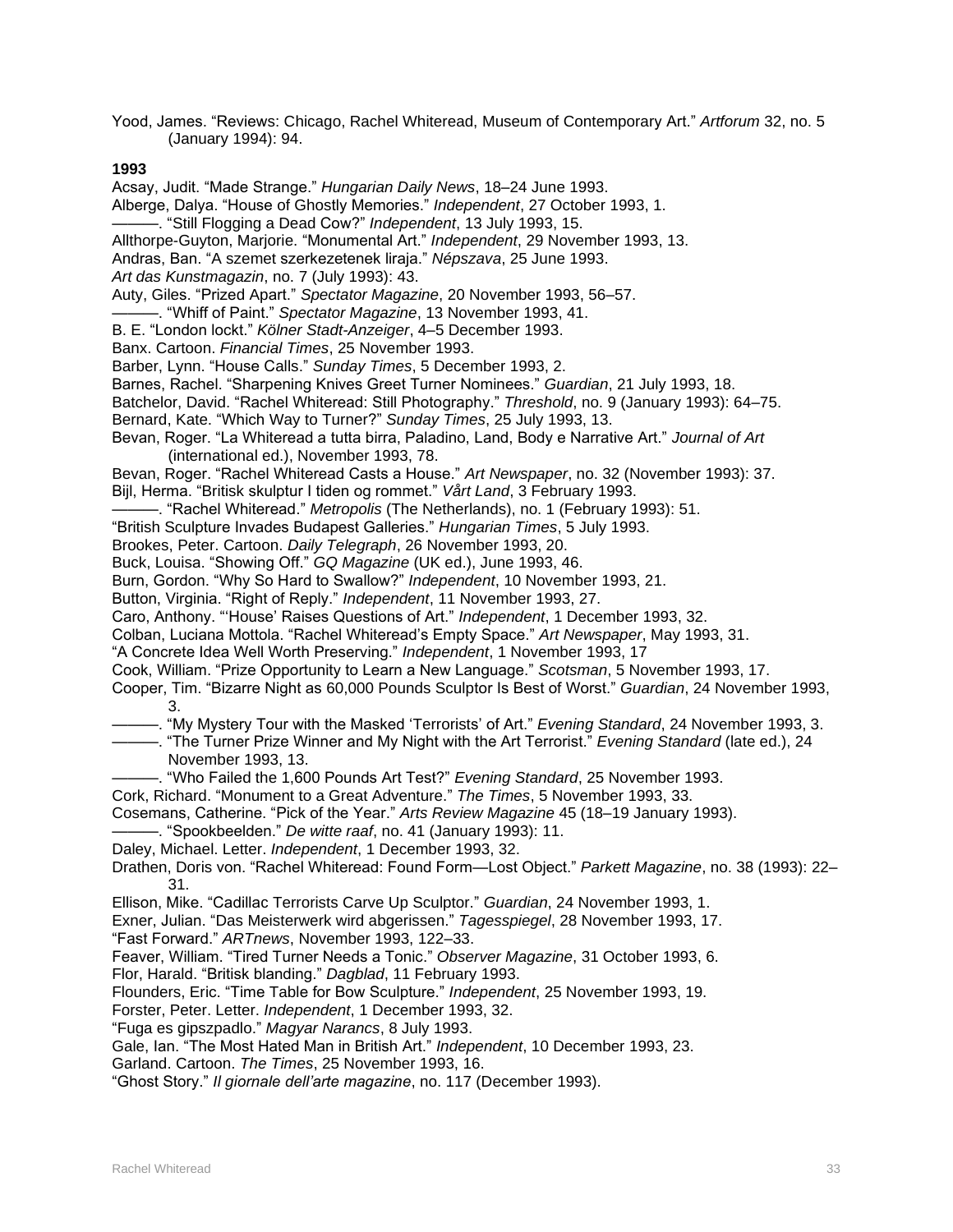Graham-Dixon, Andrew. "I Don't Know Much about Art, But I Know What I Hate." *Independent*, 24 November 1993, 26.

———. "This Is the House That Rachel Built." *Independent*, 12 November 1993, 17.

Hall, James. "British Art Now: The Revolution Continues." *ARTnews*, September 1993, 142–47.

Hansen, David. "Territorial Pissings: The Biennale of Sydney." *Art Monthly Australia*, March 1993, 22–23.

Hellandsjo, Karin. "In Site: New British Sculpture." *Threshold*, no. 9 (January 1993): 11–20.

Herbert, Susannah. "Balaclava Bonus for Turner Winner." *Daily Telegraph*, 24 November 1993, 1.

———. "Prize Contest All Set for the Slanging." *Daily Telegraph*, 22 July 1993, 15.

———. "Wanted: 150 Abseiling Window Cleaners." *Daily Telegraph*, 6 December 1993, 13.

"Home Is Where the Art Is." *Art Monthly Magazine*, no. 171 (November 1993): 32.

Hornblower, Margot. "Wot For? Why Not?" *Time International Magazine*, 13 December 1993, 52.

"House Fits the Neighborhood." *Independent*, 20 November 1993, 19.

Hunt, Robin. "The House That Rachel Built." *Guardian*, 17 November 1993, sec. 2: 9.

"I Know about Art and I Know What I Like." *Independent*, 21 December 1993, 21.

"In Site: Ny britisk skulptur." *Terskel/Teshold Magazine*, November 1993: 129–43.

"Ist es Kunst?" *Frankfurter Allgemeine Zeitung*, 26 November 1993, 33.

Jak. Cartoon. *Evening Standard*, 25 November 1993.

Jenkins, Simon. "Art House in a Cul-de-Sac." *Modern Painters*, Winter 1993, 11.

Kent, Sarah. "Home Work." *Time Out Magazine*, no. 1210 (27 October 1993–3 November 1993): 22–23. Kotai, Jozsef. "Az 'Elsetalt' Lehetoseg." *Magyar Nemzet*, 18 July 1993.

Kravagna, Christian. "Doubletake, Collective Memory and Current Art, Kunsthalle Vienna." *Forum International*, no. 17 (March–April 1993): 127.

Krumpl, Doris. "Totale Erinnerung." *Der Standard*, 8 January 1993.

The Lady and the Wimp. "As a Work of Art There's Just One Thing That Spoils It for Me" [cartoon]. *Time Out*, 3–10 November 1993, 178.

Leboy, Elisabeth. "Le maison fantôme de Whiteread." *Libération*, December 3.

Lester, Alfred. Letter. *Independent*, 6 December 1993, 17.

Lingwood, James. "Private Prejudice, Public Interest and Bow's 'House.'" *Independent*, 30 November 1993, 17.

Lister, David. "Award Designed to Promote Art in Britain May Go Abroad." *Independent*, 21 July 1993, 6. ———. "The Choice Is Yours." *Modern Papers Magazine*, December 1993, 10.

———. "Money to Burn in Eccentric Cause." *Independent*, 24 November 1993, 3.

———. "Turner Prize Won by 'Worst' Artist." *Independent*, 24 November 1993, 1–3.

Lubbock, Tom, and David Thorp. "Two Responses to Rachel Whiteread's House." *Untitled Magazine*, no. 3 (Winter 1993): 4–5.

Lynn, Elwyn. "Mind over Mattresses." *The Australian*, 2–3 January 1993.

Maloon, Terence. "Art on the Boundary: An Interview with the Director of the Ninth Biennale of Sydney,

Anthony Bond." *LOOK Magazine*, December 1993–January 1994, 12–13.

Manor, Dalia. "Rachel Whiteread's House." *Studio Art Magazine*, December 1993–January 1994, 10–11. McCrystal, Cal. "Is This Worth All the Sneers." *Independent*, 7 November 1993, 12.

McEwen, John. "Heed the Passing Grandma." *Sunday Telegraph*, 7 November 1993, 8.

-. "The House That Rachel Unbuilt." Sunday Telegraph, 24 October 1993, review sec., 6.

Meschede, Friedrich. "Die Bauform der Erinnerung." *Die Tageszeitung*, 27 November 1993, 19.

Miklos, Losconi. "Osi idomok, mai jelek." *Vasárnapi Hírek*, 27 June 1993.

Mills, David. "A Conspiracy of Theorists." *Sunday Times*, 28 November 1993, 9–14.

Milner, Catherine. "Turn Off Turner." *Sunday Telegraph*, 31 October 1993, review sec., 5.

Morgan, Stuart. "Fast Forward." *ARTnews Magazine*, November 1993, 122–33.

Morgenstern, George. "Tiltalende utstilling av britisk skulptur." *Aftenposten*, 9 February 1993.

Mouland, David. "Disaster in Plaster." *Daily Mail*, 4 November 1993, 7.

Mueller, Hans-Joachim. "Die Maus, die wacht." *Die Zeit*, 5 February 1993, 37.

Niederle, Helmuth A. "Kunstwerke Unterwegs." *Die Furche*, 14 January 1993.

"Opinion: Is It Art?" *Independent*, 31 October 1993, 25.

P. Sz. J. "Felejtheto es felejthetetlen dolgok." *Népszabadság*, 30 June 1993.

Pietsch, Hans. "Im versiegelten Sarkophag ruhen die Erinnerung." *Art Magazine*, December 1993, 153.

"Plastiker und Objektkünstler." *ART Magazine*, no. 7 (July 1993): 40–47.

Poshyananda, Apinan. "Guessing Game at Art Gala." *Bankok Post*, 48, no. 35 (4 February 1993): sec. 3.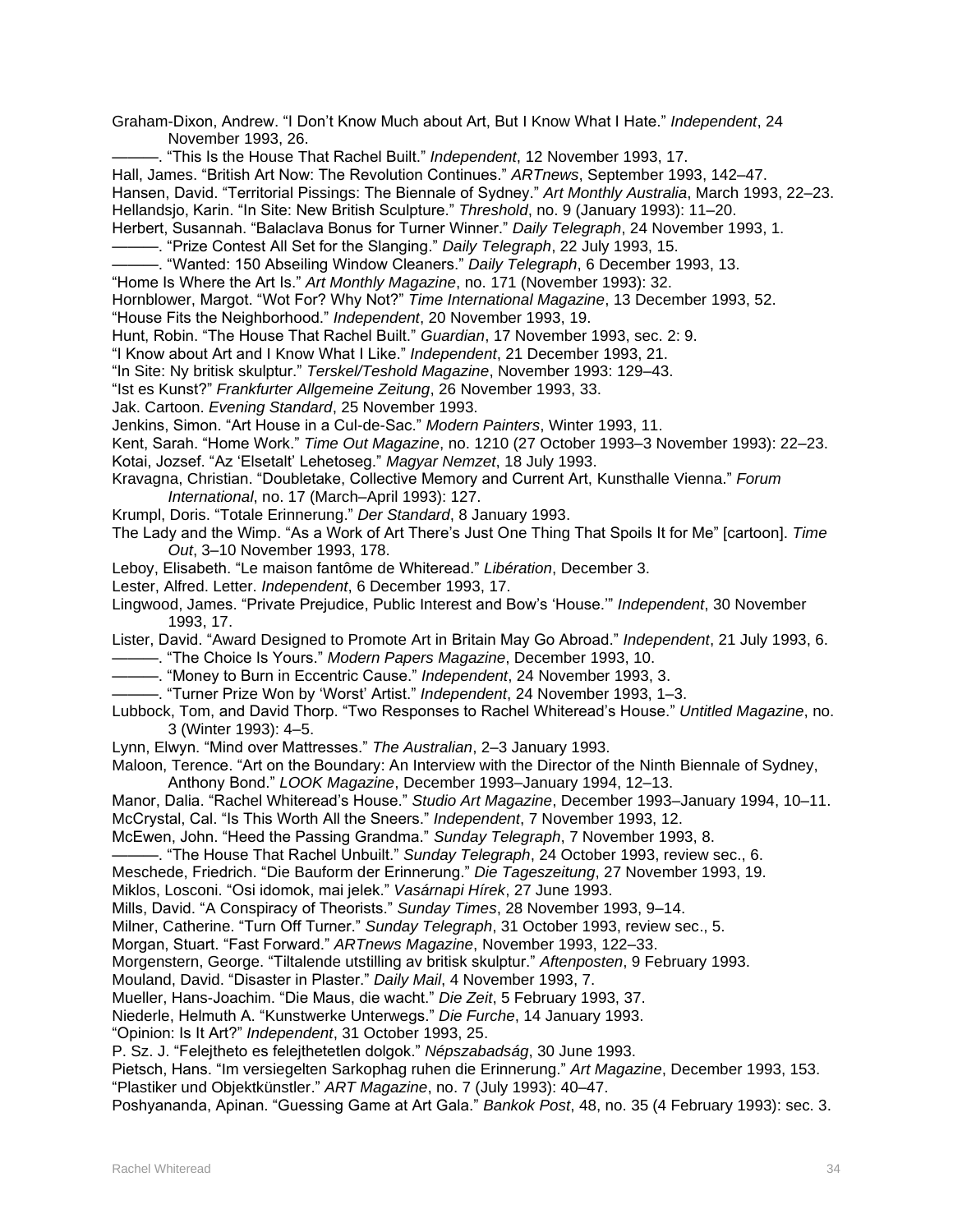Postlethwaite, Jeff. "Inside-Out 'Art' Turned My Home into Freak Show." *Evening Standard*, 28 October 1993, 18.

"Rachel Whiteread." *Art Monthly*, no. 174 (1993): 39.

"Rachel Whiteread a Popular Choice." *Art Newspaper*, no. 33 (December 1993): 7.

"Rachel Whiteread House." *Art Monthly*, no. 172 (December–January 1993): 39.

Rainbird, Sean. "Patrons of New Art: A Decade of Collecting." *Tate, the Art Magazine* 1, no. 1 (Winter 1993): m6–m7.

Roberts, Alison. "Turner's Best Equals the Worst." *The Times*, 24 November 1993, 1–3.

"Sculptor Wins Prize for Rooms of Concrete." *San Francisco Chronicle*, 24 November 1993, E5.

Serk, Peter. "Materialenes Vesen." *Klassekampen*, 18 March 1993.

Serota, Nicholas. "Pseuds Corner." *Private Eye*, December 1993.

Shone, Richard. "Rachel Whiteread 'House.'" *Burlington Magazine*, December 1993, 837–38.

———. Letter. *Independent*, 30 November 1993, 17.

Smith, Roberta. "The Best of Sculptors, the Worst of Sculptors." *New York Times*, 30 November 1993, C15–C16.

"Spatzunder: Doubletake—Ausstellung in Wien." *Feuilleton*, 19 February 1993, 31.

Stringer, Robin. "Sculptor Is the Best and the Worst." *Evening Standard*, 24 November 1993: 3.

Sudjic, Deyan. "From Bauhaus to That House." *Guardian*, 25 November 1993: 27.

Tororde, John. "'Streetfighter' Aims to Bring 'House' Down." *Independent*, 5 December 1993, 5.

"The Turner Prize." *Art Newspaper*, no. 32 (1993): 6.

"Turner Prize 1993." *Tate, the Art Magazine* 1, no. 1 (Winter 1993): 48–51.

"Untitled." *Magazine*, no. 3 (Winter 1993): 1–2.

"U-Turner Prize Brian R. Sewell." *Private Eye*, December 1993.

Vadas, József. "Brit antiszobraszat." *Magyar hírlap*, 9 July 1993.

"Value of a House Set in Concrete" [letters to the editor by Mr. John Stathatos, London; Eric Flounders, Chair, Parks Board, Bow Neighborhood Council, London]; *Independent*, 5 November 1993, 17.

van Giersbergen, Marieke. "Het spook van de herinnering." *Archis*, February 1993.

van Veelen, Ijsbrand. "Reviews: Rachel Whiteread, Van Abbemuseum, Eindhoven." *Flash Art* 26, no. 170 (May–June 1993): 122.

"The Wad Couple." *New Musical Express*, 4 December 1993, 3.

Wallace, Linda. "Biennale: Beyond the Boundaries." *Good Times*, December–February 1993): 87–8.

Wheeler, Colin. Cartoon. *Independent*, 3 November 1993, 1.

Wheeler, Colin. "Isn't That a Rachel Whiteread?" [cartoon]. *Independent*, 1 November 1993, 1.

### **1992**

Adcock, Craig. "Documenta IX." *Tema Celeste*, Autumn 1992, 84–86.

Archer, Michael. "An Interview with Rachel Whiteread." *Audio Arts* 12, no. 2–3 (1 January 1992).

Cameron, Dan. "The Hassle in Kassel." *Artforum*, September 1992, 86.

DiMichele, David. "Report from London." *Artspace*, December 1992, 94–95.

Feaver, William. "Once More with Feeling." *Observer*, 23 February 1992, 57.

Furlong, William. "Rachel Whiteread." *Audio Arts* 12, no. 1 (1 January 1992).

Graham-Dixon, Andrew. "A Marathon of Mediocrity." *Independent*, 16 June 1992, 16.

Hall, James. "Young British Artists." *ARTNews* 91, no. 6 (Summer 1991): 147.

Heller, Robert. "Report on the 1991–92 PNA Acquisitions Sub-committee." *Patron's New Art Newsletter*, no. 15 (Summer 1992).

Kent, Sarah. "Rachel Whiteread." *Modern Painters Magazine* 5, no. 2 (Summer 1992): 86–87.

Larson, Kay. "Of Dogs and Man." *New York* 25, no. 6 (10 February 1992): 54–5.

Levin, Kim. "Listings: Young British Artists." *Village Voice*, 6 October 1992, 75.

Lyttelton, Celia. "Young British Artists." *Galleries Magazine*, April/May 1992, 123.

Melrod, George. "Rachel Whiteread, Luhring Augustine." *ARTnews*, May 1992, 131.

Miller, Charles. "On the Road to Kassel." *Artforum* 30, no. 10 (Summer 1992): 82.

Moore, Susan. "Around the Block: London: Young Brits Take Center Stage." *Art and Auction*, October 1992, 26–28.

Norman, Geraldine. "Art for Art's Sake Not for Youth's Sake." *Independent*, 4 January 1992, 39.

Pendleton, Ian. "Just When You Thought It Was Safe . . . ." *Esquire Magazine*, June 1992, 22.

"Rachel Whiteread at Luhring Augustine." *New Yorker*, 10 February 1992, 12.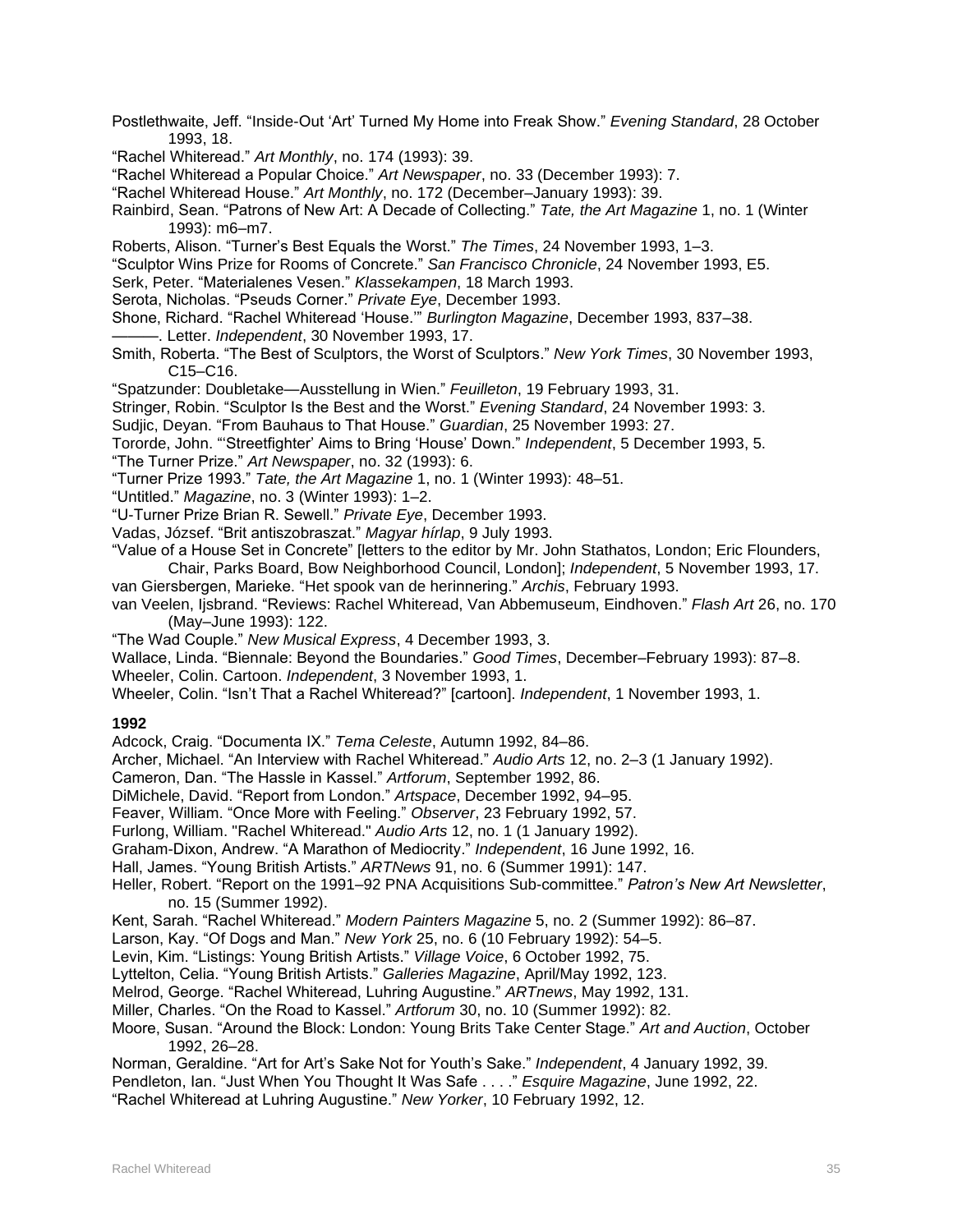Rugoff, Ralph. "Dark Art." *Vogue*, September 1992, 352–58.

Schjeldhal, Peter. "Twelve British Artists: Barbara Gladstone Gallery, NY." *Frieze Magazine*, no. 7 (November/December 1992): 45.

Smith, Roberta. "Rachel Whiteread at Luhring Augustine Gallery." *New York Times*, 17 January 1992, C38.

———. "A Small Show within an Enormous One." *New York Times*, 22 June 1992, C13.

Spector, Nancy. "Art and Objecthood." *Tema Celeste*, Autumn 1992, 74–79.

#### **COMMISSIONS AND PUBLIC INSTALLATIONS**

### **2022**

*Kunisaki House*, Beppu, Japan

#### **2018**

*Nissen Hut*, Forestry Commission, Dalby Forest, Yorkshire, England *US Embassy (Flat pack house; 2013-1015),* US Embassy, London, England

### **2015**

*Cabin*, Governors Island, New York, NY

#### **2012**

*Tree of Life*, Whitechapel Gallery, London, England

#### **2010**

*The Gran Boathouse*, Gran, Norway

### **2005–2006**

*Embankment*, Tate Modern, London, England

#### **2001**

Guggenheim Commissions, Berlin, Germany; Bilbao, Spain; and New York, NY *Untitled (Monument)*, Trafalgar Square Monument, London, England

#### **2000**

*Holocaust Memorial*, Judenplatz, Vienna, Austria

#### **1998**

*Water Tower*, New York, NY

#### **1993**

*House*, 193 Grove Road, London, England (destroyed in 1994)

### **COLLECTIONS**

Albright-Knox Art Gallery, Buffalo, NY Astrup Fearnley Museet, Oslo, Norway Carnegie Museum of Art, Pittsburgh, PA Carre D'Art - Musee d'art Contemporain, Nimes, France Centre Georges Pompidou, Paris, France Dallas Museum of Art, Dallas, TX Des Moines Art Center, Des Moines, IA Deutsche Guggenheim Berlin, Berlin, Germany Fundação Calouste Gulbenkian—Centro de Arte Moderna, Lisbon, Portugal Fundacion "la Caixa," Sala de Exposiciones, Barcelona, Spain Harvard Art Museums, Cambridge, MA Herbert F. Johnson Museum of Art, Cornell University, Ithaca, NY Hirshhorn Museum and Sculpture Garden, Washington, DC